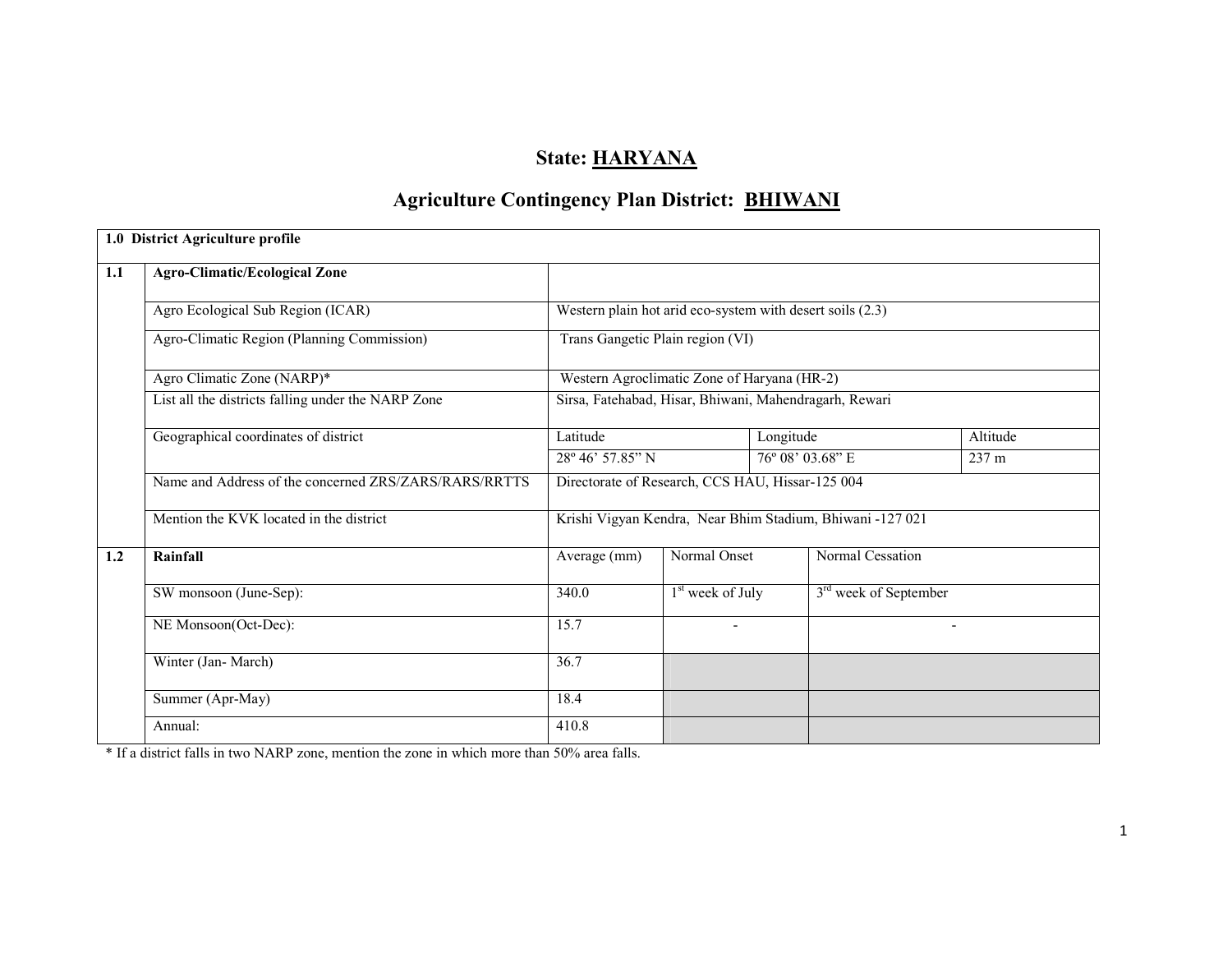| 1.3 | Land use pattern    | Total        | Forest | ∟and under       | Permanent | Cultivabl | Land under Misc. | Barren and   | ∠urrent | Other   |
|-----|---------------------|--------------|--------|------------------|-----------|-----------|------------------|--------------|---------|---------|
|     | of the district     | geographical | area   | non-             | pastures  | e waste   | tree crops and   | uncultivable | fallows | fallows |
|     | (latest statistics) | area         |        | agricultural use |           | land      | groves           | land         |         |         |
|     | Area (000 ha)       | 466          |        | 24               |           |           |                  | 20           | 24      |         |
|     |                     |              |        |                  |           |           |                  |              |         |         |

| 1.4 | Major Soil types | Area ('000 ha)           |
|-----|------------------|--------------------------|
|     | Sandy loam soils | 139                      |
|     | Loamy sand soils | 167                      |
|     | Sandy soils      | 93                       |
|     | Loamy soils      | -                        |
|     | Clay loam soils  | $\overline{\phantom{0}}$ |

| 1.5 | <b>Agricultural land use</b> | Area ('000 ha) | Cropping intensity % |
|-----|------------------------------|----------------|----------------------|
|     | Net sown area                | 395            | 187                  |
|     | Area sown more than once     | 345            |                      |
|     | Gross cropped area           | 740            |                      |

| 1.6 | Irrigation           | Area ('000 ha) |  |
|-----|----------------------|----------------|--|
|     | Net irrigated area   | 283            |  |
|     | Gross irrigated area | 396            |  |
|     | Rainfed area         | 112            |  |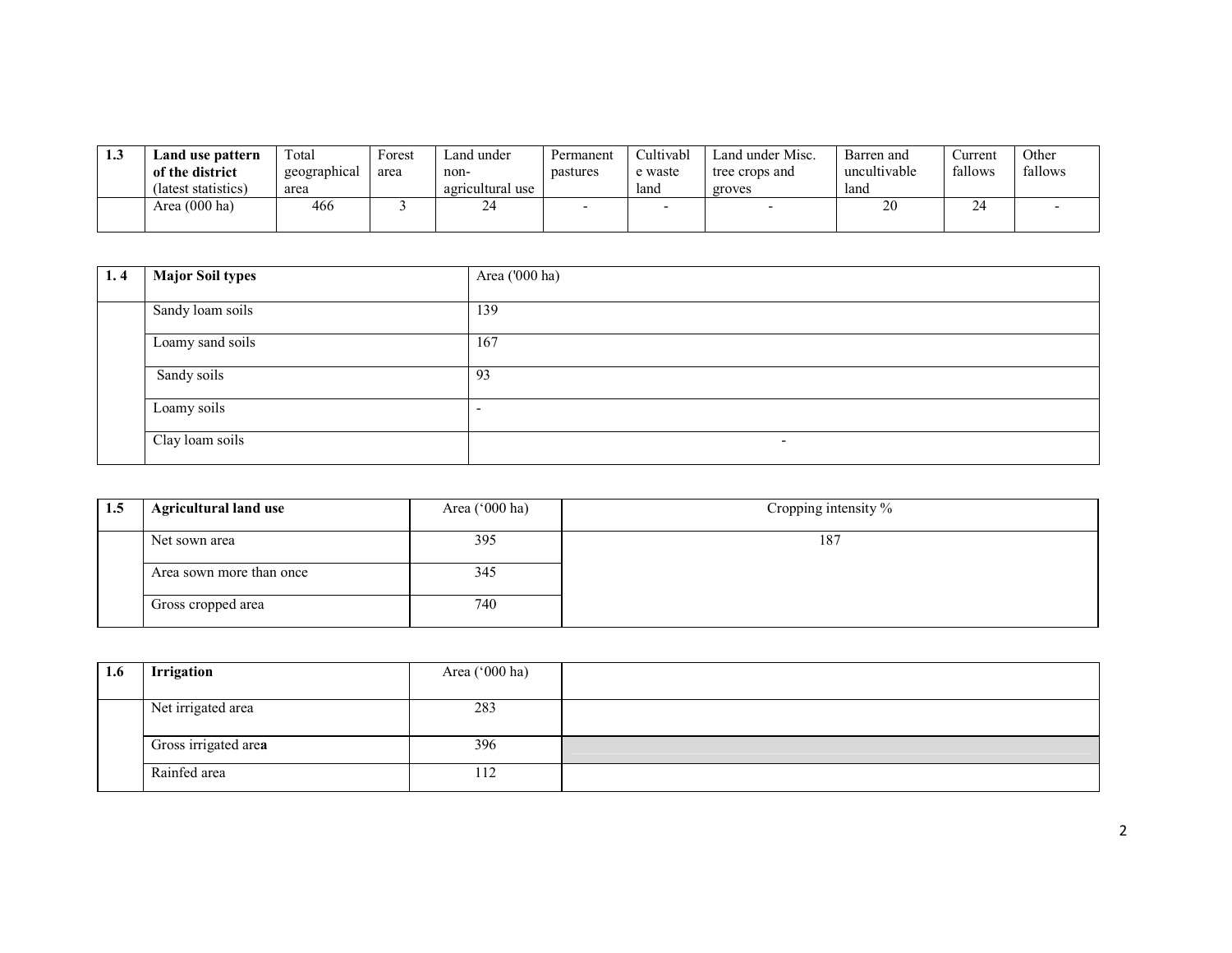| <b>Sources of Irrigation</b>     | Number                   |                          | Area ('000 ha)           | % area                   |
|----------------------------------|--------------------------|--------------------------|--------------------------|--------------------------|
| Canals                           |                          |                          | 144                      | 50.9                     |
| Tanks                            | $\blacksquare$           |                          | $\blacksquare$           | $\blacksquare$           |
| Open wells                       | $\overline{\phantom{a}}$ |                          | $\overline{\phantom{a}}$ | $\overline{\phantom{0}}$ |
| Bore wells                       | $\blacksquare$           |                          | 139                      | 49.1                     |
| Lift irrigation                  | $\blacksquare$           |                          | $\overline{\phantom{a}}$ | $\sim$                   |
| Other sources                    | $\sim$                   |                          | $\overline{\phantom{a}}$ | $\overline{\phantom{a}}$ |
| Total                            | $\overline{\phantom{a}}$ |                          | 283                      |                          |
| Pumpsets                         | 34043                    |                          | $\blacksquare$           | $\overline{\phantom{a}}$ |
| Micro-irrigation                 |                          |                          |                          |                          |
| Groundwater availability and use | No. of blocks            | $%$ area                 |                          | Quality of water         |
| Over exploited*                  | 5                        | $\overline{56}$          |                          | $\blacksquare$           |
| Critical                         | $\overline{\phantom{0}}$ | $\blacksquare$           |                          |                          |
| Semi-critical                    | $\overline{\phantom{a}}$ | $\blacksquare$           |                          | $\overline{\phantom{a}}$ |
| Safe                             | $\overline{4}$           | 44                       |                          | $\blacksquare$           |
| Wastewater availability and use  | $\overline{\phantom{a}}$ | $\overline{\phantom{a}}$ |                          | $\overline{\phantom{a}}$ |
| Ground water quality             |                          |                          | Alkaline in nature       |                          |

\*over-exploited: groundwater utilization > 100%; critical: 90-100%; semi-critical: 70-90%; safe: <70%

| $1.7\,$ | <b>Major Field Crops cultivated</b> | Area $(^{000}$ ha)* |                |                  |                          |               |              |  |  |
|---------|-------------------------------------|---------------------|----------------|------------------|--------------------------|---------------|--------------|--|--|
|         |                                     | <b>Kharif</b>       |                | Rabi             |                          | <b>Summer</b> | <b>Total</b> |  |  |
|         |                                     | <b>Irrigated</b>    | <b>Rainfed</b> | <b>Irrigated</b> | <b>Rainfed</b>           |               |              |  |  |
|         | Bajra                               |                     |                | $- -$            | $\overline{\phantom{0}}$ |               | 184.7        |  |  |
|         | <b>Rapeseed Mustard</b>             |                     |                |                  |                          |               | 160.3        |  |  |
|         | Wheat                               |                     |                | 133.2            |                          |               | 133.2        |  |  |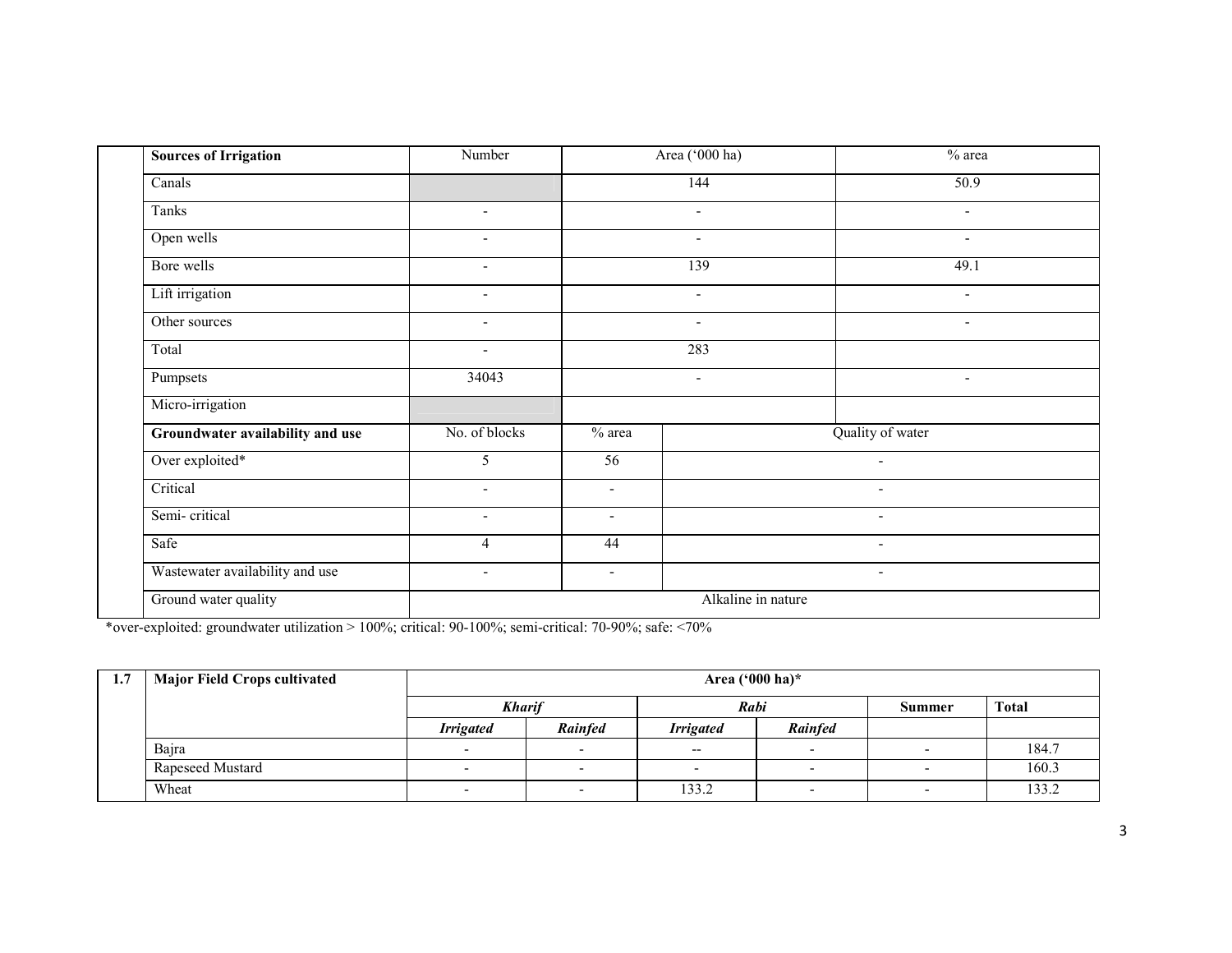| Gram                                | $\overline{\phantom{0}}$ | $\overline{\phantom{a}}$ | $\overline{\phantom{a}}$ | $\overline{\phantom{a}}$ | $\overline{\phantom{a}}$ | 69.9 |  |  |  |  |
|-------------------------------------|--------------------------|--------------------------|--------------------------|--------------------------|--------------------------|------|--|--|--|--|
| Cotton                              | 48.6                     | $\overline{\phantom{a}}$ | $\overline{\phantom{a}}$ | $\overline{\phantom{a}}$ | $\overline{\phantom{a}}$ | 48.6 |  |  |  |  |
| Horticulture crops - Fruits         |                          | <b>Total area</b>        |                          |                          |                          |      |  |  |  |  |
| Citrus                              |                          |                          | 0.5                      |                          |                          |      |  |  |  |  |
| Ber                                 |                          |                          | 0.2                      |                          |                          |      |  |  |  |  |
| Guava                               |                          |                          | 0.1                      |                          |                          |      |  |  |  |  |
| Horticultural crops - Vegetables    |                          |                          | <b>Total area</b>        |                          |                          |      |  |  |  |  |
| Carrot                              |                          |                          | 1.2                      |                          |                          |      |  |  |  |  |
| Cauliflower                         |                          |                          | 0.8                      |                          |                          |      |  |  |  |  |
| Tomato                              |                          |                          | $0.8\,$                  |                          |                          |      |  |  |  |  |
| <b>Medicinal and Aromatic crops</b> |                          |                          | <b>Total area</b>        |                          |                          |      |  |  |  |  |
| Castor                              |                          |                          | 0.2                      |                          |                          |      |  |  |  |  |
| Aloe vera                           |                          |                          | 0.01                     |                          |                          |      |  |  |  |  |
| Others                              |                          |                          | 0.003                    |                          |                          |      |  |  |  |  |
| <b>Plantation crops</b>             |                          |                          | ۰                        |                          |                          |      |  |  |  |  |
| <b>Fodder crops</b>                 |                          |                          | ۰                        |                          |                          |      |  |  |  |  |
| Total fodder crop area              | $\overline{\phantom{a}}$ |                          |                          |                          |                          |      |  |  |  |  |
| Grazing land                        |                          | $\overline{\phantom{a}}$ |                          |                          |                          |      |  |  |  |  |
| Sericulture etc                     |                          |                          | $\overline{\phantom{a}}$ |                          |                          |      |  |  |  |  |
| Others (Specify)                    |                          |                          | $\overline{\phantom{a}}$ |                          |                          |      |  |  |  |  |

| 1.8 | <b>Livestock</b> (2008-09)   | <b>Male</b> ('000) | Female ('000)             | <b>Total ('000)</b> |
|-----|------------------------------|--------------------|---------------------------|---------------------|
|     | Cattle                       |                    |                           | 94                  |
|     | Buffaloes total              |                    |                           | 472                 |
|     | Commercial dairy farms       |                    |                           | <b>NA</b>           |
|     | Goat                         |                    |                           | 90                  |
|     | Sheep                        |                    |                           | 90                  |
|     | Others (Camel, Pig, Yak etc) |                    |                           | 39                  |
| 1.9 | Poultry                      | No. of farms       | Total No. of birds ('000) |                     |
|     | Commercial                   | NA                 | 818                       |                     |
|     | Backyard                     | NA                 |                           |                     |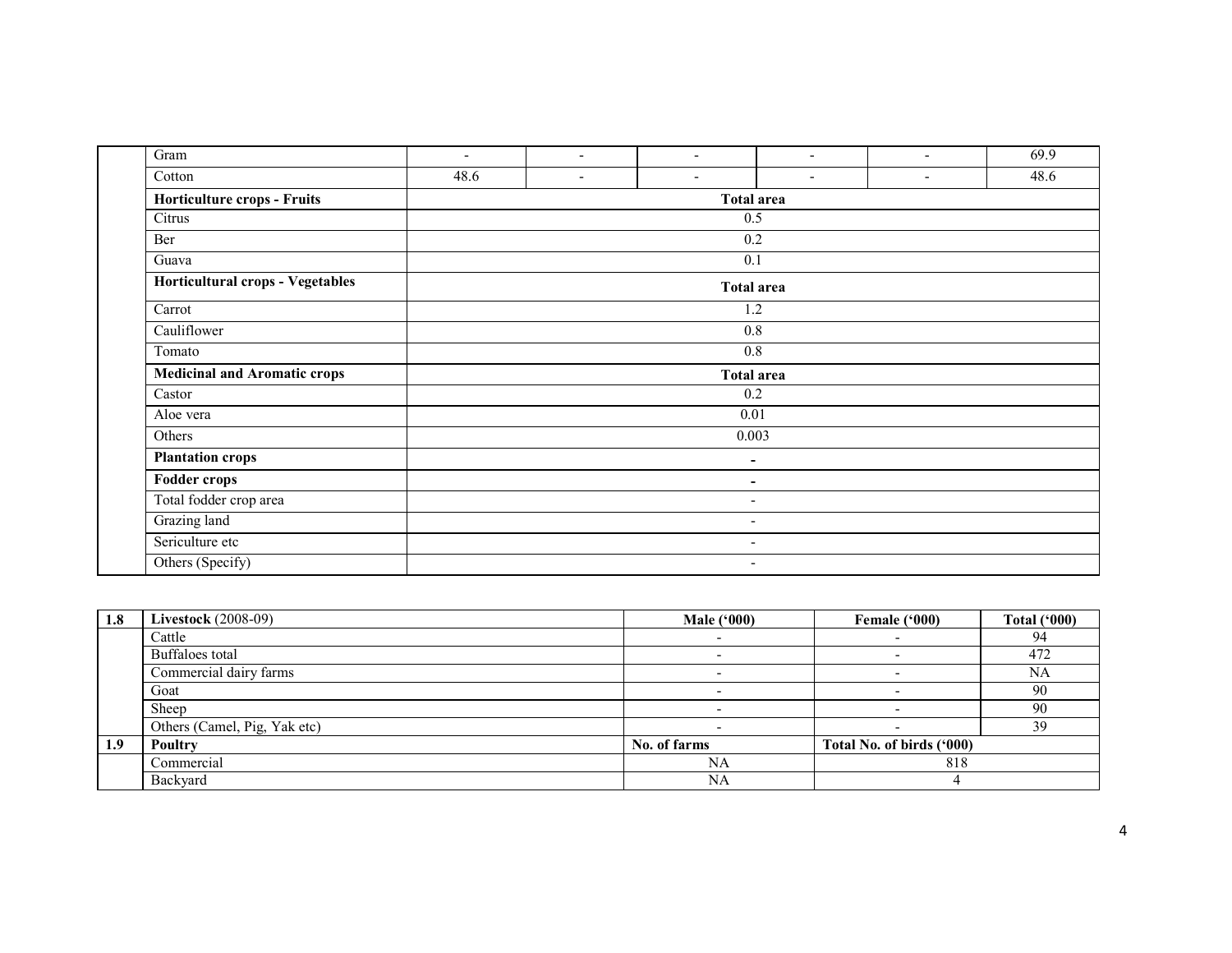| 1.10 | <b>Fisheries</b>                               |                          |                        |                          |                          |                          |                            |                               |
|------|------------------------------------------------|--------------------------|------------------------|--------------------------|--------------------------|--------------------------|----------------------------|-------------------------------|
|      | A. Capture                                     |                          |                        |                          |                          |                          |                            |                               |
|      | Source:<br><b>Marine</b><br>(Data              | No. of fishermen         |                        | <b>Boats</b>             |                          |                          | <b>Nets</b>                | <b>Storage facilities</b>     |
|      | Fisheries Dept.)                               |                          |                        | Mechanized               | Non-                     | Mechanized               | Non-mechanized (Shore      | (Ice plants etc.)             |
|      |                                                |                          |                        |                          | mechanized               | (Trawl nets, Grill       | seines, stake & trap nets) |                               |
|      |                                                |                          |                        |                          |                          | nets)                    |                            |                               |
|      |                                                | $\overline{\phantom{0}}$ |                        | $\overline{\phantom{a}}$ | $\overline{\phantom{a}}$ | $\overline{\phantom{0}}$ | $\overline{\phantom{0}}$   | NA                            |
|      | ii)<br>(Data<br>Source:<br>Inland              |                          | No. Farmer owned ponds |                          | <b>No. of Reservoirs</b> |                          | No. of village tanks       |                               |
|      | Fisheries Dept.)                               |                          | NA                     |                          | NA                       |                          | NA                         |                               |
|      | <b>B.</b> Culture                              |                          |                        |                          |                          |                          |                            |                               |
|      |                                                |                          |                        | Water Spread Area (ha)   |                          | Yield (t/ha)             |                            | <b>Production ('000 tons)</b> |
|      | i)<br><b>Brakish</b><br>water                  | (Data<br>source:         |                        | <b>NA</b>                |                          | <b>NA</b>                |                            | NA                            |
|      | MPEDA/Fisheries Dept.)                         |                          |                        |                          |                          |                          |                            |                               |
|      | ii) Fresh water (Data source: Fisheries Dept.) |                          |                        |                          |                          |                          |                            |                               |
|      | <b>Others</b>                                  |                          |                        |                          |                          |                          |                            |                               |

| 1.11 | <b>Production and Productivity of</b> |                          | <b>Kharif</b>            |                          | Rabi                     |                              | <b>Summer</b>            |                          | <b>Total</b> |  |
|------|---------------------------------------|--------------------------|--------------------------|--------------------------|--------------------------|------------------------------|--------------------------|--------------------------|--------------|--|
|      | major crops $(2007-08)$               | Production               | Productivity             | Production               | Productivity             | Production                   | Productivity             | Production               | Productivity |  |
|      |                                       | (000 t)                  | (kg/ha)                  | (1000 t)                 | (kg/ha)                  | (000 t)                      | (kg/ha)                  | (000 t)                  | (kg/ha)      |  |
|      | Bajra                                 | 248                      | 1339                     |                          |                          |                              |                          | 248                      | 1339         |  |
|      | Rapeseed Mustard                      | $\overline{\phantom{a}}$ |                          | 206                      | 1287                     |                              |                          | 206                      | 1287         |  |
|      | Wheat                                 | $\overline{\phantom{a}}$ | -                        | 527                      | 3964                     | -                            |                          | 527                      | 3964         |  |
|      | Gram                                  | $\overline{\phantom{a}}$ | -                        | 56                       | 794                      | $\overline{\phantom{a}}$     |                          | 56                       | 794          |  |
|      | Cotton                                | 103                      | 357                      | $\overline{\phantom{a}}$ |                          |                              |                          | 103                      | 357          |  |
|      | <b>Major Horticultural crops</b>      |                          |                          |                          |                          |                              |                          |                          |              |  |
|      | Citrus                                | 980                      |                          | $\overline{\phantom{0}}$ |                          | $\qquad \qquad \blacksquare$ |                          |                          | 980          |  |
|      | Ber                                   | 6270                     | -                        | $\qquad \qquad -$        |                          | $\overline{\phantom{0}}$     |                          | --                       | 6270         |  |
|      | Guava                                 | 2010                     | $\overline{\phantom{0}}$ | $\overline{\phantom{a}}$ | $\overline{\phantom{0}}$ | $\overline{\phantom{0}}$     | $\overline{\phantom{a}}$ | $\overline{\phantom{a}}$ | 2010         |  |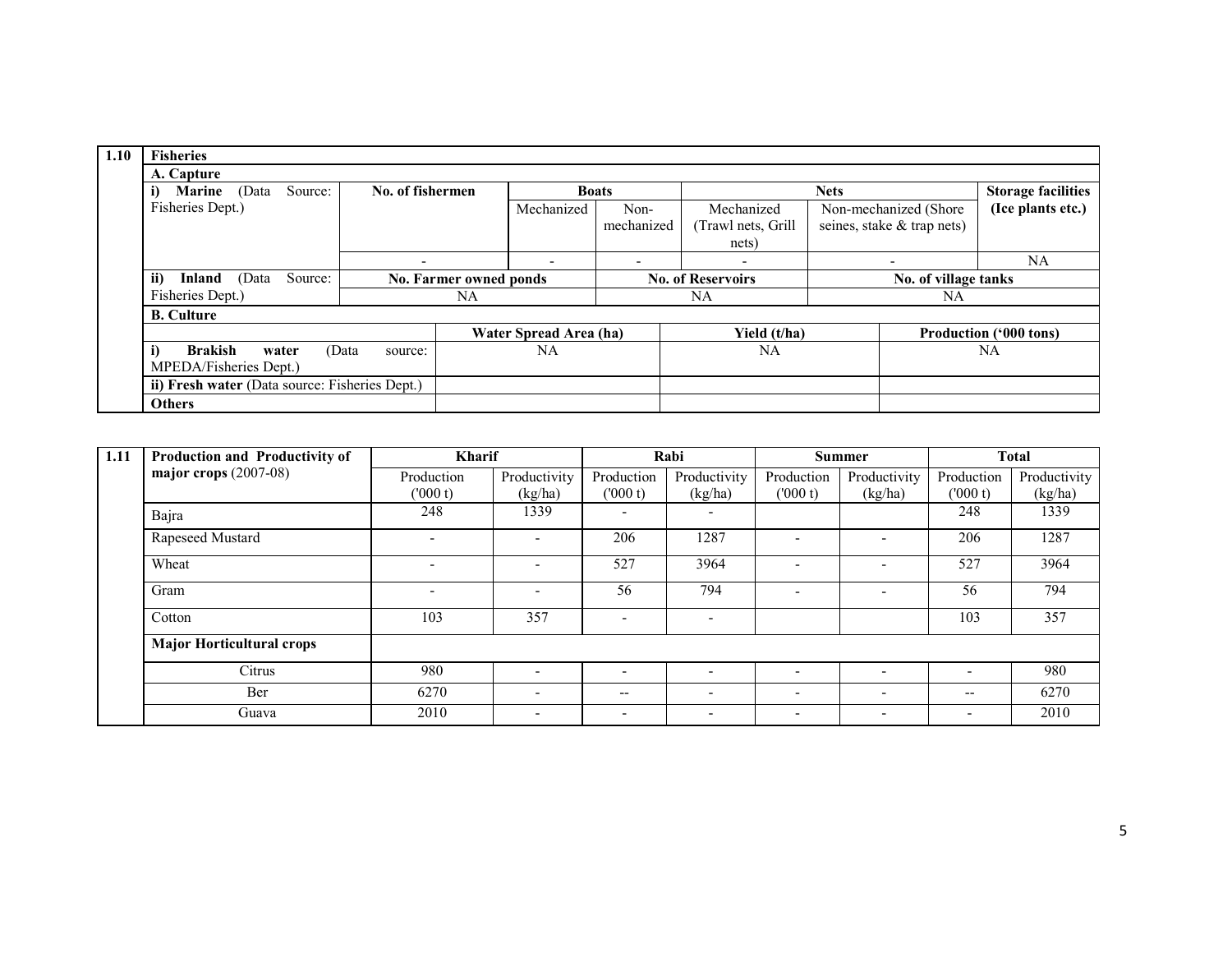| 1.12 | Sowing<br>window for 5<br>major crops | Wheat                                | Cotton                                   | Gram                        | Baira             | Rapeseed & Mustard    |
|------|---------------------------------------|--------------------------------------|------------------------------------------|-----------------------------|-------------------|-----------------------|
|      | Kharif-Rainfed                        |                                      |                                          |                             | Onset of rain     |                       |
|      | Kharif-Irrigated                      |                                      | $15^{\text{th}}$ April – $7^{\text{th}}$ |                             | 1st week -15th of |                       |
|      |                                       |                                      | July                                     |                             | July              |                       |
|      | Rabi-Rainfed                          | October end – November end $\vert$ - |                                          | Mid October $-30th$ October |                   | September end         |
|      | Rabi-Irrigated                        | October end $-15th$                  |                                          | Mid November – Mid December |                   | September end $-20th$ |
|      |                                       | November                             |                                          |                             |                   | October               |

| 1.13 | What is the major contingency the district is prone to? (Tick mark) | Regular | Occasional | <b>None</b> |
|------|---------------------------------------------------------------------|---------|------------|-------------|
|      | Drought                                                             |         |            |             |
|      | Flood                                                               |         |            |             |
|      | Cyclone                                                             |         |            |             |
|      | Hail storm                                                          |         |            |             |
|      | Heat wave                                                           |         |            |             |
|      | Cold wave                                                           |         |            |             |
|      | Frost                                                               |         |            |             |
|      | Sea water inundation                                                |         |            |             |
|      | Pests and diseases (specify)                                        |         |            |             |
|      | Others (Specify)                                                    |         |            |             |

| 1.14 | Include Digital maps of the district for | Location map of district with in State as Annexure I | Enclosed: Yes |
|------|------------------------------------------|------------------------------------------------------|---------------|
|      |                                          | Mean annual rainfall as Annexure 2                   | Enclosed: Yes |
|      |                                          | Soil map as Annexure 3                               | Enclosed: No  |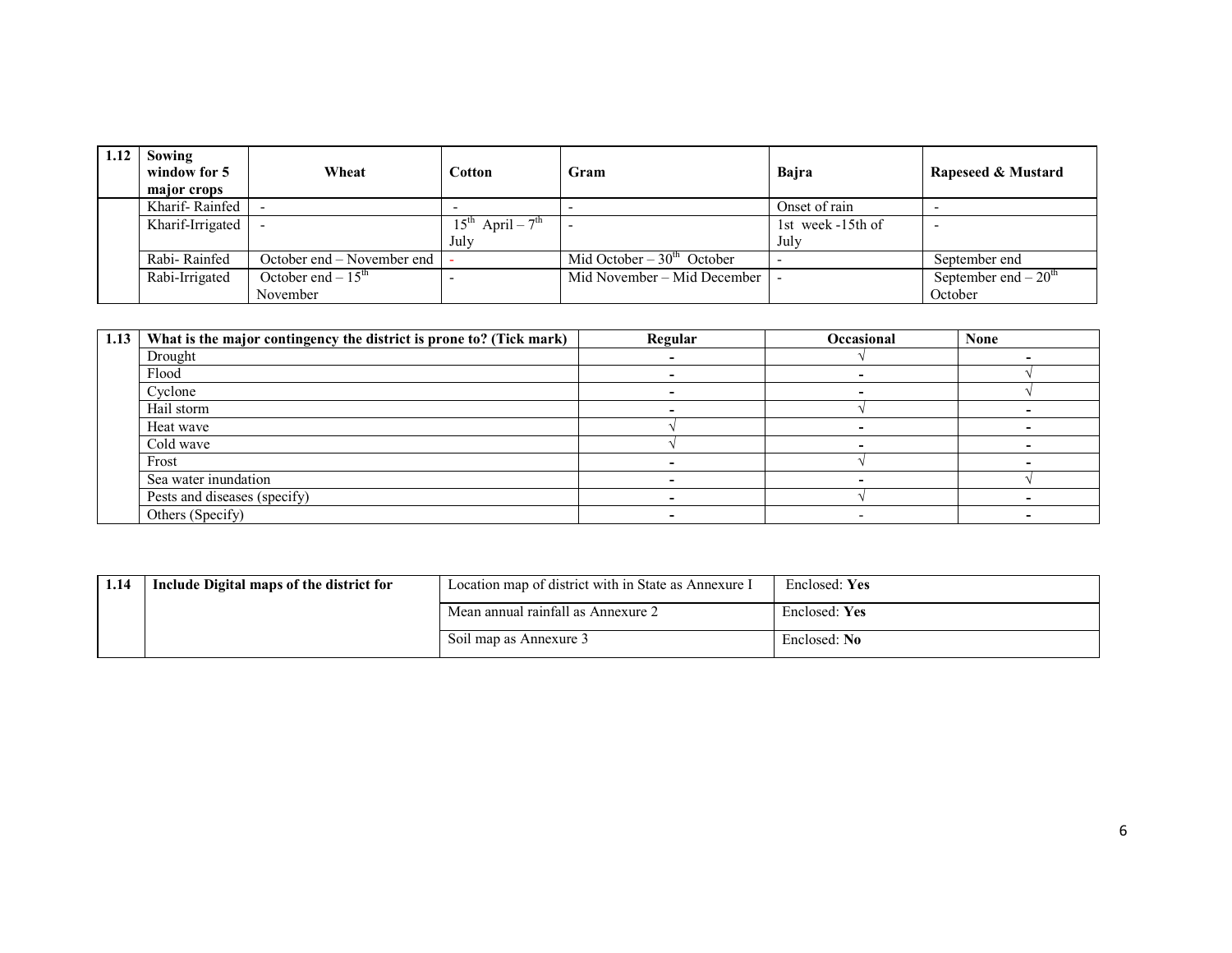#### 2.0 Strategies for weather related contingencies

2.1 Drought

## 2.1.1 Rainfed situation

| Condition           |                |                                                              |                 | <b>Suggested Contingency measures</b> |                   |
|---------------------|----------------|--------------------------------------------------------------|-----------------|---------------------------------------|-------------------|
| <b>Early season</b> | Major          | Crop/cropping system                                         | Change in crop/ | Agronomic                             | <b>Remarks</b> on |
| drought             | Farming        |                                                              | cropping system | measures                              | Implementation    |
| (delayed onset)     | situation      |                                                              |                 |                                       |                   |
| Delay by 2          | Light textured | Pearl millet: HHB-94, HHB-197, HHB-67 (Improved)             | No change       |                                       |                   |
| weeks (July $3rd$   | sandy soils    |                                                              |                 |                                       |                   |
| week)               | susceptible to | Pearl millet + Greengram- Satya, Muskan, Bharpai /           | No change       |                                       |                   |
|                     | wind erosion   | Mothbean: RMO 40 (Intercropping 8:4/6:3)                     |                 |                                       |                   |
|                     |                | Clusterbean: HG-563, HG-365                                  | No change       |                                       |                   |
|                     |                | Cowpea: Charodi for grain and CS-88 for fodder               |                 |                                       |                   |
|                     |                | Castor: CH-1                                                 |                 |                                       |                   |
|                     |                | Sesame: HT-1                                                 |                 |                                       |                   |
|                     |                | Note- Clusterbean can also inter cropped with pearlmillet as |                 |                                       |                   |
|                     |                | above.                                                       |                 |                                       |                   |

| Condition                                                                                                     |                |                                                                                                                                                                                         |                                    | <b>Suggested Contingency measures</b> |                                     |
|---------------------------------------------------------------------------------------------------------------|----------------|-----------------------------------------------------------------------------------------------------------------------------------------------------------------------------------------|------------------------------------|---------------------------------------|-------------------------------------|
| Major<br><b>Early season</b><br>Crop/cropping system<br>Farming<br>drought<br>(delayed<br>situation<br>onset) |                |                                                                                                                                                                                         | Change in crop/<br>cropping system | Agronomic<br>measures                 | <b>Remarks</b> on<br>Implementation |
| Delay by 4                                                                                                    | Light textured | Pearl millet: HHB-94, HHB-197, HHB-67 (Improved)                                                                                                                                        | Don't grow                         |                                       |                                     |
| weeks (Aug                                                                                                    | sandy soils    | Pearl millet + Greengram- Satya, Muskan, Bharpai /                                                                                                                                      | clusterbean                        |                                       |                                     |
| $1st$ week)                                                                                                   | susceptible to | Mothbean: RMO 40 (Intercropping 8:4/6:3)                                                                                                                                                | beyond mid July.                   |                                       |                                     |
|                                                                                                               | wind erosion   | Clusterbean: HG-563, HG-365<br>Cowpea: Charodi for grain and CS-88 for fodder<br>Castor: CH-1<br>Sesame: HT-1<br>Note- Clusterbean can also inter cropped with pearlmillet as<br>above. |                                    |                                       |                                     |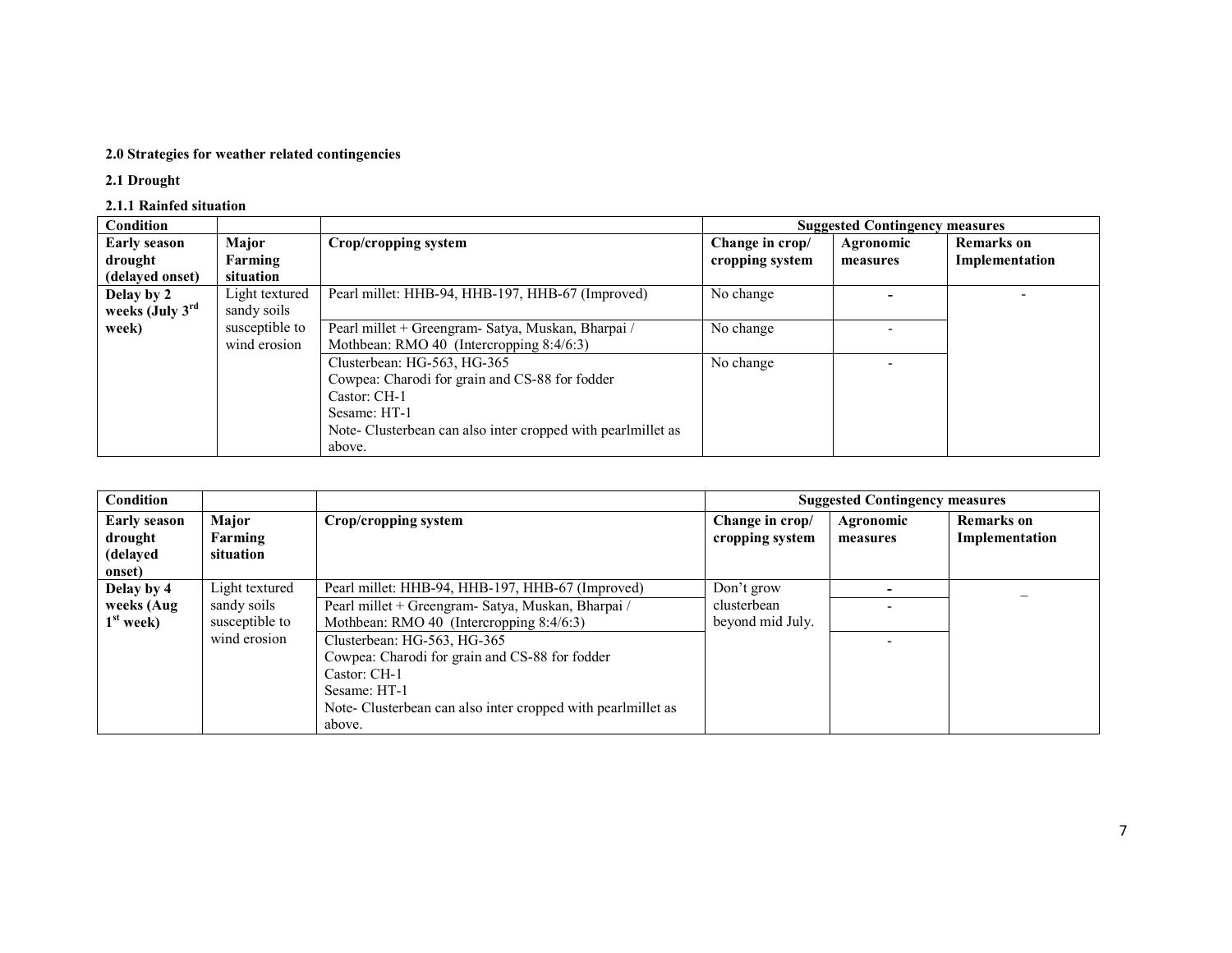| <b>Condition</b>           |                      |                                                    |                   | <b>Suggested Contingency measures</b> |                   |
|----------------------------|----------------------|----------------------------------------------------|-------------------|---------------------------------------|-------------------|
| <b>Early season</b>        | <b>Major Farming</b> | Crop/cropping system                               | Change in crop/   | Agronomic                             | <b>Remarks</b> on |
| drought                    | situation            |                                                    | cropping system   | measures                              | Implementation    |
| (delayed onset)            |                      |                                                    |                   |                                       |                   |
| Delay by 6                 | Light textured sandy | Pearl millet: HHB-94, HHB-197, HHB-67              | Don't grow sesame |                                       |                   |
| weeks                      | soils susceptible to | (Improved)                                         | beyond mid        |                                       |                   |
|                            | wind erosion         | Pearl millet + Greengram- Satya, Muskan, Bharpai / | August.           |                                       |                   |
| (Aug 3 <sup>rd</sup> week) |                      | Mothbean: RMO 40 (Intercropping 8:4/6:3)           |                   |                                       |                   |
|                            |                      | Clusterbean: HG-563, HG-365                        |                   |                                       |                   |
|                            |                      | Cowpea: Charodi for grain and CS-88 for fodder     |                   |                                       |                   |
|                            |                      | Castor: CH-1                                       |                   |                                       |                   |
|                            |                      | Sesame: HT-1                                       |                   |                                       |                   |
|                            |                      | Note-Clusterbean can also inter cropped with       |                   |                                       |                   |
|                            |                      | pearlmillet as above.                              |                   |                                       |                   |

| Condition           |                      |                                                    |                 | <b>Suggested Contingency measures</b> |                   |
|---------------------|----------------------|----------------------------------------------------|-----------------|---------------------------------------|-------------------|
| <b>Early season</b> | <b>Major Farming</b> | Crop/cropping system                               | Change in crop/ | Agronomic                             | <b>Remarks</b> on |
| drought             | situation            |                                                    | cropping system | measures                              | Implementation    |
| (delayed onset)     |                      |                                                    |                 |                                       |                   |
| Delay by 8          | Light textured sandy | Pearl millet: HHB-94, HHB-197, HHB-67              | Keep fallow     | Conserve soil                         |                   |
| weeks (Sept.        | soils susceptible to | (Improved)                                         |                 | moisture for <i>rabi</i>              |                   |
| $1st$ week)         | wind erosion         |                                                    |                 | sowing.                               |                   |
|                     |                      | Pearl millet + Greengram- Satya, Muskan, Bharpai / | -do-            | -do-                                  |                   |
|                     |                      | Mothbean: RMO 40 (Intercropping 8:4/6:3)           |                 |                                       |                   |
|                     |                      | Clusterbean: HG-563, HG-365                        | -do-            | -do-                                  |                   |
|                     |                      | Cowpea: Charodi for grain and CS-88 for fodder     |                 |                                       |                   |
|                     |                      | Castor: CH-1                                       |                 |                                       |                   |
|                     |                      | Sesame: HT-1                                       |                 |                                       |                   |
|                     |                      | Note-Clusterbean can also intercropped with        |                 |                                       |                   |
|                     |                      | pearlmillet as above.                              |                 |                                       |                   |

| Condition            |                      |                                |                                   | <b>Suggested Contingency measures</b> |                          |
|----------------------|----------------------|--------------------------------|-----------------------------------|---------------------------------------|--------------------------|
| Early season drought | Major                | Crop/cropping system           | Change in crop/ cropping          | <b>Agronomic measures</b>             | Remarks on               |
| (Normal onset)       | Farming<br>situation |                                | system                            |                                       | Implementation           |
| <b>Normal onset</b>  | ⊥ight textured       | Pearl millet: HHB-94, HHB-197. | poor<br>case of<br>plant l<br>-In |                                       | such<br>case<br>O1<br>1n |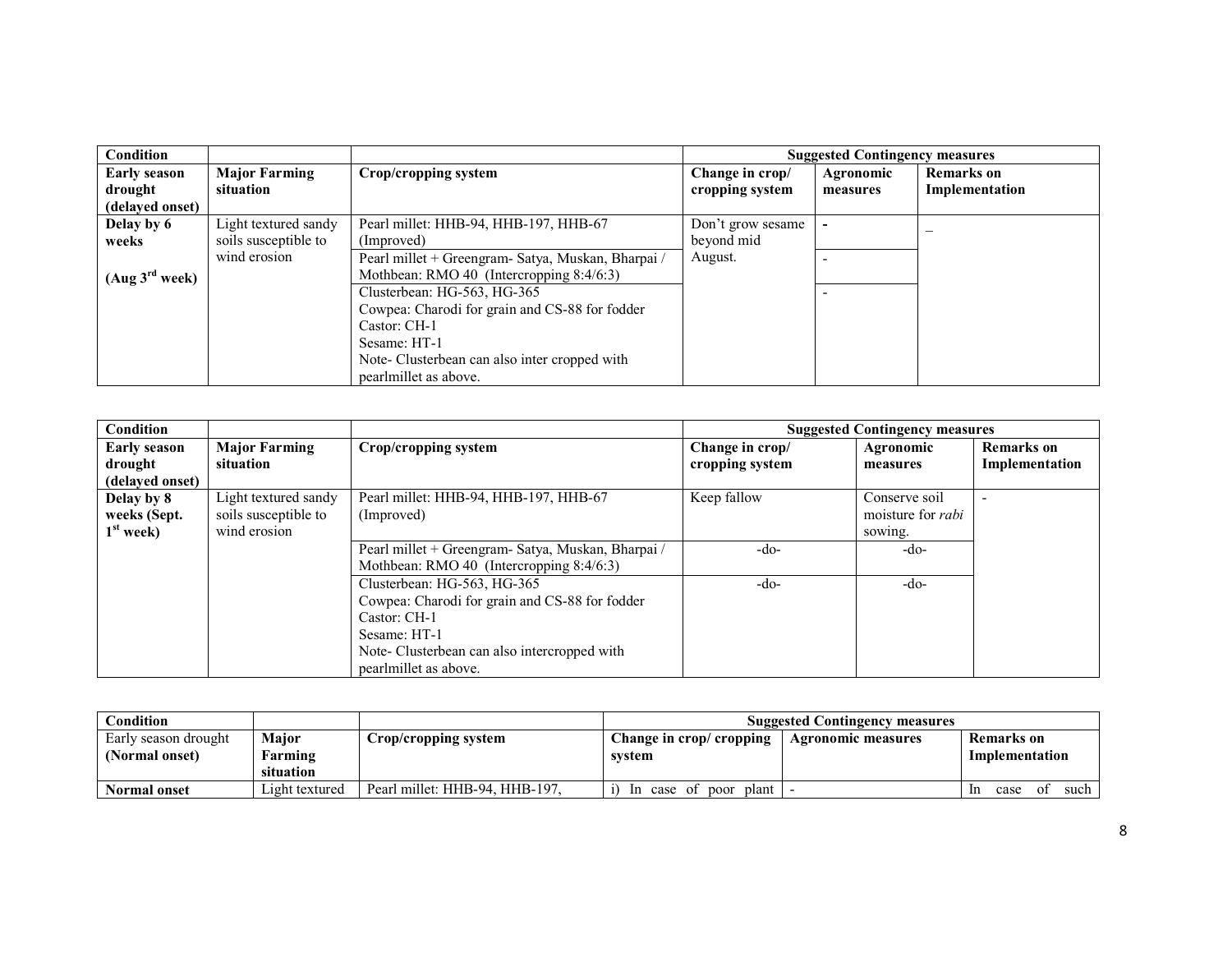| followed by 15-20 | sandy soils    | HHB-67 (Improved)                   | population ( <two-third), go<="" th=""><th>situation:</th></two-third),> | situation:                        |
|-------------------|----------------|-------------------------------------|--------------------------------------------------------------------------|-----------------------------------|
| days dry spell    | susceptible to |                                     | for re-sowing as and when                                                |                                   |
| after sowing      | wind erosion   |                                     | rains resume.                                                            | i) State Agriculture              |
| leading to poor   |                |                                     | filling<br>Gap<br>by<br>11)                                              | Department should                 |
| germination/crop  |                |                                     | transplanting under rainy                                                | make arrangement                  |
| stand etc.        |                |                                     | conditions.                                                              | for seeds to meet the             |
|                   |                | Pearl millet + Greengram- Satya,    | In case of poor plant                                                    | exigency at block                 |
|                   |                | Muskan, Bharpai / Mothbean: RMO-    | population ( $\leq$ two-third), go                                       | level.                            |
|                   |                | 40 (Intercropping $8:4/6:3$ )       | for re-sowing as and when                                                | $\overline{11}$<br>of<br>Release  |
|                   |                |                                     | rains resume.                                                            | irrigation water in               |
|                   |                | Clusterbean: HG-563, HG-365         | -do-                                                                     | canals<br>and<br>proper           |
|                   |                | Cowpea: Charodi for grain and CS-88 |                                                                          | power supply<br>may               |
|                   |                | for fodder                          |                                                                          | insured<br>by<br>be               |
|                   |                | Castor: CH-1                        |                                                                          | concerned                         |
|                   |                | Sesame: HT-1                        |                                                                          | departments                       |
|                   |                | Note-Clusterbean can also           |                                                                          | $\overline{iii}$<br>Subsidy<br>on |
|                   |                | intercropped with pearlmillet as    |                                                                          | sprinkler,<br>drip                |
|                   |                | above.                              |                                                                          | irrigation<br>systems             |
|                   |                |                                     |                                                                          | and laser leveler                 |

| Condition                                                                                        |                                                                 |                                                        |                                                                                                                                                       | <b>Suggested Contingency measures</b>                                                                                                                                         |                                                                                                |
|--------------------------------------------------------------------------------------------------|-----------------------------------------------------------------|--------------------------------------------------------|-------------------------------------------------------------------------------------------------------------------------------------------------------|-------------------------------------------------------------------------------------------------------------------------------------------------------------------------------|------------------------------------------------------------------------------------------------|
| Mid season drought<br>(long dry spell,<br>consecutive 2 weeks<br>rainless $(>2.5$ mm)<br>period) | Major<br>Farming<br>situation                                   | Crop/cropping system                                   | Crop management                                                                                                                                       | Soil nutrient & moisture<br>conservation measures                                                                                                                             | <b>Remarks</b> on<br>Implementation                                                            |
| At vegetative stage                                                                              | Light textured<br>sandy soils<br>susceptible to<br>wind erosion | Pearl millet: HHB-94,<br>HHB-197, HHB-67<br>(Improved) | Weeding and hoeing with <i>wheel</i><br>hand hoe/ kasola as and when<br>required.<br>$1/3^{\text{rd}}$<br>ii) Thinning<br>reduce<br>to<br>population. | moisture<br>In-situ/ex-situ<br>conservation:<br>life<br>Apply<br>saving<br>1)<br>irrigation of 4-5 cm, if<br>possible.<br>ii) Foliar spray of urea $(2.5\%$<br>at 30-35 DAS). | Release of<br>irrigation water<br>in canals and<br>proper power<br>supply may be<br>insured by |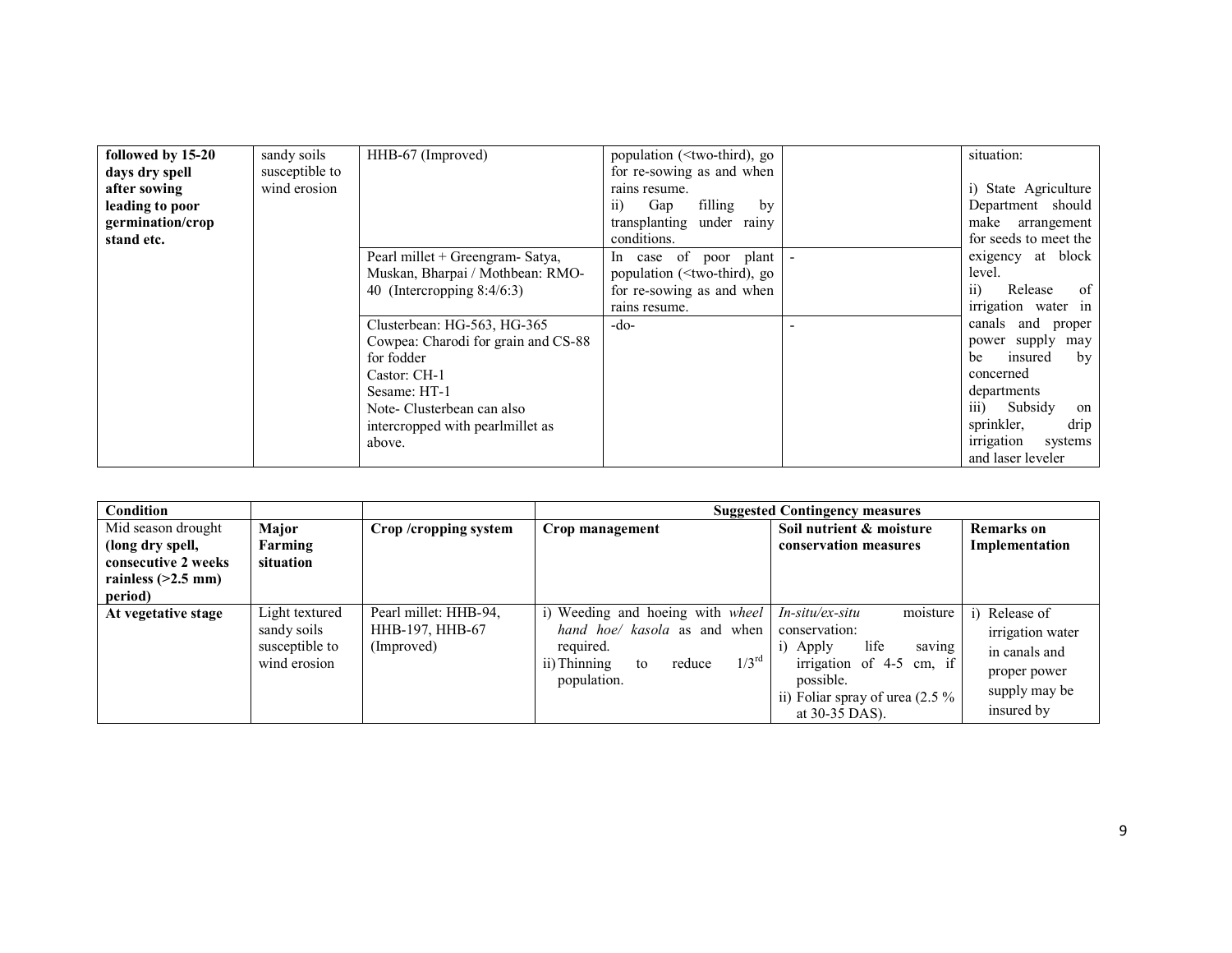| Pearl millet + Greengram-<br>Satya, Muskan, Bharpai /<br>Mothbean RMO 40<br>(Intercropping $8:4/6:3$ )                                                                                             | $\overline{11}$ | Don't use chemicals for weed<br>management under stress.<br>Weeding and hoeing with wheel<br>hand hoe/ kasola as and when<br>required.<br>Straw mulching in between rows. | Apply life saving irrigation of<br>4-5 cm, if possible. | concerned<br>departments<br>subsidy on<br>$\overline{ii}$<br>sprinkler, drip<br>irrigation<br>systems and laser |
|----------------------------------------------------------------------------------------------------------------------------------------------------------------------------------------------------|-----------------|---------------------------------------------------------------------------------------------------------------------------------------------------------------------------|---------------------------------------------------------|-----------------------------------------------------------------------------------------------------------------|
| Cluster bean: HG-563.<br>HG-365<br>Cowpea: Charodi for<br>grain and CS-88 for<br>fodder<br>Castor: CH-1<br>Sesame: HT-1<br>Note-Clusterbean can<br>also intercropped with<br>pearlmillet as above. |                 | -do-                                                                                                                                                                      | $-do-$                                                  | leveler                                                                                                         |

| <b>Condition</b> |                      |                                  |                                           | <b>Suggested Contingency measures</b> |                |
|------------------|----------------------|----------------------------------|-------------------------------------------|---------------------------------------|----------------|
| Mid season       | <b>Major Farming</b> | Crop/cropping system             | Crop management                           | Soil nutrient &                       | Remarks on     |
| drought (long    | situation            |                                  |                                           | moisture conservation                 | Implementation |
| dry spell)       |                      |                                  |                                           | measures                              |                |
| At               | Light textured       | Pearl millet: HHB-94, HHB-197,   | i) Remove every third row for green       | $\blacksquare$                        | None           |
| reproductive     | sandy soils          | HHB-67 (Improved)                | fodder.                                   |                                       |                |
| stage            | susceptible to wind  |                                  | ii) Make ridge and furrow for rain        |                                       |                |
|                  | erosion              |                                  | water harvesting.                         |                                       |                |
|                  |                      |                                  | iii) Life saving irrigation if available. |                                       |                |
|                  |                      | Pearl millet + Greengram- Satya, | As above                                  |                                       | None           |
|                  |                      | Muskan, Bharpai / Mothbean:      |                                           |                                       |                |
|                  |                      | RMO 40 (Intercropping 8:4/6:3)   |                                           |                                       |                |
|                  |                      |                                  |                                           |                                       |                |
|                  |                      | Clusterbean: HG-563, HG-365      | As above                                  |                                       | None           |
|                  |                      | Cowpea: Charodi for grain and    |                                           |                                       |                |
|                  |                      | CS-88 for fodder                 |                                           |                                       |                |
|                  |                      | Castor: CH-1                     |                                           |                                       |                |
|                  |                      | Sesame: HT-1                     |                                           |                                       |                |
|                  |                      | Note- Clusterbean can also       |                                           |                                       |                |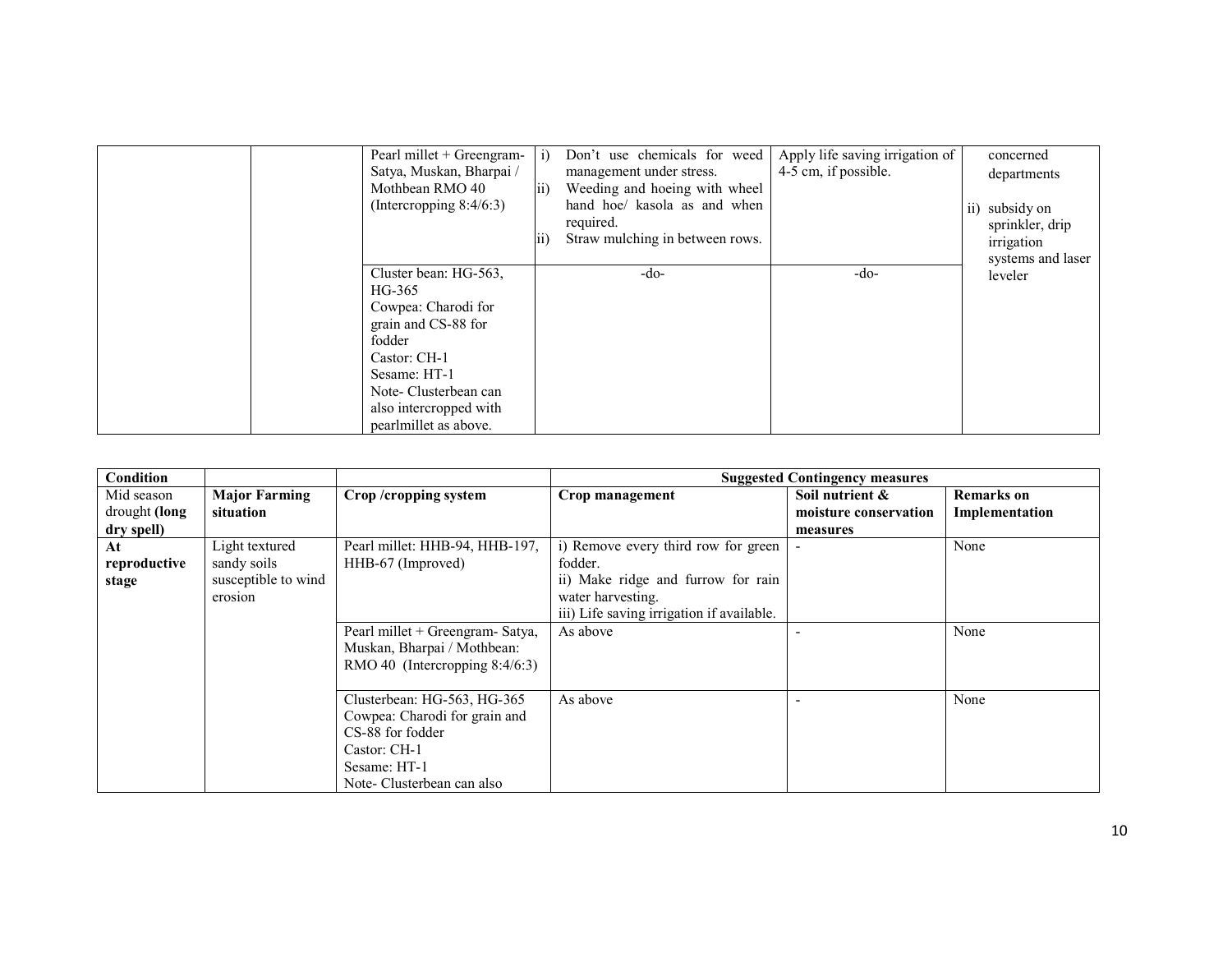|  | $\cdots$<br>ercroppeo<br>d with pearlmillet as<br>interc. |  |  |
|--|-----------------------------------------------------------|--|--|
|  | above                                                     |  |  |

| <b>Condition</b>                                           |                                                                       |                                                                                                                                                                                                                                                                                                   | <b>Suggested Contingency measures</b>                                                                                                                                                                                     |                                                                                                                                                                                                                              |                                                                                                                                                                        |  |  |
|------------------------------------------------------------|-----------------------------------------------------------------------|---------------------------------------------------------------------------------------------------------------------------------------------------------------------------------------------------------------------------------------------------------------------------------------------------|---------------------------------------------------------------------------------------------------------------------------------------------------------------------------------------------------------------------------|------------------------------------------------------------------------------------------------------------------------------------------------------------------------------------------------------------------------------|------------------------------------------------------------------------------------------------------------------------------------------------------------------------|--|--|
| Terminal<br>drought<br>(Early<br>withdrawal of<br>monsoon) | Major<br>Farming<br>situation                                         | <b>Crop/cropping system</b>                                                                                                                                                                                                                                                                       | Crop management                                                                                                                                                                                                           | Rabi crop planning                                                                                                                                                                                                           | <b>Remarks</b> on<br>Implementation                                                                                                                                    |  |  |
|                                                            | Light<br>textured<br>sandy soils<br>susceptible<br>to wind<br>erosion | Pearl millet: HHB-94, HHB-197, HHB-67<br>(Improved)                                                                                                                                                                                                                                               | Remove every third row<br>for green fodder.<br>Make ridge and furrow<br>for<br>rain<br>water<br>harvesting.<br>Life saving irrigation if<br>available.<br>Foliar spray of urea 2%<br>solution under rainfed<br>condition. | Field preparation for rabi crop sowing<br>during first fortnight of Oct.<br>Sowing of Mustard (RH-30, RH-819,<br>RB-24, RB 50 RH-781 and Varuna)<br>and Chickpea (C-235, H-208 and HC-<br>1) during second fortnight of Oct. | The State<br>Agriculture<br>Department<br>should have<br>advance<br>arrangements for<br>timely supply of<br>seed, fertilizer and<br>other agro-inputs<br>to farmers at |  |  |
|                                                            |                                                                       | Pearl millet + Greengram- Satya, Muskan,<br>Bharpai / Mothbean: RMO 40<br>(Intercropping $8:4/6:3$ )<br>Clusterbean: HG-563, HG-365<br>Cowpea: Charodi for grain and CS-88 for<br>fodder<br>Castor: CH-1<br>Sesame: HT-1<br>Note- Clusterbean can also intercropped with<br>pearlmillet as above. | As above<br>As above                                                                                                                                                                                                      | As above<br>As above                                                                                                                                                                                                         | block level.<br>Breeder seed:<br>Dept of Plant<br>Breeding,<br>CCSHAU, Hisar                                                                                           |  |  |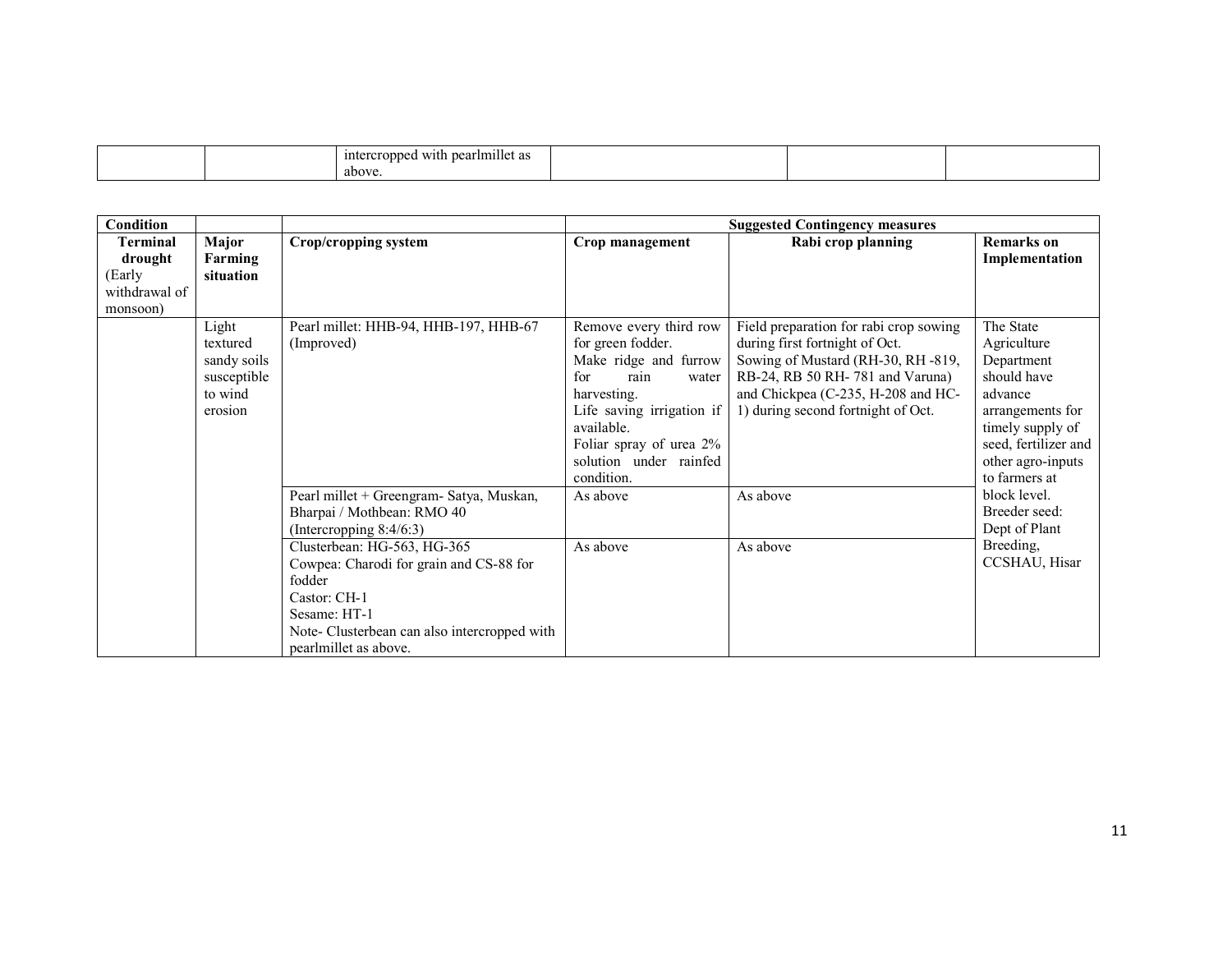### 2.1.2 Irrigated situation

| Condition                                                                   |                                                       |                          |                          | <b>Suggested Contingency measures</b>                                                                                                                                                                                                                                                                                                                                                                                                                                                                                                                                                        |                                                                                                                                                                                                               |  |  |
|-----------------------------------------------------------------------------|-------------------------------------------------------|--------------------------|--------------------------|----------------------------------------------------------------------------------------------------------------------------------------------------------------------------------------------------------------------------------------------------------------------------------------------------------------------------------------------------------------------------------------------------------------------------------------------------------------------------------------------------------------------------------------------------------------------------------------------|---------------------------------------------------------------------------------------------------------------------------------------------------------------------------------------------------------------|--|--|
|                                                                             | <b>Major Farming</b>                                  | Crop/cropping            | Change in                | <b>Agronomic measures</b>                                                                                                                                                                                                                                                                                                                                                                                                                                                                                                                                                                    | <b>Remarks</b> on                                                                                                                                                                                             |  |  |
|                                                                             | situation                                             | system                   | crop/cropping<br>system  |                                                                                                                                                                                                                                                                                                                                                                                                                                                                                                                                                                                              | Implementation                                                                                                                                                                                                |  |  |
| Delayed/<br>limited release<br>of water in<br>canals due to<br>low rainfall | Sandy soils/sandy<br>loam soils<br>tubewell irrigated | Pearlmillet-Wheat        | Pearlmillet-Raya         | 10-15% higher seed rate<br>Sprinkler irrigation<br>Planting on beds, planting with ridger seeder<br>Laser land leveling,<br>Conjunctive use of canal and ground waters.<br>Intercropping with moong in pearlmillet<br>and<br>harvesting of intercrop<br>Split application of fertilizers<br>Straw mulching<br>Limited ground water use, prefer life saving irrigation<br>Short duration cultivars<br>Soaking of wheat seeds before sowing<br>Seed treatment with azotobactor/rhizobium<br>Deep ploughing during kharif season<br>Shallow irrigation of 4-5 cm depth<br>Weed free environment | Seeds from State, national<br>seed and private seed<br>agencies. The schemes of<br>NREGS, RKRY, NFSM,<br>NHM are in operation.<br>Govt. subsidy on sprinkler,<br>drip irrigation systems and<br>laser leveler |  |  |
|                                                                             |                                                       | Pearlmillet-<br>Chickpea | Clusterbean-<br>Barley   | 10-15% higher seed rate<br>Sprinkler irrigation<br>Planting on beds, planting with ridger seeder<br>Split application of fertilizer<br>Straw mulching<br>Short duration cultivars<br>Seed treatment with azotobactor/rhizobium<br>Deep ploughing during kharif season<br>Shallow irrigation of 4-5 cm depth<br>Weed free environment                                                                                                                                                                                                                                                         |                                                                                                                                                                                                               |  |  |
|                                                                             |                                                       | Fallow -Raya             | Summer<br>Greengram-raya | Short duration cultivars<br>Seed treatment with azotobactor/rhizobium<br>Straw mulching<br>Sprinkler irrigation<br>Planting on beds, planting with ridger seeder<br>Laser land leveling,                                                                                                                                                                                                                                                                                                                                                                                                     |                                                                                                                                                                                                               |  |  |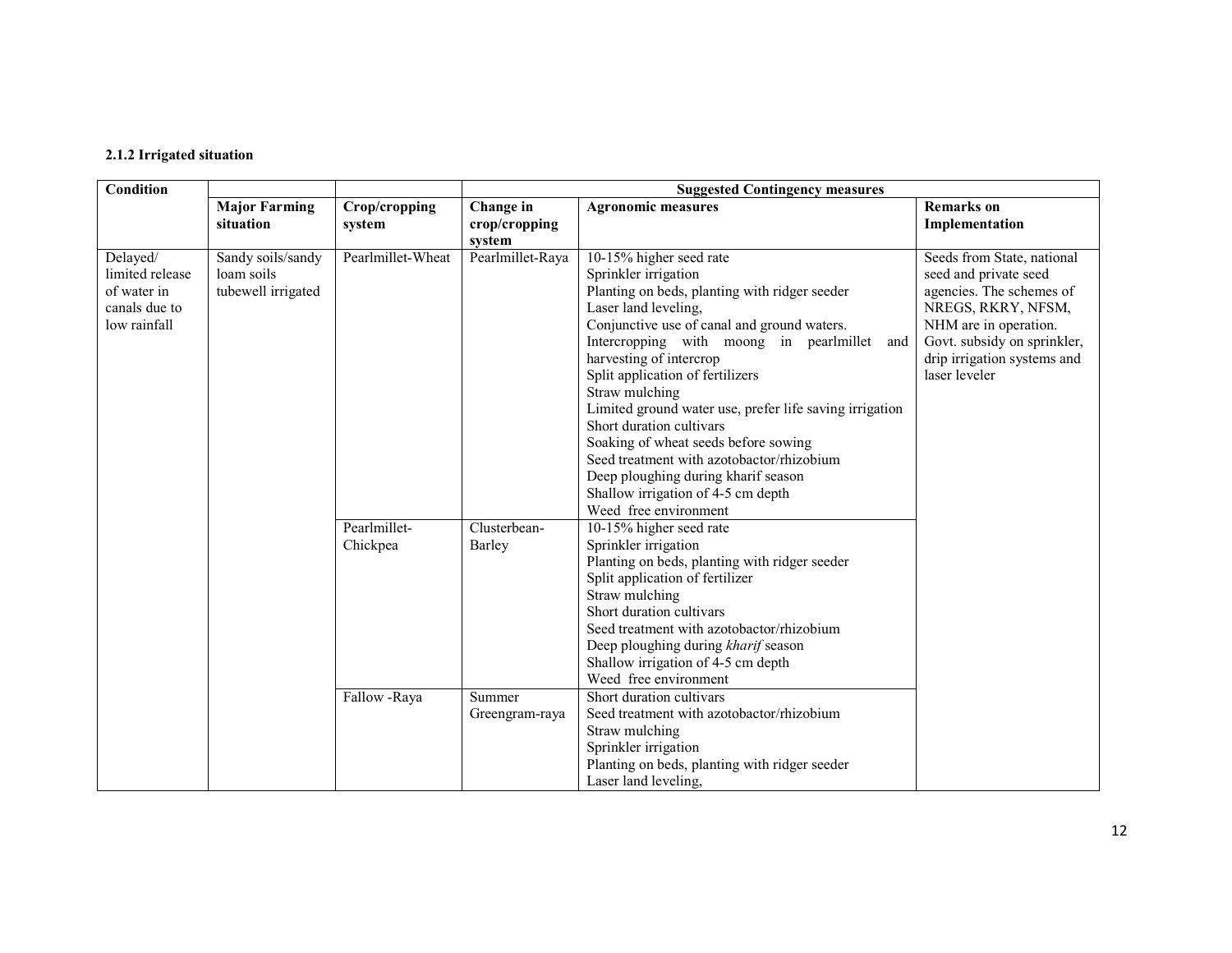|                    |                   |                | Conjunctive use of canal and ground waters.                                |                                         |
|--------------------|-------------------|----------------|----------------------------------------------------------------------------|-----------------------------------------|
|                    |                   |                | Marginal ground waters for life saving irrigation<br>Weed free environment |                                         |
|                    | Sorghum-Barley    | Cucurbits-Raya | Sprinkler irrigation                                                       |                                         |
|                    |                   |                | Planting on beds, planting with ridger seeder                              |                                         |
|                    |                   |                | Laser land leveling,                                                       |                                         |
|                    |                   |                | Conjunctive use of canal and ground waters.                                |                                         |
|                    |                   |                | Split application of fertilizer                                            |                                         |
|                    |                   |                | Straw mulching                                                             |                                         |
|                    |                   |                | Limited ground water use, prefer life saving irrigation                    |                                         |
|                    |                   |                | Seed treatment with azotobactor                                            |                                         |
|                    |                   |                | Deep ploughing during kharif season                                        |                                         |
|                    |                   |                | Shallow irrigation of 4-5 cm depth                                         |                                         |
|                    |                   |                | Weed free environment                                                      |                                         |
| Well drained,      | Clusterbean-      | Cotton-wheat   | Drip/furrow irrigation in cotton, paired row planting                      | Shallow ground water use                |
| medium alluvial    | Wheat             |                | Sprinkler in wheat                                                         | alone or in combination.                |
| soils, canal and   |                   |                | Planting on beds                                                           | Seeds from State, national              |
| tubewell irrigated |                   |                | Straw mulching in cotton                                                   | and private seed agencies               |
|                    |                   |                | Planting on beds Planting with ridger seeder<br>Laser land leveling        | seed agencies,<br>The schemes of NREGS, |
|                    |                   |                | Split application of fertilizer                                            | RKRY, NFSM, NHM are in                  |
|                    |                   |                | Straw mulching in sugarcane                                                | operation.                              |
|                    |                   |                | Limited ground water use, prefer life saving irrigation                    | Govt. subsidy on sprinkler              |
|                    |                   |                | Conjunctive use of brackish ground waters with canal                       | and drip irrigation systems,            |
|                    |                   |                | waters                                                                     | on laser land leveling                  |
|                    |                   |                | Short duration cultivars                                                   |                                         |
|                    |                   |                | Soaking of wheat seeds before sowing                                       |                                         |
|                    |                   |                | Seed treatment with azotobactor/rhizobium                                  |                                         |
|                    |                   |                | Deep ploughing during kharif season                                        |                                         |
|                    |                   |                | Shallow irrigation of 4-5 cm depth                                         |                                         |
|                    |                   |                | Sowing of vegetable seeds in polythene bags and                            |                                         |
|                    |                   |                | replanting them in holes.                                                  |                                         |
|                    |                   |                | Weed free environment                                                      |                                         |
|                    | Pearlmillet-Wheat | Pearlmillet-   | Paired row planting                                                        |                                         |
|                    |                   | Raya/chickpea  | Sprinkler irrigation                                                       |                                         |
|                    |                   |                | Planting on beds                                                           |                                         |
|                    |                   |                | Straw mulching<br>Laser land leveling                                      |                                         |
|                    |                   |                | Split application of fertilizer                                            |                                         |
|                    |                   |                |                                                                            |                                         |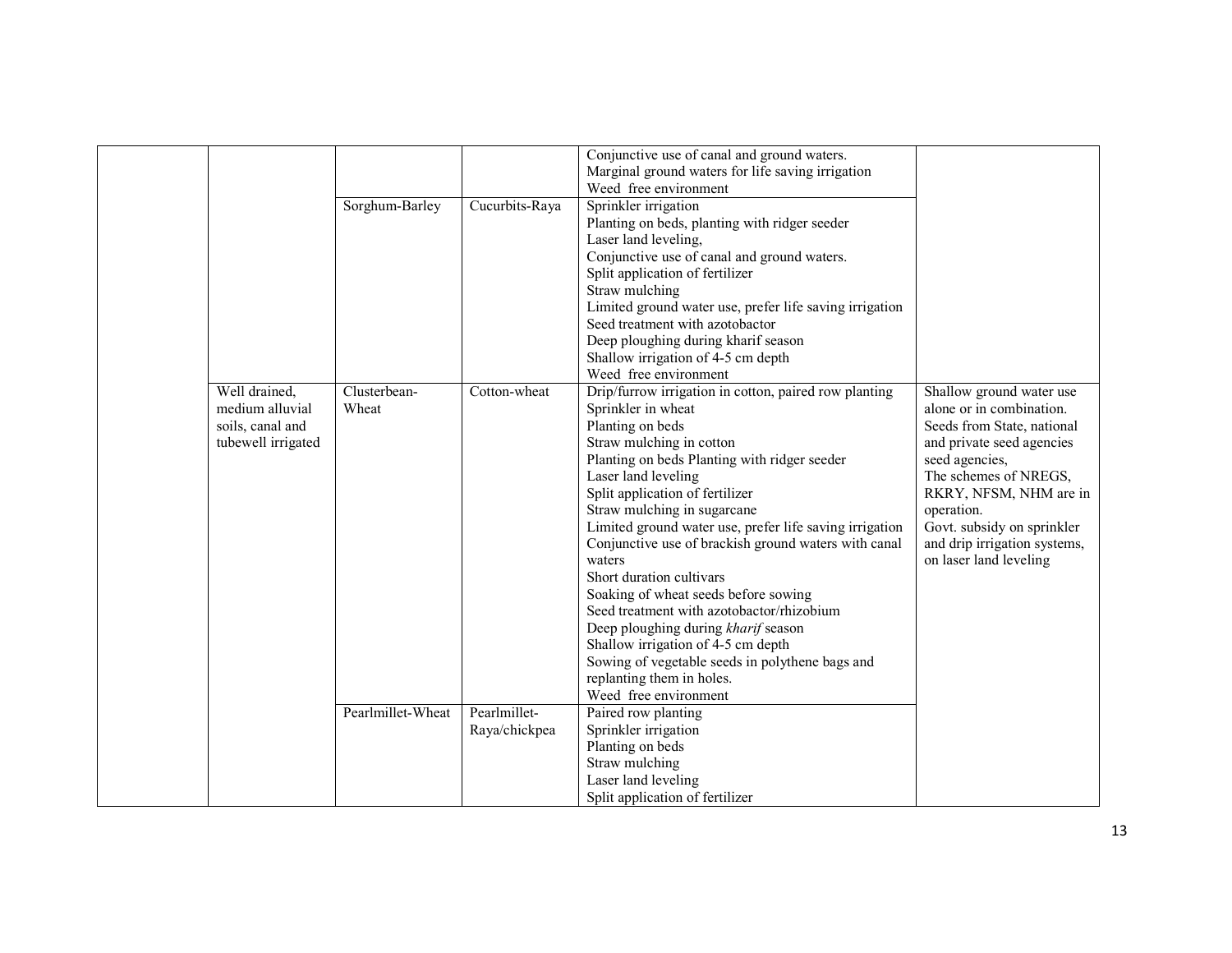|                   | Sugarcane-wheat     | Sugarcane-<br>Greengram<br>intercropping | Straw mulching<br>Limited ground water use, prefer life saving irrigation<br>Conjunctive use of brackish ground waters with canal<br>waters<br>Short duration cultivars<br>Seed treatment with azotobactor/rhizobium<br>Deep ploughing during kharif season<br>Shallow irrigation of 4-5 cm depth<br>Weed free environment<br>Drip/furrow irrigation in sugarcane, paired row<br>planting<br>Planting on beds<br>Straw mulching in sugarcane<br>Laser land leveling<br>Split application of fertilizer<br>Limited ground water use, prefer life saving irrigation<br>Conjunctive use of brackish ground waters with canal<br>waters<br>Short duration cultivars<br>Weed free environment |                           |
|-------------------|---------------------|------------------------------------------|------------------------------------------------------------------------------------------------------------------------------------------------------------------------------------------------------------------------------------------------------------------------------------------------------------------------------------------------------------------------------------------------------------------------------------------------------------------------------------------------------------------------------------------------------------------------------------------------------------------------------------------------------------------------------------------|---------------------------|
|                   |                     |                                          |                                                                                                                                                                                                                                                                                                                                                                                                                                                                                                                                                                                                                                                                                          |                           |
|                   |                     |                                          | Weed free environment                                                                                                                                                                                                                                                                                                                                                                                                                                                                                                                                                                                                                                                                    |                           |
|                   | Pearlmillet/fallow- | Vegetables                               | Furrow irrigation in pearlmillet/raya, paired row                                                                                                                                                                                                                                                                                                                                                                                                                                                                                                                                                                                                                                        |                           |
|                   | raya                |                                          | planting<br>Planting on beds                                                                                                                                                                                                                                                                                                                                                                                                                                                                                                                                                                                                                                                             |                           |
|                   |                     |                                          | Straw mulching                                                                                                                                                                                                                                                                                                                                                                                                                                                                                                                                                                                                                                                                           |                           |
|                   |                     |                                          | Laser land leveling                                                                                                                                                                                                                                                                                                                                                                                                                                                                                                                                                                                                                                                                      |                           |
|                   |                     |                                          | Split application of fertilizer                                                                                                                                                                                                                                                                                                                                                                                                                                                                                                                                                                                                                                                          |                           |
|                   |                     |                                          | Marginal ground waters for life saving irrigation                                                                                                                                                                                                                                                                                                                                                                                                                                                                                                                                                                                                                                        |                           |
|                   |                     |                                          | Conjunctive use of brackish ground waters with canal                                                                                                                                                                                                                                                                                                                                                                                                                                                                                                                                                                                                                                     |                           |
|                   |                     |                                          | waters                                                                                                                                                                                                                                                                                                                                                                                                                                                                                                                                                                                                                                                                                   |                           |
|                   |                     |                                          | Short duration cultivars                                                                                                                                                                                                                                                                                                                                                                                                                                                                                                                                                                                                                                                                 |                           |
|                   |                     |                                          | Seed treatment with azotobactor                                                                                                                                                                                                                                                                                                                                                                                                                                                                                                                                                                                                                                                          |                           |
|                   |                     |                                          | Deep ploughing during kharif season                                                                                                                                                                                                                                                                                                                                                                                                                                                                                                                                                                                                                                                      |                           |
|                   |                     |                                          | Shallow irrigation of 4-5 cm depth                                                                                                                                                                                                                                                                                                                                                                                                                                                                                                                                                                                                                                                       |                           |
|                   |                     |                                          | Sowing of vegetable seeds in polythene bags and                                                                                                                                                                                                                                                                                                                                                                                                                                                                                                                                                                                                                                          |                           |
|                   |                     |                                          | replanting them in holes.                                                                                                                                                                                                                                                                                                                                                                                                                                                                                                                                                                                                                                                                |                           |
|                   |                     |                                          | Weed free environment                                                                                                                                                                                                                                                                                                                                                                                                                                                                                                                                                                                                                                                                    |                           |
| Clay soils, canal | Rice-wheat          | Summer                                   | Sprinkler irrigation in moong,                                                                                                                                                                                                                                                                                                                                                                                                                                                                                                                                                                                                                                                           | Late sown cultivars       |
| and tubewell      |                     | Greengram-Rice                           | Planting on beds                                                                                                                                                                                                                                                                                                                                                                                                                                                                                                                                                                                                                                                                         | Short duration Desi wheat |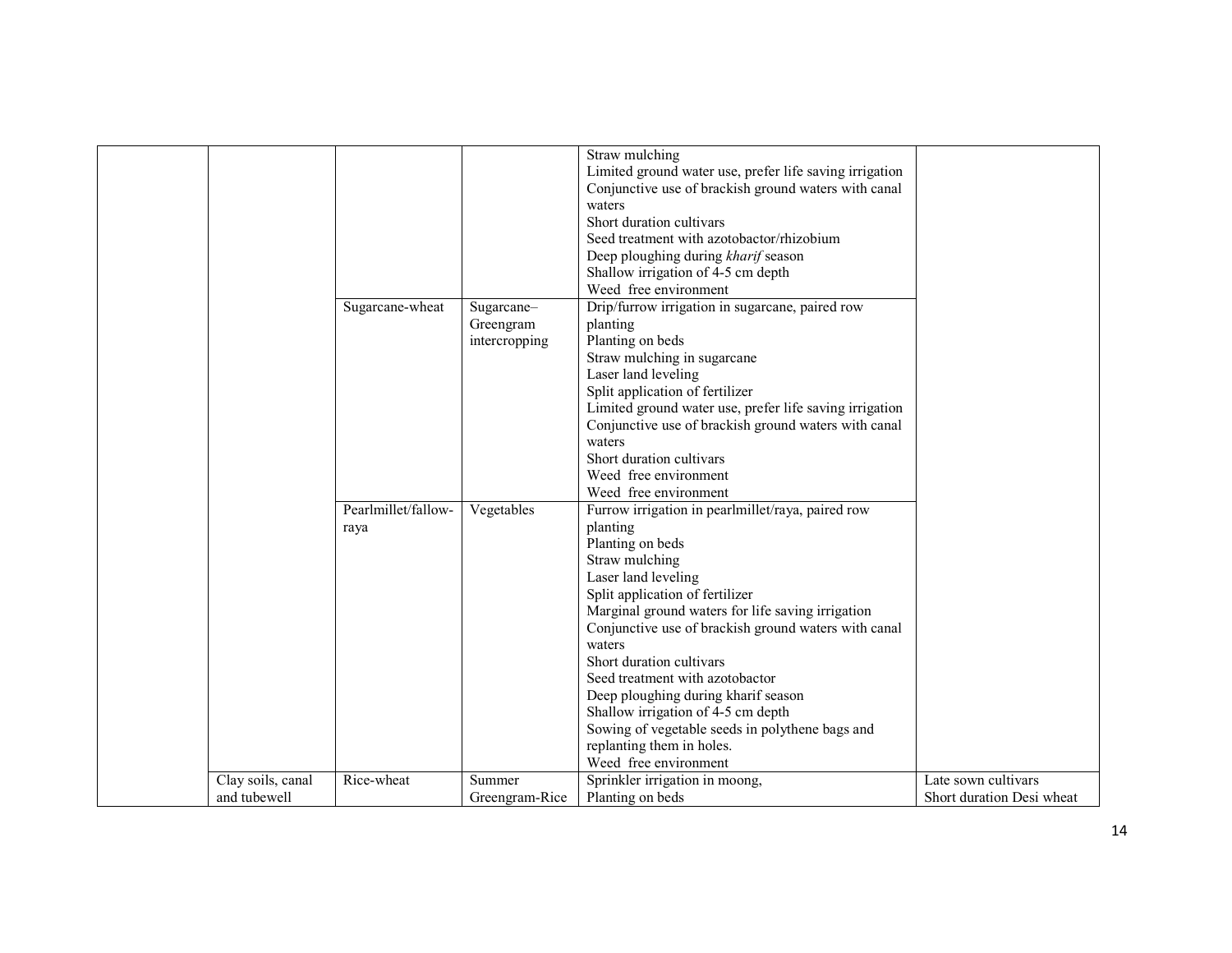| irrigated |                 |                 | Laser land leveling                                     | and Basmati rice.                                |
|-----------|-----------------|-----------------|---------------------------------------------------------|--------------------------------------------------|
|           | Sugarcane-wheat | Sugarcane-onion | Drip irrigation in paired row planting of sugarcane     | Shallow ground water use                         |
|           |                 | intercropping   | Laser land leveling                                     | alone or in combination.                         |
|           |                 |                 | Straw mulching in sugarcane                             | Conservation of rain water,                      |
|           | Sorghum fodder- | Vegetables/     | Sprinkler/drip irrigation, Planting on beds, laser land | mulching, rain water                             |
|           | wheat           | Flowers         | leveling                                                | harvesting                                       |
|           |                 |                 | Mulching on inter-row spacing                           | Seeds from State and                             |
|           |                 |                 | Use of marginal ground waters as life saving irrigation | national seed agencies, The<br>schemes of NREGS, |
|           |                 |                 |                                                         | RKRY, NFSM, NHM are in                           |
|           |                 |                 |                                                         | operation.                                       |
|           |                 |                 |                                                         | Seed from private seed                           |
|           |                 |                 |                                                         | agencies                                         |

| Condition                                                                              |                                    |                          | <b>Suggested Contingency measures</b> |                                                                                                                                                                                                                                                                                                                                                                                                                                                                                                    |                                                                                                                                                                                                                                                                                                  |  |
|----------------------------------------------------------------------------------------|------------------------------------|--------------------------|---------------------------------------|----------------------------------------------------------------------------------------------------------------------------------------------------------------------------------------------------------------------------------------------------------------------------------------------------------------------------------------------------------------------------------------------------------------------------------------------------------------------------------------------------|--------------------------------------------------------------------------------------------------------------------------------------------------------------------------------------------------------------------------------------------------------------------------------------------------|--|
|                                                                                        | <b>Major Farming</b>               | Crop/cropping            | Change in                             | <b>Agronomic measures</b>                                                                                                                                                                                                                                                                                                                                                                                                                                                                          | <b>Remarks</b> on                                                                                                                                                                                                                                                                                |  |
|                                                                                        | situation                          | system                   | crop/cropping system                  |                                                                                                                                                                                                                                                                                                                                                                                                                                                                                                    | Implementation                                                                                                                                                                                                                                                                                   |  |
| Non release of<br>water in canals<br>under delayed<br>onset of monsoon<br>in catchment | Sandy soils,<br>tubewell irrigated | Pearlmillet-Raya         | Pulses-Raya                           | Planting on beds Sprinkler irrigation<br>Marginal ground waters for life saving<br>irrigation<br>Laser land leveling<br>Straw mulching<br>Paired row planting<br>Split application of fertilizer<br>Straw mulching<br>Marginal ground waters for life saving<br>irrigation<br>Conjunctive use of brackish ground waters<br>with canal waters<br>Short duration cultivars<br>Seed treatment with azotobactor/rhizobium<br>Deep ploughing during kharif season<br>Shallow irrigation of 4-5 cm depth | Short duration cultivars of<br>crops<br>Shallow ground water use<br>alone or in combination.<br>Conservation of rain water,<br>mulching, rain water<br>harvesting.<br>Shallow ground water use<br>alone or in combination.<br>Conservation of rain water,<br>mulching, rain water<br>harvesting. |  |
|                                                                                        |                                    | Pearlmillet-<br>Chickpea | Clusterbean-Barley                    | Weed free environment<br>Sprinkler irrigation<br>Planting on beds<br>Straw mulching                                                                                                                                                                                                                                                                                                                                                                                                                |                                                                                                                                                                                                                                                                                                  |  |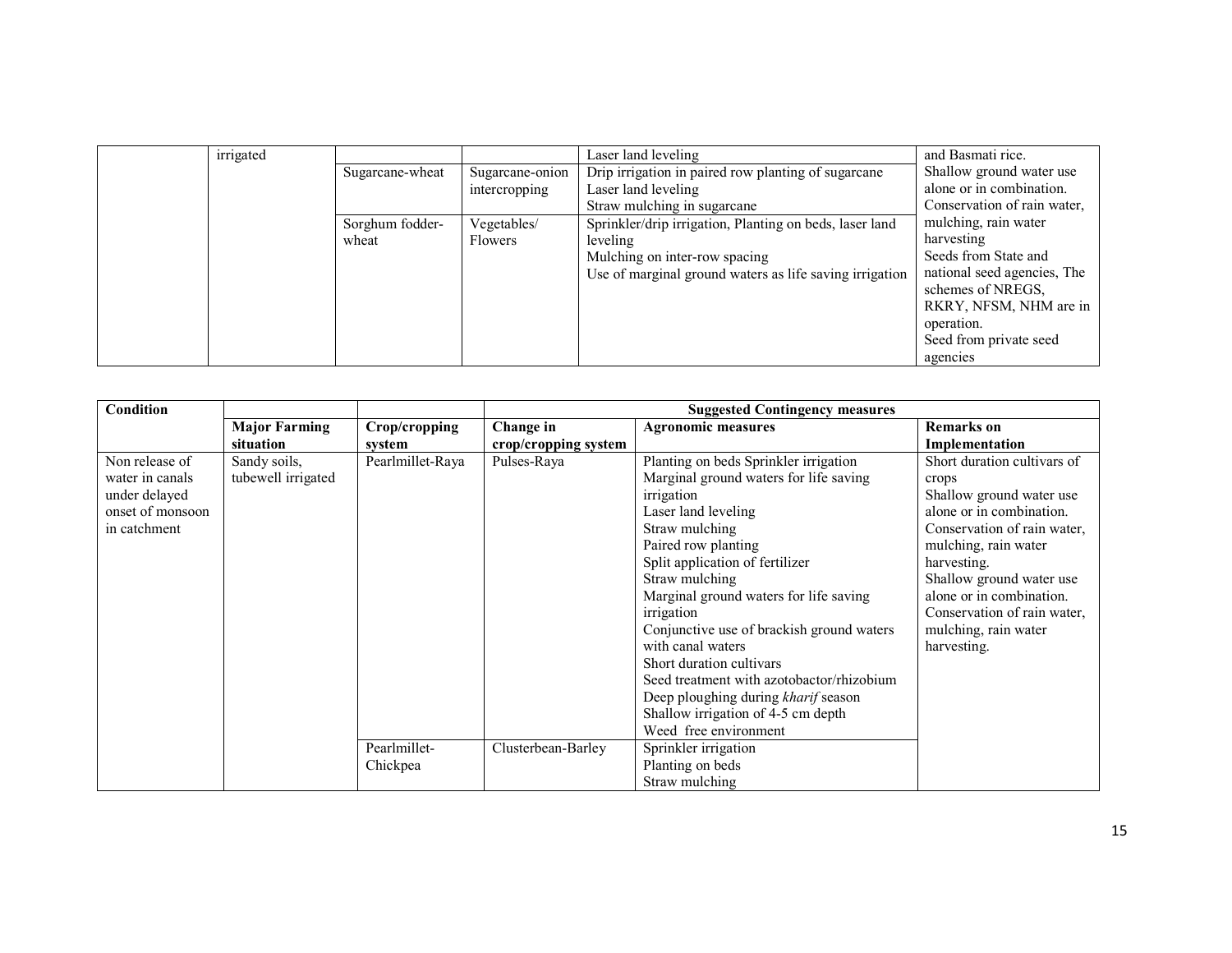|                    |                     |                 | Laser land leveling                          |                             |
|--------------------|---------------------|-----------------|----------------------------------------------|-----------------------------|
|                    |                     |                 | Split application of fertilizer              |                             |
|                    |                     |                 | Marginal ground waters for life saving       |                             |
|                    |                     |                 | irrigation                                   |                             |
|                    |                     |                 | Conjunctive use of brackish ground waters    |                             |
|                    |                     |                 | with canal waters                            |                             |
|                    |                     |                 | Short duration cultivars                     |                             |
|                    |                     |                 | Seed treatment with azotobactor              |                             |
|                    |                     |                 | Deep ploughing during kharif season          |                             |
|                    |                     |                 | Shallow irrigation of 4-5 cm depth           |                             |
|                    |                     |                 | Weed free environment                        |                             |
|                    | $Fallow -$          | Vegetables-Raya | Sowing of vegetable seeds in polythene bags  |                             |
|                    | Raya/Barley         |                 | and replanting them in holes.                |                             |
|                    |                     |                 | Drip irrigation in vegetables                |                             |
|                    |                     |                 | Planting on beds                             |                             |
|                    |                     |                 | Straw mulching                               |                             |
|                    |                     |                 | Laser land leveling                          |                             |
|                    |                     |                 | Split application of fertilizer              |                             |
|                    |                     |                 | Limited ground water use, prefer life saving |                             |
|                    |                     |                 | irrigation                                   |                             |
|                    |                     |                 | Conjunctive use of brackish ground waters    |                             |
|                    |                     |                 | with canal waters                            |                             |
|                    |                     |                 | Seed treatment with azotobactor              |                             |
|                    |                     |                 | Deep ploughing during kharif season          |                             |
|                    |                     |                 | Shallow irrigation of 4-5 cm depth           |                             |
|                    |                     |                 | Weed free environment                        |                             |
| Well drained,      | Clusterbean-        | Cotton-Wheat    | Drip/furrow irrigation in cotton             | Short duration cultivars of |
| medium alluvial    | Barley              |                 | Sprinkler in wheat Planting on beds          | crops                       |
| soils, canal and   |                     |                 | Laser land leveling                          | Shallow ground water use    |
| tubewell irrigated |                     |                 | Limited ground water use, prefer life saving | alone or in combination.    |
|                    |                     |                 | irrigation                                   | Conservation of rain water, |
|                    |                     |                 | Conjunctive use of ground water              | mulching, rain water        |
|                    |                     |                 | Shallow irrigation of 4-5 cm depth           | harvesting.                 |
|                    |                     |                 | Weed free environment                        | Shallow ground water use    |
|                    | Pearlmillet/fallow- | Pearlmillet-    | Paired row planting                          | alone or in combination.    |
|                    | Wheat               | Raya/Chickpea   | Sprinkler irrigation                         | Conservation of rain water, |
|                    |                     |                 | Planting on beds                             | mulching, rain water        |
|                    |                     |                 | Straw mulching                               | harvesting                  |
|                    |                     |                 | Laser land leveling                          |                             |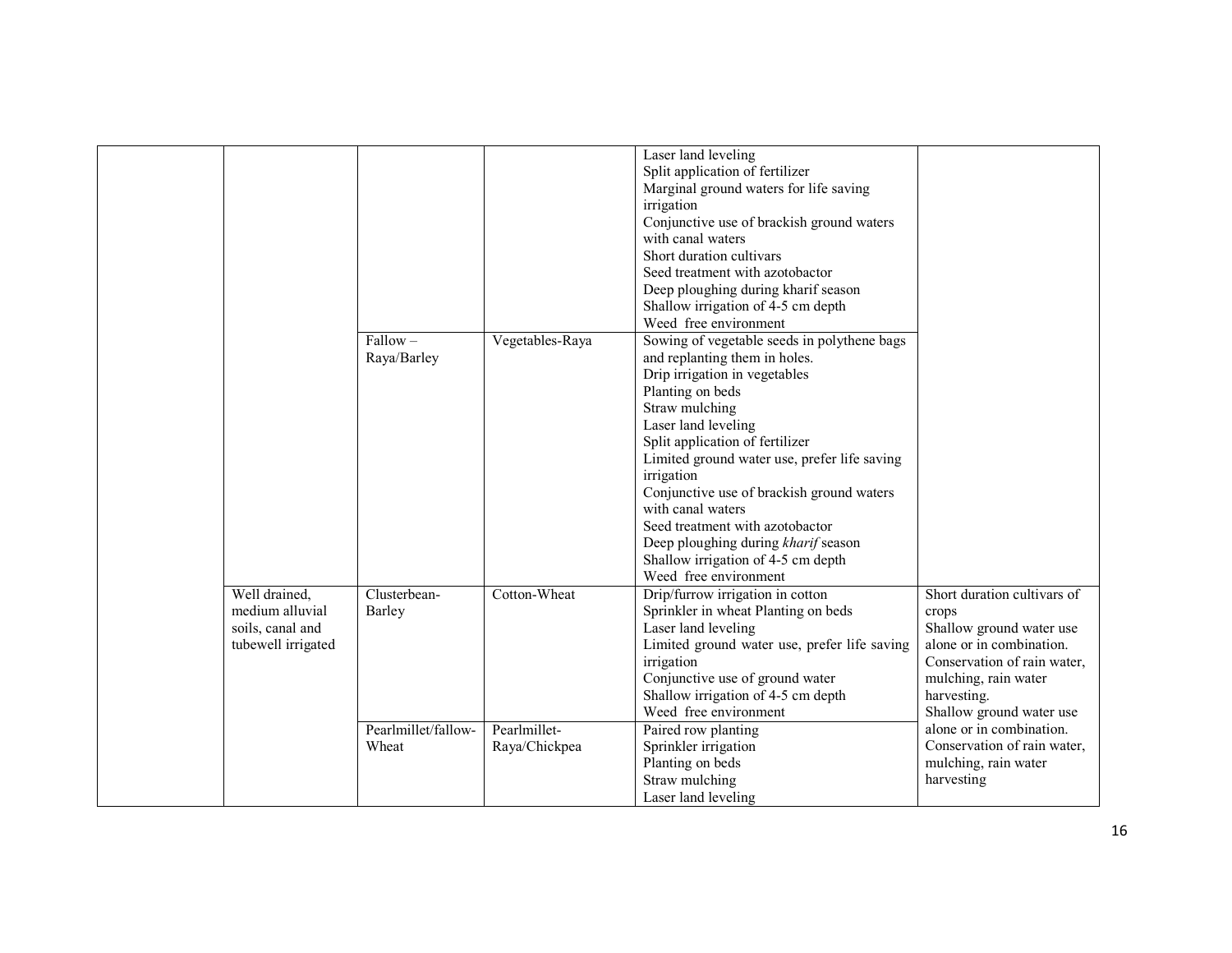|                   |                             |                                      | Split application of fertilizer<br>Straw mulching<br>Limited ground water use, prefer life saving<br>irrigation<br>Conjunctive use of brackish ground waters<br>with canal waters<br>Short duration cultivars<br>Seed treatment with azotobactor/rhizobium<br>Deep ploughing during kharif season<br>Shallow irrigation of 4-5 cm depth<br>Weed free environment                                                                                                                       |                             |
|-------------------|-----------------------------|--------------------------------------|----------------------------------------------------------------------------------------------------------------------------------------------------------------------------------------------------------------------------------------------------------------------------------------------------------------------------------------------------------------------------------------------------------------------------------------------------------------------------------------|-----------------------------|
|                   | Pearlmillet/fallow-<br>Raya | Sugarcane+Greengram<br>intercropping | Drip/furrow irrigation in sugarcane, paired<br>row planting<br>Planting on beds<br>Straw mulching in sugarcane<br>Laser land leveling<br>Split application of fertilizer<br>Limited ground water use, prefer life saving<br>irrigation<br>Conjunctive use of brackish ground waters<br>with canal waters<br>Short duration cultivars<br>Weed free environment                                                                                                                          |                             |
|                   | Sorghum - Wheat             | Vegetables                           | Sowing of vegetable seeds in polythene bags<br>and replanting them in holes.<br>Drip irrigation in vegetables<br>Planting on beds<br>Straw mulching<br>Laser land leveling<br>Split application of fertilizer<br>Limited ground water use, prefer life saving<br>irrigation<br>Conjunctive use of brackish ground waters<br>with canal waters<br>Seed treatment with azotobactor<br>Deep ploughing during kharif season<br>Shallow irrigation of 4-5 cm depth<br>Weed free environment |                             |
| Clay soils, canal | Pigeon pea -                | Summer Moong-                        |                                                                                                                                                                                                                                                                                                                                                                                                                                                                                        | Short duration cultivars of |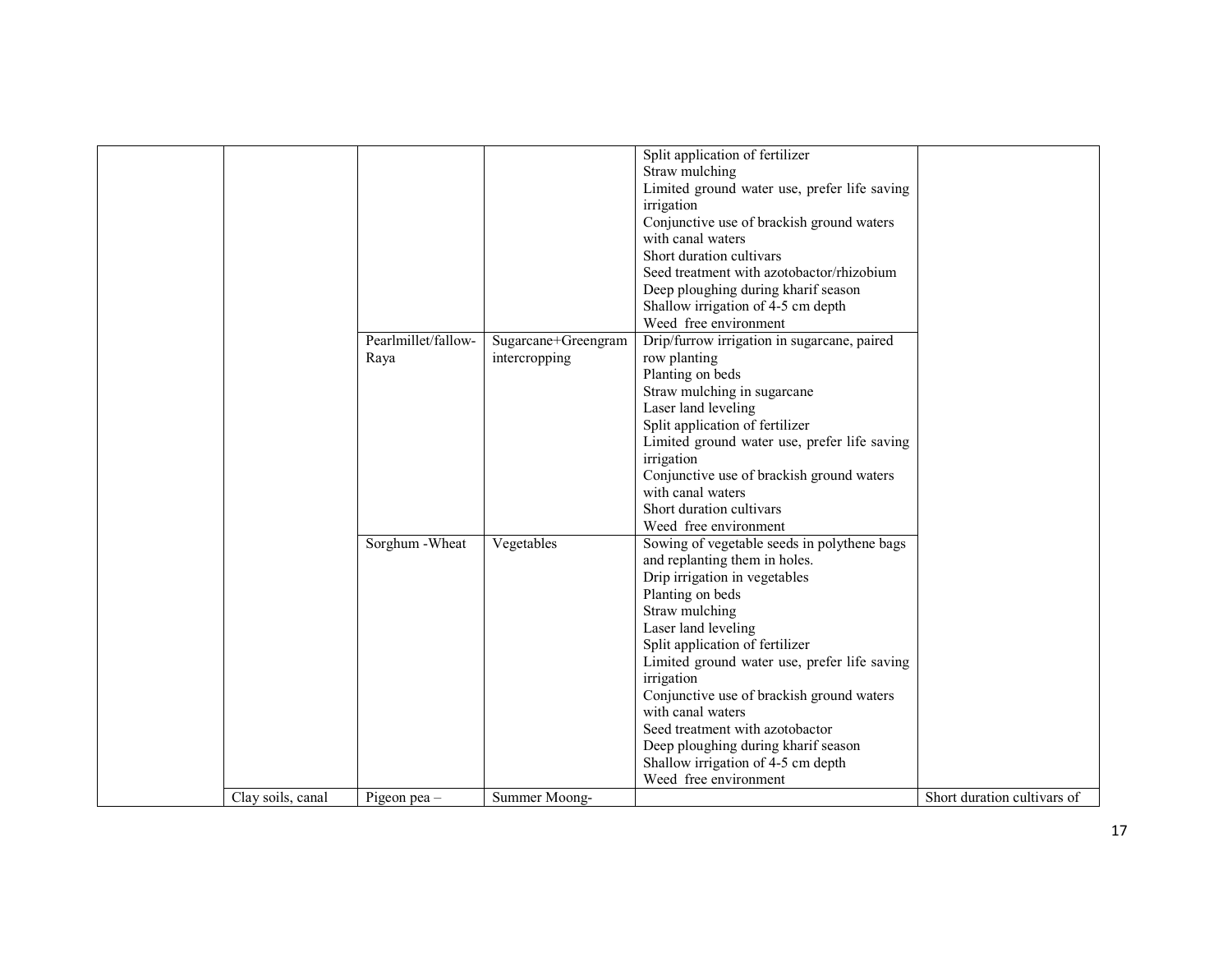| and tubewell | Wheat/barley    | Wheat               |                                              | crops                       |
|--------------|-----------------|---------------------|----------------------------------------------|-----------------------------|
| irrigated    | Fallow --Raya   | Sugarcane           | Drip/furrow irrigation in sugarcane, paired  | Shallow ground water use    |
|              |                 | $+$ Mungbean        | row planting                                 | alone or in combination.    |
|              |                 | intercropping       | Planting on beds                             | Conservation of rain water, |
|              |                 |                     | Straw mulching in sugarcane                  | mulching, rain water        |
|              |                 |                     | Laser land leveling                          | harvesting.                 |
|              |                 |                     | Split application of fertilizer              |                             |
|              |                 |                     | Limited ground water use, prefer life saving |                             |
|              |                 |                     | irrigation                                   |                             |
|              |                 |                     | Conjunctive use of brackish ground waters    |                             |
|              |                 |                     | with canal waters                            |                             |
|              |                 |                     | Short duration cultivars                     |                             |
|              |                 |                     | Weed free environment                        |                             |
|              | Sorghum fodder- | Vegetables/ flowers | Sowing of vegetable seeds in polythene bags  |                             |
|              | Wheat           |                     | and replanting them in holes.                |                             |
|              |                 |                     | Drip irrigation in vegetables                |                             |
|              |                 |                     | Planting on beds                             |                             |
|              |                 |                     | Straw mulching                               |                             |
|              |                 |                     | Laser land leveling                          |                             |
|              |                 |                     | Split application of fertilizer              |                             |
|              |                 |                     | Limited ground water use, prefer life saving |                             |
|              |                 |                     | irrigation                                   |                             |
|              |                 |                     | Conjunctive use of brackish ground waters    |                             |
|              |                 |                     | with canal waters                            |                             |
|              |                 |                     | Seed treatment with azotobactor /rhizobium   |                             |

| Condition         |                      |                      | <b>Suggested Contingency measures</b> |                                                               |                             |  |  |
|-------------------|----------------------|----------------------|---------------------------------------|---------------------------------------------------------------|-----------------------------|--|--|
|                   | <b>Major Farming</b> | Crop/cropping        | Change in                             | <b>Remarks on Implementation</b><br><b>Agronomic measures</b> |                             |  |  |
|                   | situation            | svstem               | crop/cropping system                  |                                                               |                             |  |  |
| Lack of inflows   | Sandy soils,         | Pearlmillet-Wheat    | Clusterbean-Wheat                     | Planting on beds, sprinkler irrigation,                       | Short duration cultivars of |  |  |
| into tanks due to | tubewell             | Sorghum-Wheat        | Sugarcane-Wheat/raya                  | Planting on beds, sprinkler irrigation,                       | crops                       |  |  |
| insufficient      | irrigated            | Pearlmillet-Chickpea | Fallow-Raya                           | Drip irrigation                                               | Shallow ground water use    |  |  |
| /delayed onset    |                      |                      |                                       | Limited ground water use, prefer life                         | alone or in combination.    |  |  |
| of monsoon        |                      |                      |                                       | saving irrigation                                             | Conservation of rain water, |  |  |
|                   |                      |                      |                                       |                                                               | mulching, rain water        |  |  |
|                   |                      |                      |                                       |                                                               | harvesting.                 |  |  |
|                   |                      |                      |                                       |                                                               | Shallow ground water use    |  |  |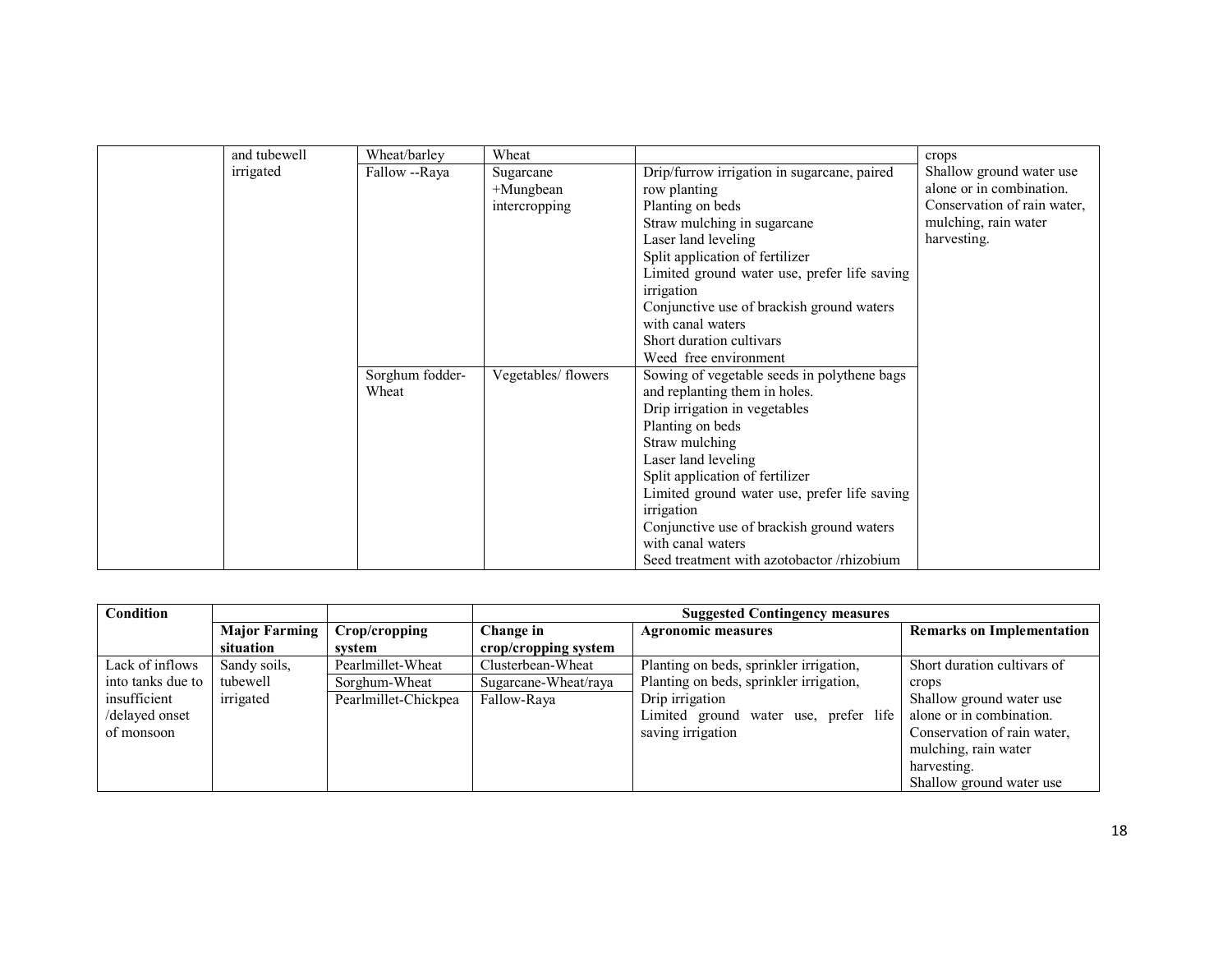|                   |                 |                      |                                             | alone or in combination.    |
|-------------------|-----------------|----------------------|---------------------------------------------|-----------------------------|
|                   |                 |                      |                                             | Conservation of rain water, |
|                   |                 |                      |                                             | mulching, rain water        |
|                   |                 |                      |                                             | harvesting                  |
| Well drained,     | Rice-Wheat      | Pearlmillet-Chickpea | Drip/furrow irrigation in cotton, sprinkler | $-do-$                      |
| medium alluvial   | Sugarcane-Wheat | Pigeonpea-Wheat      | in wheat, planting on beds                  |                             |
| soils, canal and  | Rice-           | Cotton-Wheat         | Sprinkler irrigation, Planting on beds,     |                             |
| tubewell          | Berseem(fodder) |                      | planting with ridger seeder, laser land     |                             |
| irrigated         |                 |                      | leveling                                    |                             |
|                   |                 |                      | Limited ground water use, prefer life       |                             |
|                   |                 |                      | saving irrigation                           |                             |
|                   |                 |                      | Drip irrigation, paired row Planting        |                             |
|                   |                 |                      | Drip irrigation, paired row planting        |                             |
|                   |                 |                      | Sprinkler irrigation, Planting on beds,     |                             |
|                   |                 |                      | planting with ridger seeder, laser land     |                             |
| Clay soils, canal | Pigeonpea -     | Summer Greengram-    | Drip irrigation, paired row planting of     | $-do-$                      |
| and tubewell      | Wheat/barley    | Wheat                | sugarcane                                   |                             |
| irrigated         | Sugarcane-Wheat | Sugarcane-Greengram  | Planting on beds                            |                             |
|                   |                 | intercropping        | Shallow irrigation in vegetable and straw   |                             |
|                   | Sorghum fodder- | Vegetables/ flowers  | mulching                                    |                             |
|                   | Wheat           |                      | Conjunctive use of ground water             |                             |
|                   |                 |                      | Use of gypsum for reclaiming sodic waters   |                             |
|                   |                 |                      | Limited ground water use, prefer life       |                             |
|                   |                 |                      | saving irrigation                           |                             |

| Condition                       |                                        |                             | <b>Suggested Contingency measures</b> |                                                                  |                         |  |
|---------------------------------|----------------------------------------|-----------------------------|---------------------------------------|------------------------------------------------------------------|-------------------------|--|
|                                 | <b>Major Farming</b>                   | <b>Crop/cropping system</b> | Change in crop/cropping               | <b>Agronomic measures</b>                                        | <b>Remarks</b> on       |  |
|                                 | situation                              |                             | svstem                                |                                                                  | Implementation          |  |
| Insufficient                    | Sandy soils, tubewell                  | Pearlmillet-Barley          | Clusterbean-Wheat                     | efficient<br>Adoption<br>-of                                     | Artificial ground water |  |
| groundwater                     | irrigated                              | Fallow-Raya                 | Sugarcane-Wheat/Raya                  | methods of irrigation viz.,                                      | recharge                |  |
| recharge due to low<br>rainfall |                                        | Pearlmillet-Chickpea        | Fallow-Raya                           | drip<br>wide<br>spaced,<br>in<br>vegetables<br>and               |                         |  |
|                                 | Well drained,<br>medium alluvial       | Rice-Wheat                  | Pearlmillet-Chickpea                  | horticultural crops<br>Sprinkler<br>irrigation<br><sub>1</sub> n |                         |  |
|                                 |                                        | Sugarcane-Wheat             | Pigeonpea-Wheat                       |                                                                  |                         |  |
|                                 | soils, canal and<br>tubewell irrigated | Rice-Berseem (fodder)       | Cotton-Wheat                          | other crops                                                      |                         |  |
|                                 | Clay soils, canal and                  | Pigeon pea – Wheat/Barley   | Clusterbean-Raya                      |                                                                  |                         |  |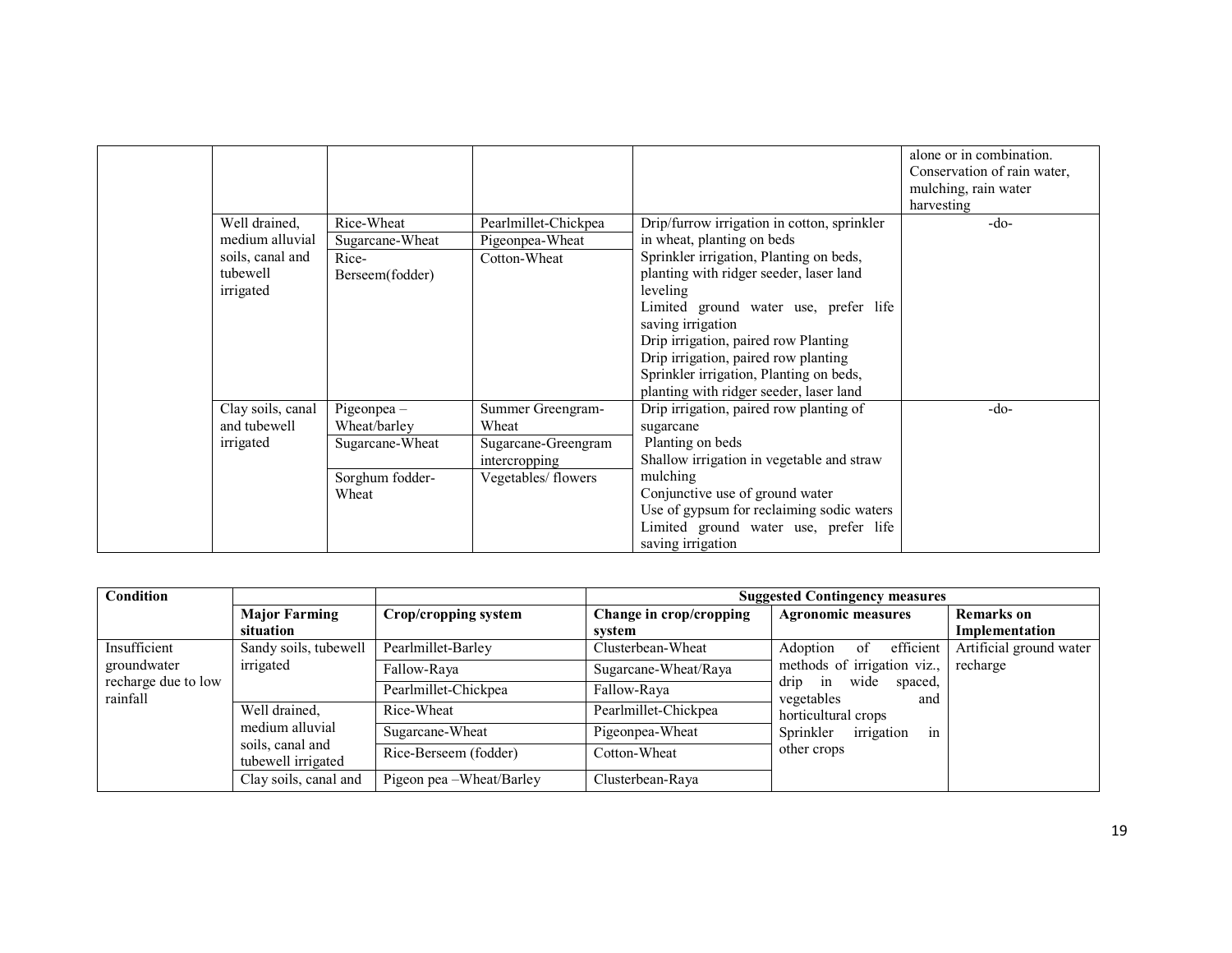| 11.<br>tubewell irrigated | $\cdots$<br>$\sim$ $\sim$<br>$\sqrt{2}$<br>-Rava/Chickpea<br>Pearlmillet- | Planting on beds |
|---------------------------|---------------------------------------------------------------------------|------------------|
|                           | <b>Wheat</b><br>Sorghum fodder                                            | ∪ucurbits-Rava   |

#### 2.2 Unusual rains (untimely, unseasonal etc)

| Condition                                                            |                                                                                                                                                                               | <b>Suggested contingency measure</b>                                                                                                                                                                                                                                                                                                                               |                                                                          |                                                                                                                                                                                                                                                                                                         |
|----------------------------------------------------------------------|-------------------------------------------------------------------------------------------------------------------------------------------------------------------------------|--------------------------------------------------------------------------------------------------------------------------------------------------------------------------------------------------------------------------------------------------------------------------------------------------------------------------------------------------------------------|--------------------------------------------------------------------------|---------------------------------------------------------------------------------------------------------------------------------------------------------------------------------------------------------------------------------------------------------------------------------------------------------|
| Continuous high rainfall in a short<br>span leading to water logging | <b>Vegetative stage</b>                                                                                                                                                       | <b>Flowering stage</b>                                                                                                                                                                                                                                                                                                                                             | Crop maturity stage                                                      | Post harvest                                                                                                                                                                                                                                                                                            |
| Rice                                                                 | Drainage, if depth of standing<br>water is $>$ 5-6 cm                                                                                                                         | Drainage                                                                                                                                                                                                                                                                                                                                                           | Drainage                                                                 | Shifting to dry place                                                                                                                                                                                                                                                                                   |
| Cotton                                                               | Drainage                                                                                                                                                                      | -do-                                                                                                                                                                                                                                                                                                                                                               | $-do-$                                                                   | $-do-$                                                                                                                                                                                                                                                                                                  |
| Pearlmillet                                                          | $-do-$                                                                                                                                                                        | -do-                                                                                                                                                                                                                                                                                                                                                               | $-do-$                                                                   | $-do-$                                                                                                                                                                                                                                                                                                  |
| Sorghum (fodder)                                                     | $-do-$                                                                                                                                                                        | $-do-$                                                                                                                                                                                                                                                                                                                                                             | $-do-$                                                                   | $-do-$                                                                                                                                                                                                                                                                                                  |
| <b>Horticulture</b>                                                  |                                                                                                                                                                               |                                                                                                                                                                                                                                                                                                                                                                    |                                                                          |                                                                                                                                                                                                                                                                                                         |
| All crops                                                            | No adverse effect<br>Removal of unwanted sprouts<br>insecticides<br>$\&$<br>3.<br>Spray<br>pesticides to control the insect<br>$\&$ pest<br>4. Drain out water if heavy rains | Drain out the excess water<br>to avoid flower and fruit<br>drop<br>2. To control the fruit drop<br>apply foliar application of<br>nutrients<br>and<br>growth<br>regulators<br>3.<br>Apply<br>insecticide<br>&<br>pesticides to control<br>the<br>insect & pest and diseases<br>on young developing fruits<br>4. Plough the field to increase<br>the root aeration. | Harvest the fruit crops<br>timely and send to the<br>market immediately. | fungicide<br>Apply<br>to<br>avoid<br>harvest<br>post<br>diseases.<br>Proper covering of the<br>2.<br>produce.<br>3.<br>grading<br>Proper<br>and<br>cleaning<br>of<br>fruits<br>immediately<br>after<br>harvest.<br>4. Use the damaged fruits<br>for processing<br>5. Use<br>water<br>proof<br>packaging |
| Heavy rainfall with high speed winds in a short span                 |                                                                                                                                                                               |                                                                                                                                                                                                                                                                                                                                                                    |                                                                          |                                                                                                                                                                                                                                                                                                         |
| Rice                                                                 | Drainage, if stagnant water                                                                                                                                                   | Drainage                                                                                                                                                                                                                                                                                                                                                           | Drainage                                                                 | Shifting to dry place                                                                                                                                                                                                                                                                                   |
| Cotton                                                               | $-do-$                                                                                                                                                                        | $-do-$                                                                                                                                                                                                                                                                                                                                                             | -do-                                                                     | $-do-$                                                                                                                                                                                                                                                                                                  |
| Pearlmillet                                                          | $-do-$                                                                                                                                                                        | $-do-$                                                                                                                                                                                                                                                                                                                                                             | $-do-$                                                                   | $-do-$                                                                                                                                                                                                                                                                                                  |
| Sorghum (fodder)                                                     | $-do-$                                                                                                                                                                        | $-do-$                                                                                                                                                                                                                                                                                                                                                             | $-do-$                                                                   | -do-                                                                                                                                                                                                                                                                                                    |
| <b>Horticulture</b>                                                  |                                                                                                                                                                               |                                                                                                                                                                                                                                                                                                                                                                    |                                                                          |                                                                                                                                                                                                                                                                                                         |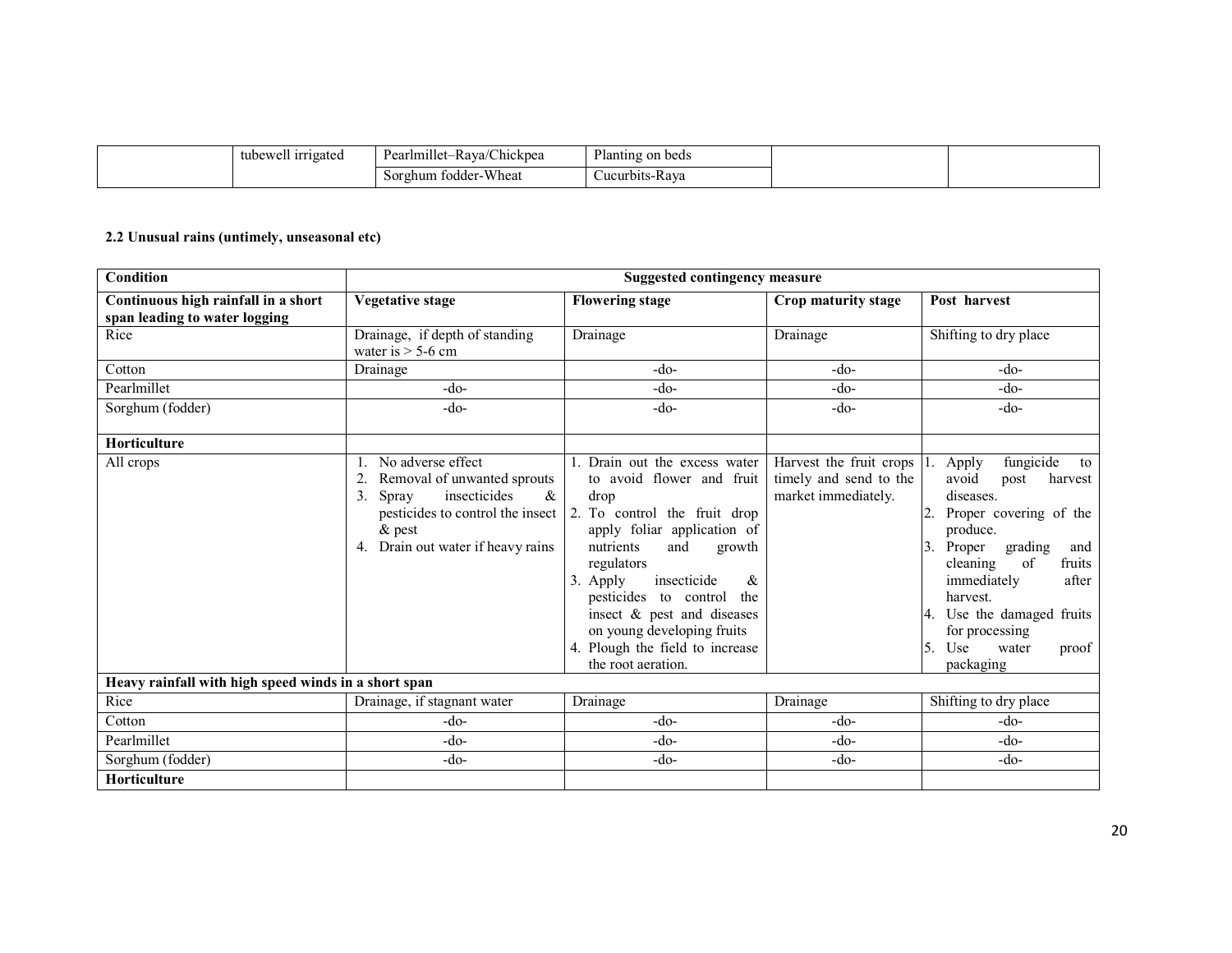| All crops                                                                                                                       | 1. No adverse effect<br>2. Removal of unwanted sprouts<br>insecticides<br>&<br>3. Spray<br>pesticides to control the insect<br>$\&$ pest | 1. Drain out the excess water<br>to avoid flower and fruit<br>drop<br>2. To control the fruit drop<br>apply foliar application of                                    | Harvest the fruits and<br>send to the market<br>immediately. | fungicide to<br>1. Apply<br>avoid post harvest<br>diseases.<br>2. Proper covering of the<br>produce.                              |
|---------------------------------------------------------------------------------------------------------------------------------|------------------------------------------------------------------------------------------------------------------------------------------|----------------------------------------------------------------------------------------------------------------------------------------------------------------------|--------------------------------------------------------------|-----------------------------------------------------------------------------------------------------------------------------------|
|                                                                                                                                 | 4. Drain out water if heavy rains                                                                                                        | nutrients<br>and<br>growth<br>regulators<br>insecticide<br>3. Apply<br>$\&$<br>pesticides to control the<br>insect & pest and diseases<br>on young developing fruits |                                                              | 3. Proper grading and<br>cleaning of<br>fruits<br>immediately<br>after<br>harvest.<br>4. Use the damaged fruits<br>for processing |
|                                                                                                                                 |                                                                                                                                          | 4. Plough the field to increase<br>the root aeration.                                                                                                                |                                                              | 5. Use<br>water<br>proof<br>packaging                                                                                             |
| Outbreak of pests and diseases due to unseasonal rains                                                                          |                                                                                                                                          |                                                                                                                                                                      |                                                              |                                                                                                                                   |
|                                                                                                                                 |                                                                                                                                          |                                                                                                                                                                      |                                                              |                                                                                                                                   |
| Wheat: Yellow and brown rust of                                                                                                 | Spray 600 - 800 gm Mancozeb                                                                                                              |                                                                                                                                                                      |                                                              | Treat wheat seed with                                                                                                             |
| wheat become severe                                                                                                             | 200 lt. of water/acre at the                                                                                                             |                                                                                                                                                                      |                                                              | Raxil 2DS $@$ 1 gm/kg                                                                                                             |
| Karnal bunt infection increases under                                                                                           | appearance of disease and repeat                                                                                                         |                                                                                                                                                                      |                                                              | before sowing to control                                                                                                          |
| moist conditions                                                                                                                | after 15-20 days                                                                                                                         |                                                                                                                                                                      |                                                              | Karnal bunt                                                                                                                       |
| Bajra: Downy mildew incidence<br>increases                                                                                      | There is no control measure<br>except resistant varieties                                                                                |                                                                                                                                                                      |                                                              |                                                                                                                                   |
| Indian Mustard: White rust and<br>Alternaria leaf blight increase, stem rot<br>increases due to rain and cold weather           | Spray Mancozeb 0.2% 3-4 times<br>at an interval of 15 days to control<br>white rust and Alternaria leaf<br>blight.                       | To control stem rot spray 0.2%<br>Carbendazim.                                                                                                                       |                                                              |                                                                                                                                   |
| Cotton : Bacterial leaf blight increases<br>due to rainfall from traces to moderate<br>intensity whereas cotton leaf curl virus | Soak 5 -6 kg delimited and<br>limited cotton seed in 10 lt. of<br>water suspension containing 5 g                                        |                                                                                                                                                                      |                                                              |                                                                                                                                   |
| decreases                                                                                                                       | Emisan + 1 gm Streptocycline<br>sulphate for 2 hrs. and 6-8 hrs<br>respectively before sowing                                            |                                                                                                                                                                      |                                                              |                                                                                                                                   |
| Horticulture                                                                                                                    |                                                                                                                                          |                                                                                                                                                                      |                                                              |                                                                                                                                   |
| Potato: Early blight of potato                                                                                                  | Spray Mancozeb @ 0.25% 4-5                                                                                                               |                                                                                                                                                                      |                                                              |                                                                                                                                   |
| increases with rainfall                                                                                                         | times at an interval of 15 days                                                                                                          |                                                                                                                                                                      |                                                              |                                                                                                                                   |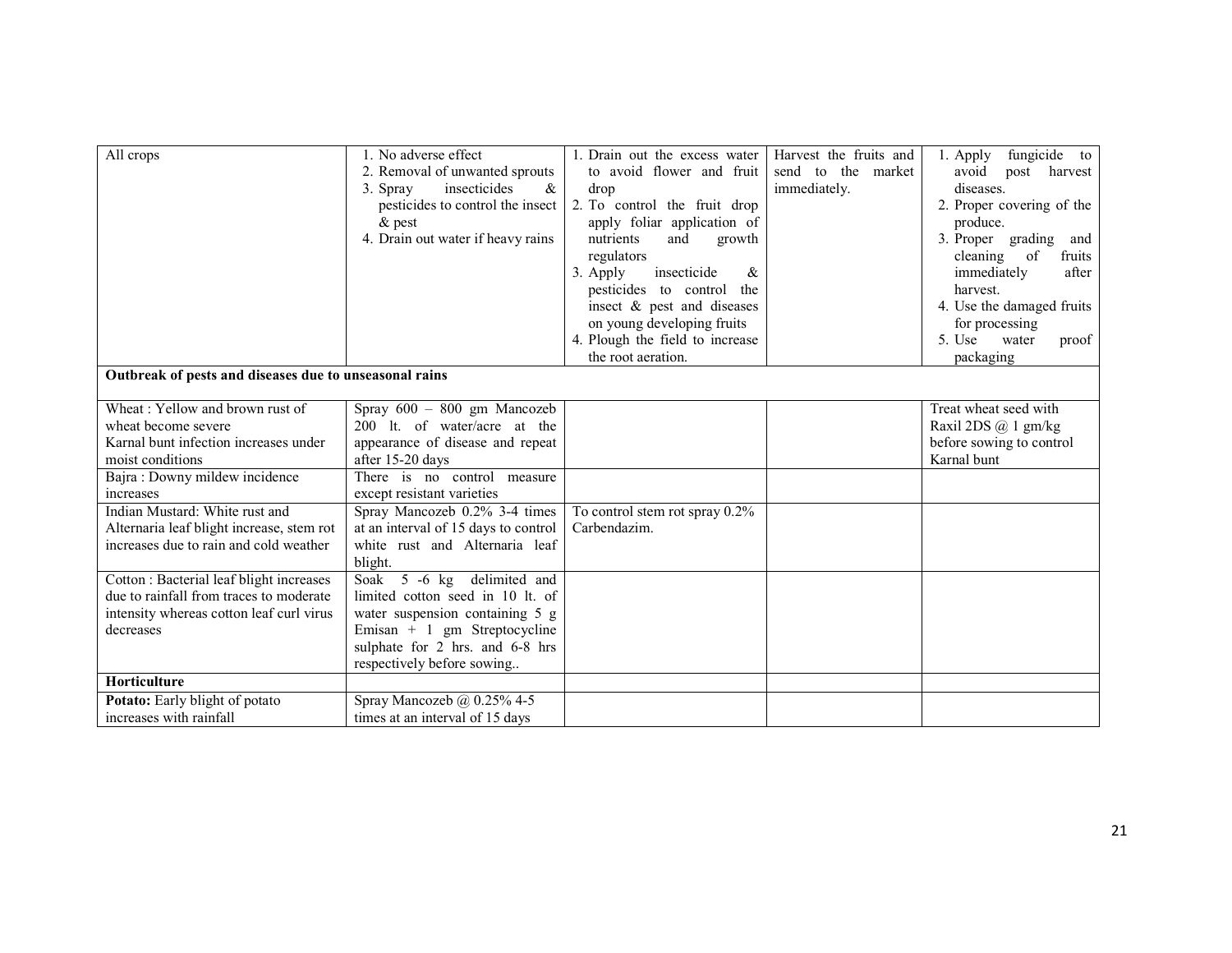| 2.3 Floods                                     |                                                                                                                                                                                                 |                         |                           |                           |  |
|------------------------------------------------|-------------------------------------------------------------------------------------------------------------------------------------------------------------------------------------------------|-------------------------|---------------------------|---------------------------|--|
| Condition                                      | <b>Suggested contingency measure</b>                                                                                                                                                            |                         |                           |                           |  |
| Transient water logging/ partial inundation    | Seedling / nursery stage                                                                                                                                                                        | <b>Vegetative stage</b> | <b>Reproductive stage</b> | At harvest                |  |
| Rice                                           | Surface drainage                                                                                                                                                                                | Drainage                | Drainage                  | Shifting to dry place     |  |
| Cotton                                         | -do-                                                                                                                                                                                            | -do-                    | $-do-$                    | $-do-$                    |  |
| Pearlmillet                                    | $-do-$                                                                                                                                                                                          | -do-                    | $-do-$                    | $-do-$                    |  |
| Sorghum                                        | -do-                                                                                                                                                                                            | -do-                    | -do-                      | -do-                      |  |
| <b>Horticulture</b>                            |                                                                                                                                                                                                 |                         |                           |                           |  |
| All crops                                      | Drain out the flood water<br>⋗<br>Spray of nutrients/supplementation<br>Prefer plantation of water logging resistant crop like Jamun.<br>Mount planting of fruit trees<br>⋗                     |                         |                           | Drain out the flood water |  |
| Continuous submergence<br>for more than 2 days |                                                                                                                                                                                                 |                         |                           |                           |  |
| Rice                                           | Surface drainage                                                                                                                                                                                | Drainage                | Drainage                  | Shifting to dry place     |  |
| Cotton                                         | -do-                                                                                                                                                                                            | -do-                    | $-do-$                    | $-do-$                    |  |
| Pearlmillet                                    | -do-                                                                                                                                                                                            | -do-                    | $-do-$                    | $-do-$                    |  |
| Sorghum                                        | $-do-$                                                                                                                                                                                          | -do-                    | $-do-$                    | $-do-$                    |  |
| <b>Horticulture</b>                            |                                                                                                                                                                                                 |                         |                           |                           |  |
| All crops                                      | Drain out the flood water<br>$\triangleright$<br>Spray of nutrients/supplementation<br>Prefer plantation of water logging resistant crop like Jamun.<br>⋗<br>Mount planting of fruit trees<br>⋗ |                         |                           | Drain out the flood water |  |
| Sea water inundation                           | NA                                                                                                                                                                                              |                         |                           |                           |  |

# 2.4 Extreme events: Heat wave / Cold wave/Frost/ Hailstorm /Cyclone

| <b>Extreme</b>   | Suggested contingency measure                 |                                               |                                           |            |  |
|------------------|-----------------------------------------------|-----------------------------------------------|-------------------------------------------|------------|--|
| event type       | Seedling / nursery stage                      | Vegetative stage                              | <b>Reproductive stage</b>                 | At harvest |  |
| <b>Heat Wave</b> |                                               |                                               |                                           |            |  |
| Rice             | Micro-irrigation, avoid irrigation during hot | Micro-irrigation, avoid irrigation during hot |                                           |            |  |
|                  | hours with poor quality waters                | hours with poor quality waters                |                                           |            |  |
| Cotton           | Micro-drip irrigation                         | Deep irrigation                               | Deep irrigation                           |            |  |
| Pearlmillet      | Micro-sprinkler irrigation, avoid irrigation  | Micro-sprinkler irrigation, avoid irrigation  | Micro-irrigation, avoid irrigation during |            |  |
|                  | during hot hours with poor quality waters     | during hot hours with poor quality waters     | hot hours with poor quality waters        |            |  |
| Sorghum          | -do-                                          | -do-                                          | -do-                                      |            |  |
| Clusterbean      | $-do-$                                        | -do-                                          | -do-                                      |            |  |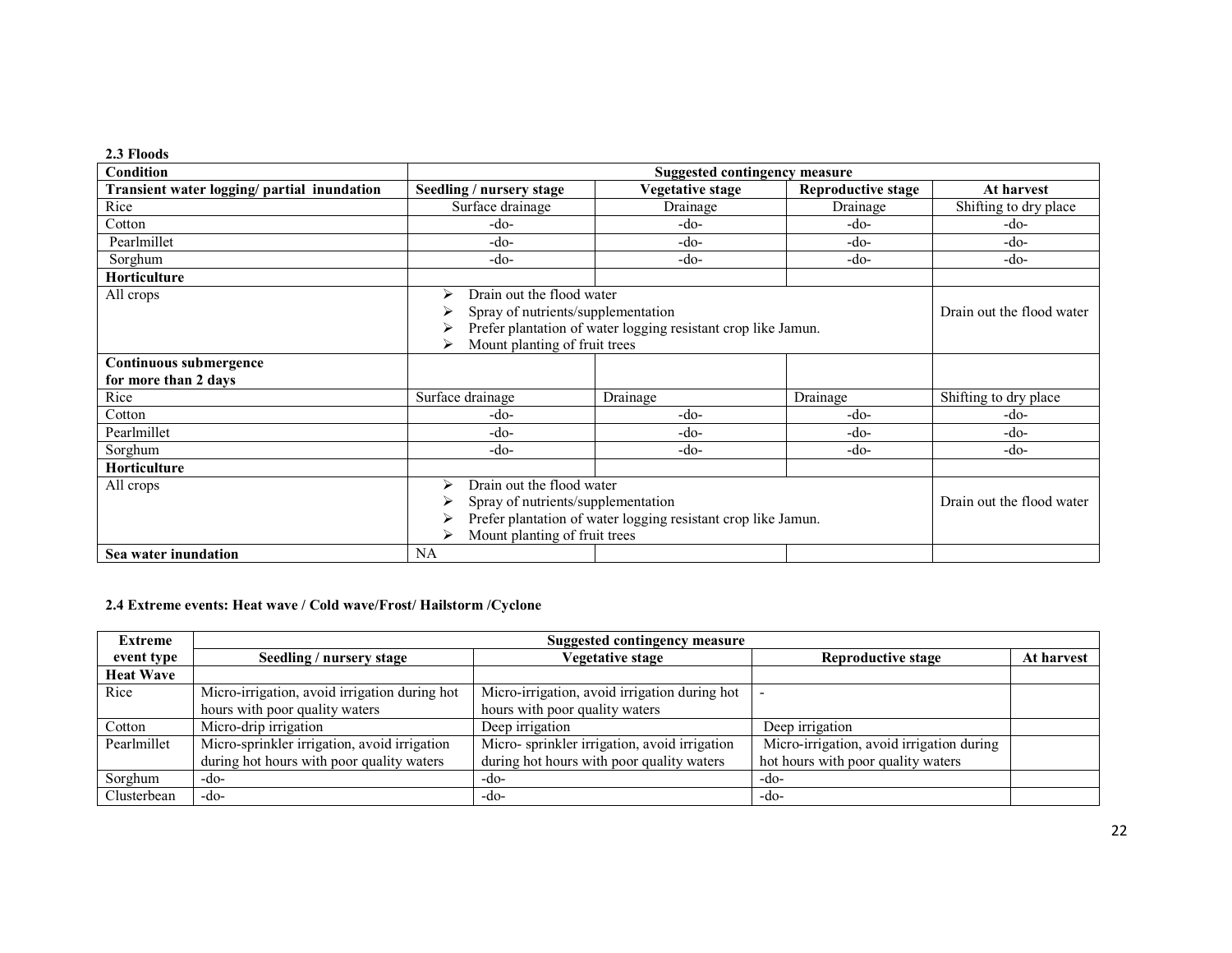| <b>Extreme</b>   | <b>Suggested contingency measure</b>                                                                                                                                                                                                                              |                                                       |                                                       |            |  |
|------------------|-------------------------------------------------------------------------------------------------------------------------------------------------------------------------------------------------------------------------------------------------------------------|-------------------------------------------------------|-------------------------------------------------------|------------|--|
| event type       | Seedling / nursery stage                                                                                                                                                                                                                                          | <b>Vegetative stage</b>                               | <b>Reproductive stage</b>                             | At harvest |  |
| Pigeonpea        | $-do-$                                                                                                                                                                                                                                                            | $-do-$                                                | $-do-$                                                |            |  |
| Horticulture     |                                                                                                                                                                                                                                                                   |                                                       |                                                       |            |  |
| All crops        | Micro-irrigation, avoid irrigation during hot<br>hours with poor quality waters                                                                                                                                                                                   | $-do-$                                                | $-do-$                                                |            |  |
| Cold wave        |                                                                                                                                                                                                                                                                   |                                                       |                                                       |            |  |
| Wheat            | Irrigation, balanced fertilizer application,<br>Foliar spray of nutrients                                                                                                                                                                                         | Irrigation, fertilizer application                    | Irrigation, fertilizer application                    |            |  |
| Raya             | $-do-$                                                                                                                                                                                                                                                            | $-do-$                                                | $-do-$                                                |            |  |
| Chickpea         | $-do-$                                                                                                                                                                                                                                                            | $-do-$                                                | $-do-$                                                |            |  |
| Barley           | $-do-$                                                                                                                                                                                                                                                            | $-do-$                                                | $-do-$                                                |            |  |
| Fodder           | $-do-$                                                                                                                                                                                                                                                            | $-do-$                                                | $-do-$                                                |            |  |
| Horticulture     |                                                                                                                                                                                                                                                                   |                                                       |                                                       |            |  |
| Frost            |                                                                                                                                                                                                                                                                   |                                                       |                                                       |            |  |
| Wheat            | No adverse effect                                                                                                                                                                                                                                                 |                                                       |                                                       |            |  |
| Raya             | Irrigate the crop<br>Create smoke during late evening                                                                                                                                                                                                             | Irrigate the crop<br>Create smoke during late evening | Irrigate the crop<br>Create smoke during late evening |            |  |
| Chickpea         | $-do-$                                                                                                                                                                                                                                                            | $-do-$                                                | $-do-$                                                |            |  |
| Barley           | $-do-$                                                                                                                                                                                                                                                            | $-do-$                                                | $-do-$                                                |            |  |
| Fodder           | $-do-$                                                                                                                                                                                                                                                            | $-do-$                                                | $-do-$                                                |            |  |
| Horticulture     |                                                                                                                                                                                                                                                                   |                                                       |                                                       |            |  |
| All crops        | Apply light irrigation frequently<br>1.<br>Creating smoke in the orchard during late evening.<br>2.<br>Thatching of young plants during severe cold months.<br>3.<br>Use of sprinkler irrigation.<br>$\overline{4}$ .<br>Use of mulching under plant canopy<br>5. |                                                       |                                                       |            |  |
| <b>Hailstorm</b> |                                                                                                                                                                                                                                                                   |                                                       |                                                       |            |  |
| Horticulture     | Use of Anti-hail nets                                                                                                                                                                                                                                             |                                                       |                                                       |            |  |
|                  | Plantation of wind breakers<br>i.<br>$\ddot{\mathbf{u}}$ .<br>Use of hailstorm nets<br>iii.<br>Supplementation of nutrients to the trees                                                                                                                          |                                                       |                                                       |            |  |
| Cyclone          |                                                                                                                                                                                                                                                                   |                                                       |                                                       |            |  |
|                  | $\blacksquare$                                                                                                                                                                                                                                                    |                                                       |                                                       |            |  |
| Horticulture     |                                                                                                                                                                                                                                                                   |                                                       |                                                       |            |  |
| All crops        | Seedling covers should be used                                                                                                                                                                                                                                    |                                                       |                                                       |            |  |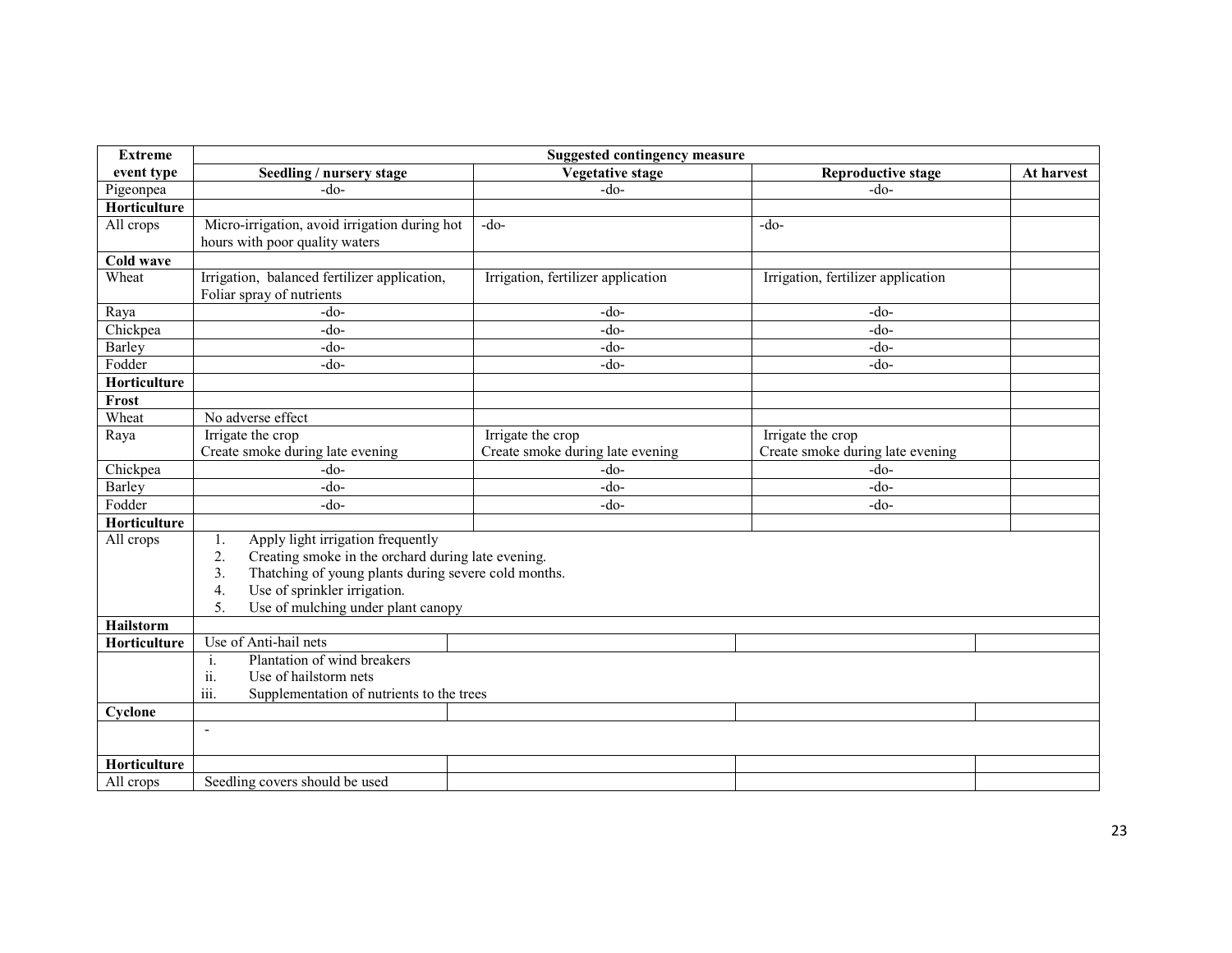#### 2.5Contingent strategies for Livestock, Poultry & Fisheries

# 2.5.1 Livestock

|                                 | <b>Suggested contingency measures</b>                                                                                                                                                                                                                                                                                                                                                                                                                                                                                                                                                                                                                                                                                                                                                                                                                                                                                                                                                                                                                                                                                                                                                                                                                                                                                                                                                                                                                                                   |                                                                                                                                                                                                                                                                                                                                                                                                                                                                                                                                                                                                                                                                                                                                                                                                                                                                                                                                                                                                                                                                                                                             |                                                                                                                                                                                                                                                                                                                       |  |  |
|---------------------------------|-----------------------------------------------------------------------------------------------------------------------------------------------------------------------------------------------------------------------------------------------------------------------------------------------------------------------------------------------------------------------------------------------------------------------------------------------------------------------------------------------------------------------------------------------------------------------------------------------------------------------------------------------------------------------------------------------------------------------------------------------------------------------------------------------------------------------------------------------------------------------------------------------------------------------------------------------------------------------------------------------------------------------------------------------------------------------------------------------------------------------------------------------------------------------------------------------------------------------------------------------------------------------------------------------------------------------------------------------------------------------------------------------------------------------------------------------------------------------------------------|-----------------------------------------------------------------------------------------------------------------------------------------------------------------------------------------------------------------------------------------------------------------------------------------------------------------------------------------------------------------------------------------------------------------------------------------------------------------------------------------------------------------------------------------------------------------------------------------------------------------------------------------------------------------------------------------------------------------------------------------------------------------------------------------------------------------------------------------------------------------------------------------------------------------------------------------------------------------------------------------------------------------------------------------------------------------------------------------------------------------------------|-----------------------------------------------------------------------------------------------------------------------------------------------------------------------------------------------------------------------------------------------------------------------------------------------------------------------|--|--|
|                                 | Before the event                                                                                                                                                                                                                                                                                                                                                                                                                                                                                                                                                                                                                                                                                                                                                                                                                                                                                                                                                                                                                                                                                                                                                                                                                                                                                                                                                                                                                                                                        | During the event                                                                                                                                                                                                                                                                                                                                                                                                                                                                                                                                                                                                                                                                                                                                                                                                                                                                                                                                                                                                                                                                                                            | After the event                                                                                                                                                                                                                                                                                                       |  |  |
| <b>Drought</b>                  |                                                                                                                                                                                                                                                                                                                                                                                                                                                                                                                                                                                                                                                                                                                                                                                                                                                                                                                                                                                                                                                                                                                                                                                                                                                                                                                                                                                                                                                                                         |                                                                                                                                                                                                                                                                                                                                                                                                                                                                                                                                                                                                                                                                                                                                                                                                                                                                                                                                                                                                                                                                                                                             |                                                                                                                                                                                                                                                                                                                       |  |  |
| Feed and fodder<br>availability | All Districts should be asked to locate their feed and<br>fodder banks in view of submergence situation<br>arising due to draught. Sufficient care must be taken<br>to sensitize the farmers to protect their feed and<br>fodder much ahead of onset of monsoon. The<br>sources for procurement of feed / rice bran (Kunda)<br>within the district and nearest locations should be<br>identified, and the suppliers kept informed about the<br>emergency situation, which might require action at<br>their level for production and supply to the identified<br>areas within the shortest possible time.<br>Complete feed blocks should be prepared and stored<br>in the feed banks for scarcity periods.<br>The livestock holders of small ruminants should be<br>educated/ informed to collect sufficient amount of<br>green leaves from edible plants for use during the<br>period of submergence at the earliest, after receipt of<br>draught warning. The district authorities of Animal<br>Husbandry Department should chalk out a complete<br>livestock.<br>Increase the sown area under fodder crops<br>Looking to scarcity of crop residues, burning of<br>paddy straw and stubbles should not be allowed in<br>Haryana. This can be properly harvested, baled,<br>densified and fortified using 4% urea with molasses<br>and transported to areas of fodder scarcity.<br>Standardized machinery for harvesting, bailing,<br>densification and fortification is available with | The best option is to open fodder depots for milch<br>animals which farmers will never deposit into the<br>cattle camps and establish cattle camps for dry and<br>scrub animals. These camps should be established<br>along assured source of water or canals for drinking<br>and growing fodder.<br>2. Facilities like storing densified roughages 2.<br>transported from other districts should also be<br>established adjacent to these camps.<br>Complete feed blocks stored in the feed banks<br>should be provided to productive, lactating and<br>pregnant animals for scarcity periods<br>4. Since stall feeding adversely affects the breeding<br>efficiency in case of sheep, therefore, sheep should<br>always be resorted to natural grazing.<br>Special care is required for productive, lactating<br>and pregnant animals. These animals must be<br>supplemented with additional concentrates and<br>fodders.<br>programme to cater the feed & fodder needs of 6. Most of such animals will be retained by the<br>farmers and arrangements for fodder, feed and<br>drinking water should be made accordingly. | Immediate<br>efforts<br>are<br>needed<br>short<br>to<br>grow<br>duration fodder crops like<br>oats, barley, kasni<br>and<br><i>lucern</i> etc. in the canal<br>command areas.<br>Farmers might have to be<br>compensated for abandoning<br>food or commercial cash<br>crop to meet contingent<br>fodder requirements. |  |  |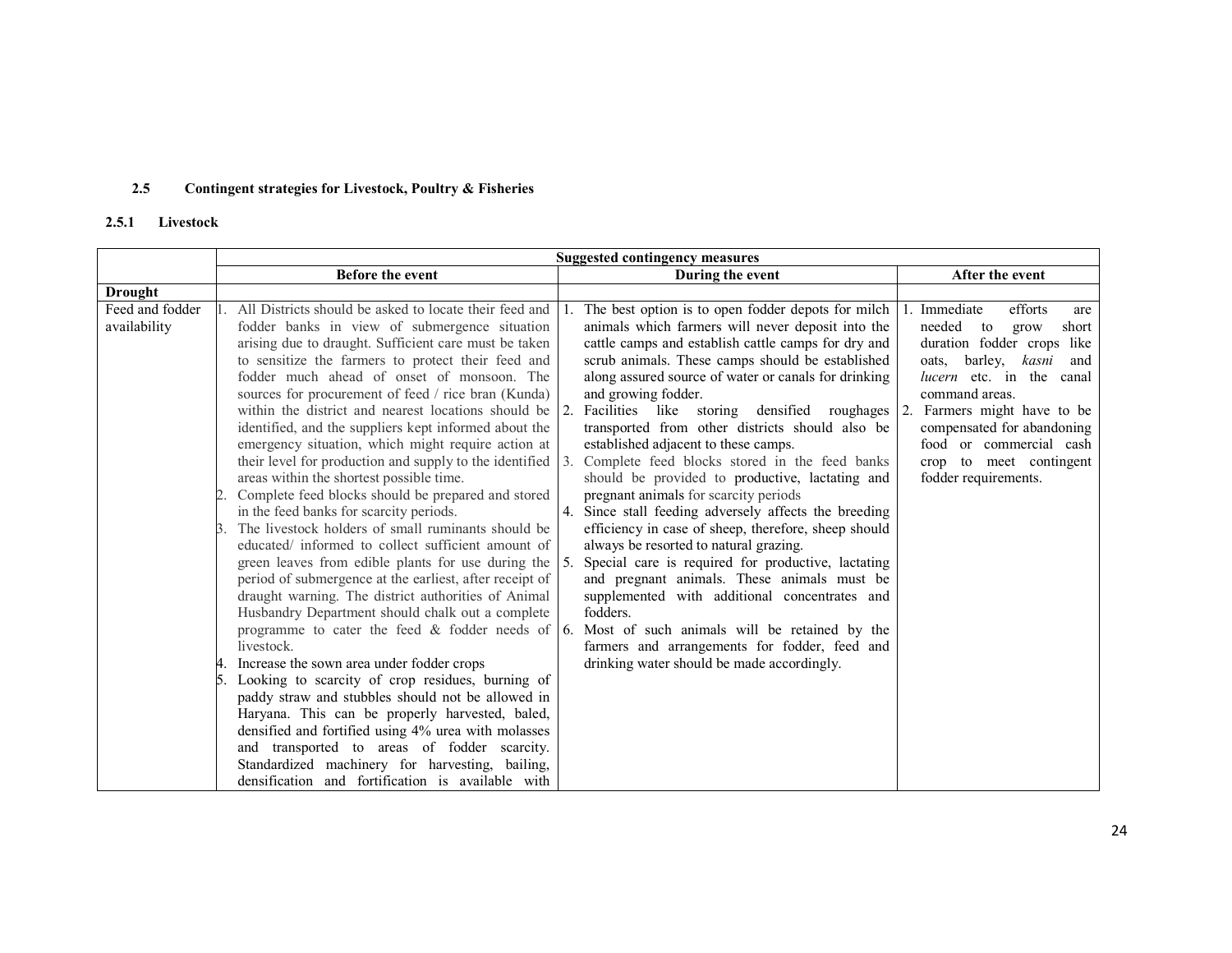|                                                  | <b>Suggested contingency measures</b>                                                                                                                                                                                                                                                                                                                                                                                                                                                                                                                                                                                                                                                                                                                                                                                                                                                                                                      |                                                                                                                                                                                                                                                                                                                                                                                                                                                                                                                                                                                                                                                                                                                                                                                                                                                           |                                                                                                                                                                                                                                                                                                                                                                                                                                                        |  |
|--------------------------------------------------|--------------------------------------------------------------------------------------------------------------------------------------------------------------------------------------------------------------------------------------------------------------------------------------------------------------------------------------------------------------------------------------------------------------------------------------------------------------------------------------------------------------------------------------------------------------------------------------------------------------------------------------------------------------------------------------------------------------------------------------------------------------------------------------------------------------------------------------------------------------------------------------------------------------------------------------------|-----------------------------------------------------------------------------------------------------------------------------------------------------------------------------------------------------------------------------------------------------------------------------------------------------------------------------------------------------------------------------------------------------------------------------------------------------------------------------------------------------------------------------------------------------------------------------------------------------------------------------------------------------------------------------------------------------------------------------------------------------------------------------------------------------------------------------------------------------------|--------------------------------------------------------------------------------------------------------------------------------------------------------------------------------------------------------------------------------------------------------------------------------------------------------------------------------------------------------------------------------------------------------------------------------------------------------|--|
|                                                  | <b>Before the event</b>                                                                                                                                                                                                                                                                                                                                                                                                                                                                                                                                                                                                                                                                                                                                                                                                                                                                                                                    | During the event                                                                                                                                                                                                                                                                                                                                                                                                                                                                                                                                                                                                                                                                                                                                                                                                                                          | After the event                                                                                                                                                                                                                                                                                                                                                                                                                                        |  |
|                                                  | Punjab Agro Federation and in the market.                                                                                                                                                                                                                                                                                                                                                                                                                                                                                                                                                                                                                                                                                                                                                                                                                                                                                                  |                                                                                                                                                                                                                                                                                                                                                                                                                                                                                                                                                                                                                                                                                                                                                                                                                                                           |                                                                                                                                                                                                                                                                                                                                                                                                                                                        |  |
| Drinking water                                   | Prior to the onset of summer all the water ponds/lakes<br>in the villages/cities should be filled up with canal<br>water/tube wells.                                                                                                                                                                                                                                                                                                                                                                                                                                                                                                                                                                                                                                                                                                                                                                                                       | 1. All the affected livestock should have an access to<br>clean drinking water. Arrangements are required to<br>be made in this regard with the help of concerned<br>Government functionaries of the Districts.<br>2. Resorting to alternate day watering to camel, sheep<br>and goats. Experimental evidences show that even<br>watering twice a week did not have much adverse<br>effect on body weight of the sheep.<br>3. Avoiding long distance grazing, as tired animals<br>need more and frequent watering and feeding.                                                                                                                                                                                                                                                                                                                            | Normal supply of water should<br>be restored.                                                                                                                                                                                                                                                                                                                                                                                                          |  |
| Health and<br>disease<br>management              | Constitution of task force at district and sub division<br>level which will formulate guidelines for action should<br>have a mobile veterinary unit at their disposal.<br>Procurement of mineral and feed supplements, life<br>saving drugs, electrolytes, vaccines etc.                                                                                                                                                                                                                                                                                                                                                                                                                                                                                                                                                                                                                                                                   | Disbursement of supplements, treatment of affected<br>animals in camps, proper disposal of dead animals,<br>deworming and vaccinations.                                                                                                                                                                                                                                                                                                                                                                                                                                                                                                                                                                                                                                                                                                                   | Rehabilitation<br>affected<br>of<br>provision<br>animals,<br>of<br>veterinary aid and follow up,<br>provide supplements etc to<br>make<br>losses<br>for<br>up<br>deficiencies.                                                                                                                                                                                                                                                                         |  |
| <b>Floods</b><br>Feed and fodder<br>availability | 1. All Districts should be asked to locate their feed<br>and fodder banks in view of submergence situation<br>arising due to floods. Sufficient care must be taken<br>to sensitize the farmers to protect their feed and<br>fodder much ahead of onset of monsoon. The<br>sources for procurement of feed / rice bran (Kunda)<br>within the district and nearest locations should be<br>identified, and the suppliers kept informed about<br>the emergency situation, which might require action<br>at their level for production and supply to the<br>identified areas within the shortest possible time.<br>2. Complete feed blocks should be prepared and<br>stored in the feed banks for scarcity periods<br>3. The livestock holders of small ruminants should be<br>educated/ informed to collect sufficient amount of<br>green leaves from edible plants for use during the<br>period of submergence at the earliest, after receipt | 1. The best option is to open fodder depots for milch 1.<br>animals which farmers will never deposit into the<br>cattle camps and establish cattle camps for dry and<br>scrub animals. These camps should be established<br>along assured source of water or canals for drinking<br>and growing fodder.<br>2. Facilities like storing densified roughages<br>transported from other parts of the country should<br>also be established adjacent to these camps.<br>3. Immediate efforts are needed to grow fodder crops<br>like oats, barley, kasni and lucern etc. in the canal<br>command areas.<br>4. Farmers might have to be compensated for<br>abandoning food or commercial cash crops to meet<br>contingent fodder requirements.<br>5. Since stall feeding adversely affects the breeding<br>efficiency in case of sheep, therefore, sheep should | efforts<br>Immediate<br>are<br>needed to grow fodder crops<br>like oats, barley, kasni and<br>lucern etc. in the canal<br>command areas.<br>Farmers might have to be<br>compensated<br>for<br>abandoning<br>food<br>or<br>commercial cash crops to<br>meet<br>contingent<br>fodder<br>requirements.<br>3.<br>After the sheds have dried,<br>these should be disinfected<br>and regular feed of the<br>animals<br>should<br>be<br>introduced gradually. |  |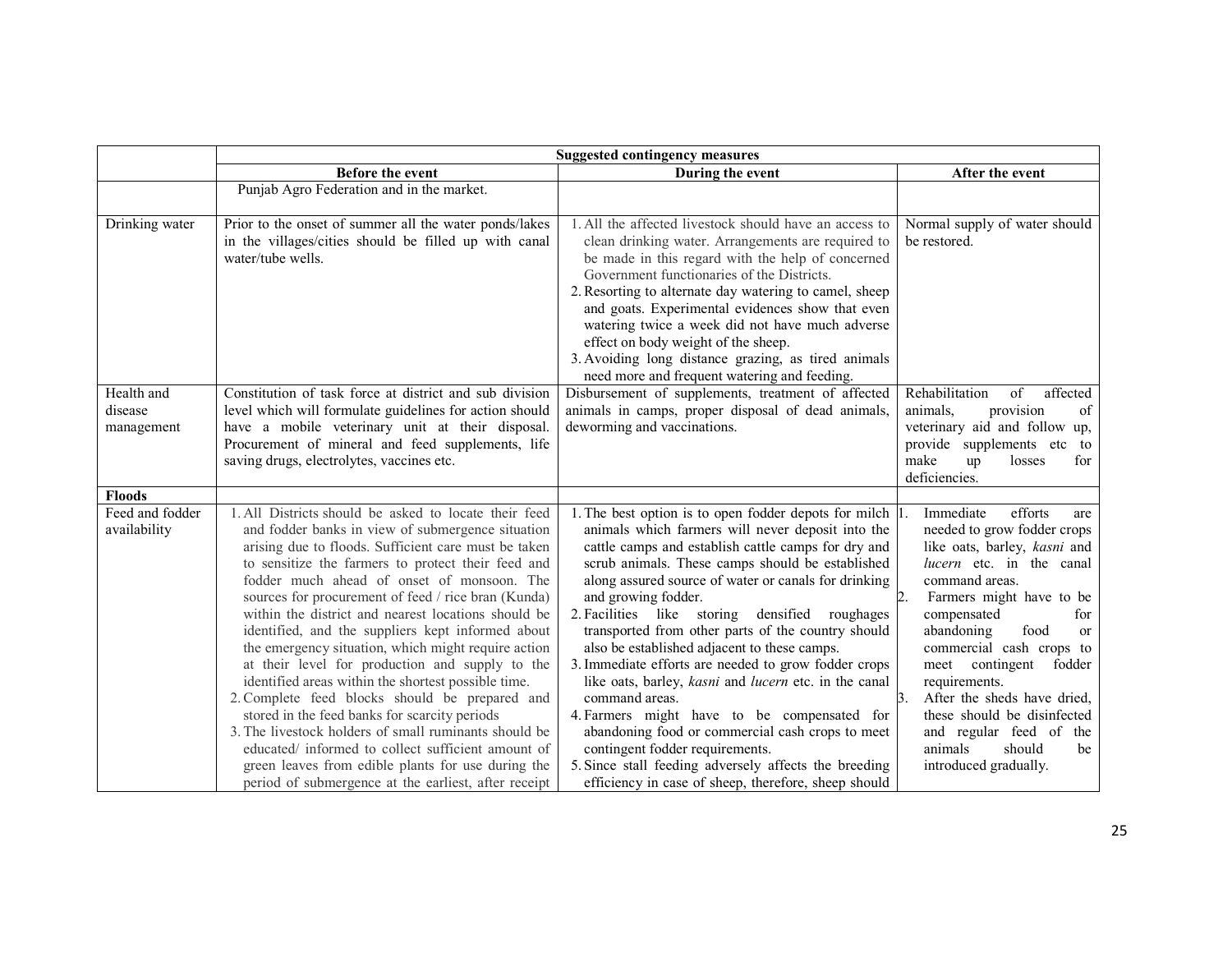|                                 | <b>Suggested contingency measures</b>                                                                                                                                                                                                                                                                                                                                                                                                                                                                                                                                                                                                                                                                                                                                                                                                                                                                      |                                                                                                                                                                                                                                                                                                                                                                                                                    |                                                                                                                                                                                                                                   |  |
|---------------------------------|------------------------------------------------------------------------------------------------------------------------------------------------------------------------------------------------------------------------------------------------------------------------------------------------------------------------------------------------------------------------------------------------------------------------------------------------------------------------------------------------------------------------------------------------------------------------------------------------------------------------------------------------------------------------------------------------------------------------------------------------------------------------------------------------------------------------------------------------------------------------------------------------------------|--------------------------------------------------------------------------------------------------------------------------------------------------------------------------------------------------------------------------------------------------------------------------------------------------------------------------------------------------------------------------------------------------------------------|-----------------------------------------------------------------------------------------------------------------------------------------------------------------------------------------------------------------------------------|--|
|                                 | <b>Before the event</b>                                                                                                                                                                                                                                                                                                                                                                                                                                                                                                                                                                                                                                                                                                                                                                                                                                                                                    | During the event                                                                                                                                                                                                                                                                                                                                                                                                   | After the event                                                                                                                                                                                                                   |  |
|                                 | of draught warning. The district authorities of<br>Animal Husbandry Department chalk out a<br>complete programme to cater the feed $&$ fodder<br>needs of cattle, buffalo, sheep, goat, pig, dog,<br>poultry birds etc.<br>4. The livestock holders of livestockare trained<br>regarding shifting of animals before flooding. The<br>farmers are instructed to let loose their animals<br>instead of tieing much before flood.<br>5. Increase the sown area under fodder crops<br>6. Looking to scarcity of crop residues, burning of<br>paddy straw and stubbles should not be allowed in<br>Haryana. This can be properly harvested, bailed,<br>densified and fortified using 4% urea with molasses<br>and transported to areas of fodder scarcity.<br>Standardized machinery for harvesting, bailing,<br>densification and fortification is available with<br>Punjab Agro Federation and in the market. | always be resorted to natural grazing.<br>6. Special care is required for productive, lactating<br>and pregnant animals. These animals must be<br>supplemented with additional concentrates and<br>fodders.<br>7. Most of such animals will be retained by the<br>farmers and arrangements for fodder, feed and<br>drinking water should be made accordingly.                                                      |                                                                                                                                                                                                                                   |  |
| Drinking water<br>Health and    | Tube wells should be installed before monsoon to<br>provide underground water to the livestock during<br>flood period.<br>Constitution of task force at district and sub division                                                                                                                                                                                                                                                                                                                                                                                                                                                                                                                                                                                                                                                                                                                          | All the affected livestock and poultry should have an<br>access to clean drinking water. Arrangements are<br>required to be made in this regard with the help of<br>concerned Government functionaries of the Districts.<br>The available water may be chlorinated if required<br>with help of Halogen Tablet prior to drinking by<br>livestock and poultry.<br>Evacuate to safe places, provide veterinary aid to | Normal supply of water should<br>be restored.<br>Rehabilitation<br>$\sigma$ f<br>affected                                                                                                                                         |  |
| disease<br>management           | level which will formulate guidelines for action.<br>Procurement of mineral and feed supplements, life<br>saving drugs, electrolytes, vaccines etc. Workout<br>places for evacuation.                                                                                                                                                                                                                                                                                                                                                                                                                                                                                                                                                                                                                                                                                                                      | affected animals, proper disposal of dead animals,<br>disainfection of drinking water. If not already done,<br>carry out deworming and vaccinations for HS, FMD,<br>BQ in cattle, PPR, sheep pox, ET in sheep and goats,<br>swine fever in pigs                                                                                                                                                                    | provision<br>animals,<br>of<br>veterinary aid and follow up,<br>provide<br>supplements<br>etc.<br>Disinfection of area, control of<br>vectors, prevention of spread of<br>disease/outbreaks.<br>Treatment<br>of affected animals. |  |
| Cyclone                         | $-NA-$                                                                                                                                                                                                                                                                                                                                                                                                                                                                                                                                                                                                                                                                                                                                                                                                                                                                                                     |                                                                                                                                                                                                                                                                                                                                                                                                                    |                                                                                                                                                                                                                                   |  |
| Feed and fodder<br>availability |                                                                                                                                                                                                                                                                                                                                                                                                                                                                                                                                                                                                                                                                                                                                                                                                                                                                                                            |                                                                                                                                                                                                                                                                                                                                                                                                                    |                                                                                                                                                                                                                                   |  |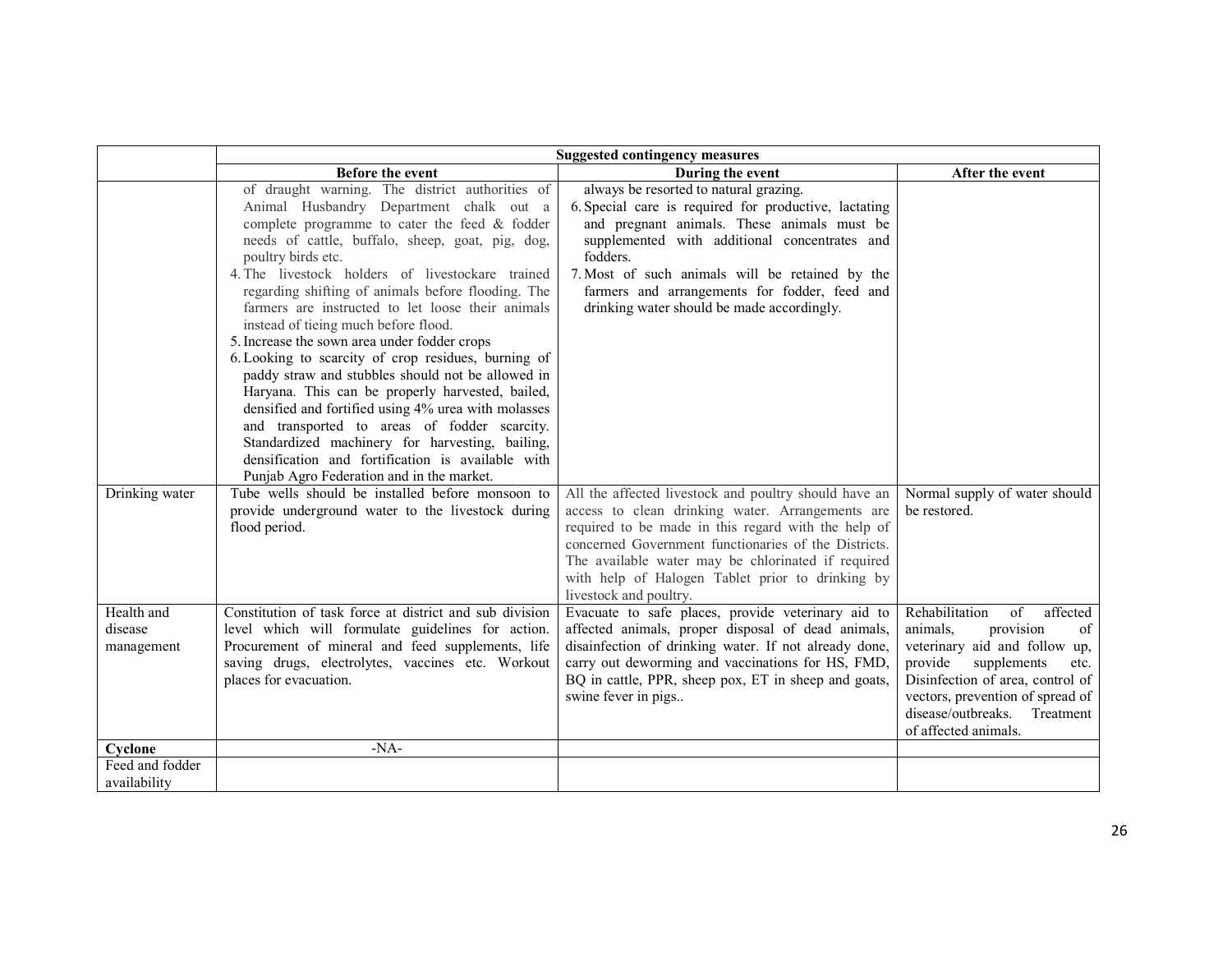|                                     | <b>Suggested contingency measures</b>                                                                                                      |                                                                                                                                                                                                                                                                                                               |                                                                            |
|-------------------------------------|--------------------------------------------------------------------------------------------------------------------------------------------|---------------------------------------------------------------------------------------------------------------------------------------------------------------------------------------------------------------------------------------------------------------------------------------------------------------|----------------------------------------------------------------------------|
|                                     | <b>Before the event</b>                                                                                                                    | During the event                                                                                                                                                                                                                                                                                              | After the event                                                            |
| Drinking water                      |                                                                                                                                            |                                                                                                                                                                                                                                                                                                               |                                                                            |
| Health and                          |                                                                                                                                            |                                                                                                                                                                                                                                                                                                               |                                                                            |
| disease                             |                                                                                                                                            |                                                                                                                                                                                                                                                                                                               |                                                                            |
| management                          |                                                                                                                                            |                                                                                                                                                                                                                                                                                                               |                                                                            |
| <b>Heat wave and</b>                |                                                                                                                                            |                                                                                                                                                                                                                                                                                                               |                                                                            |
| cold wave                           |                                                                                                                                            |                                                                                                                                                                                                                                                                                                               |                                                                            |
| Shelter/environm<br>ent management  | Necessary arrangement of tatties, gunny bags and<br>tirpal should be made available so as to cover the sheds<br>during heat and cold waves | Window of the sheds should be covered with gunny<br>bags, tatties, and tirpal. Electric fans should be<br>provided in the sheds and if possible desert cooler<br>should be provided during heat period.<br>2. High energy and readily available sources of energy<br>nutrients may be provided in the ration. | Normal shelter should be<br>restored                                       |
| Health and<br>disease<br>management | Provision of shelter/roof/covered and open area to<br>animals, procurement of life saving drugs and<br>vaccines.                           | Cold waves: Cover the animal with old blanket/gunny<br>bag etc. Heat wave: Sprinkle water/take buffaloes to<br>ponds. Treat affected animals, vaccinate if not done<br>earlier.                                                                                                                               | Treatment of affected animals,<br>provide veterinary aid and<br>follow up. |

# 2.5.2 Poultry

|                  | <b>Suggested contingency measures</b>                                     |                                                |                    |
|------------------|---------------------------------------------------------------------------|------------------------------------------------|--------------------|
|                  | <b>Before the event</b>                                                   | During the event                               | After the event    |
| <b>Drought</b>   |                                                                           |                                                |                    |
| Shortage of feed | All Districts should be asked to locate their feed banks in               | Poultry farmers should be provided with        | Normal<br>feeding  |
| ingredients      | view of submergence situation arising due to draught. Sufficient care     | sufficient amount of feed ingredients and      | should be restored |
|                  | must be taken to sensitize the farmers to protect their feed and          | complete feed during draught situation from    |                    |
|                  | fodder much ahead of onset of monsoon. The sources for                    | the feed banks.                                |                    |
|                  | procurement of feed / rice bran (Kunda) within the district and           |                                                |                    |
|                  | nearest locations should be identified, and the suppliers kept            |                                                |                    |
|                  | informed about the emergency situation, which might require action        |                                                |                    |
|                  | at their level for production and supply to the identified areas within   |                                                |                    |
|                  | the shortest possible time.                                               |                                                |                    |
|                  | The district authorities of Animal Husbandry Department                   |                                                |                    |
|                  | should chalk out a complete programme to cater to feed the poultry        |                                                |                    |
|                  | birds.                                                                    |                                                |                    |
| Drinking water   | Necessary arrangement for water storage should be made. Hand pumps        | All the affected poultry should have an access | drinking<br>Normal |
|                  | should be installed around the sheds. Sufficient quantity of electrolytes | to clean drinking water. Arrangements are      | water restored     |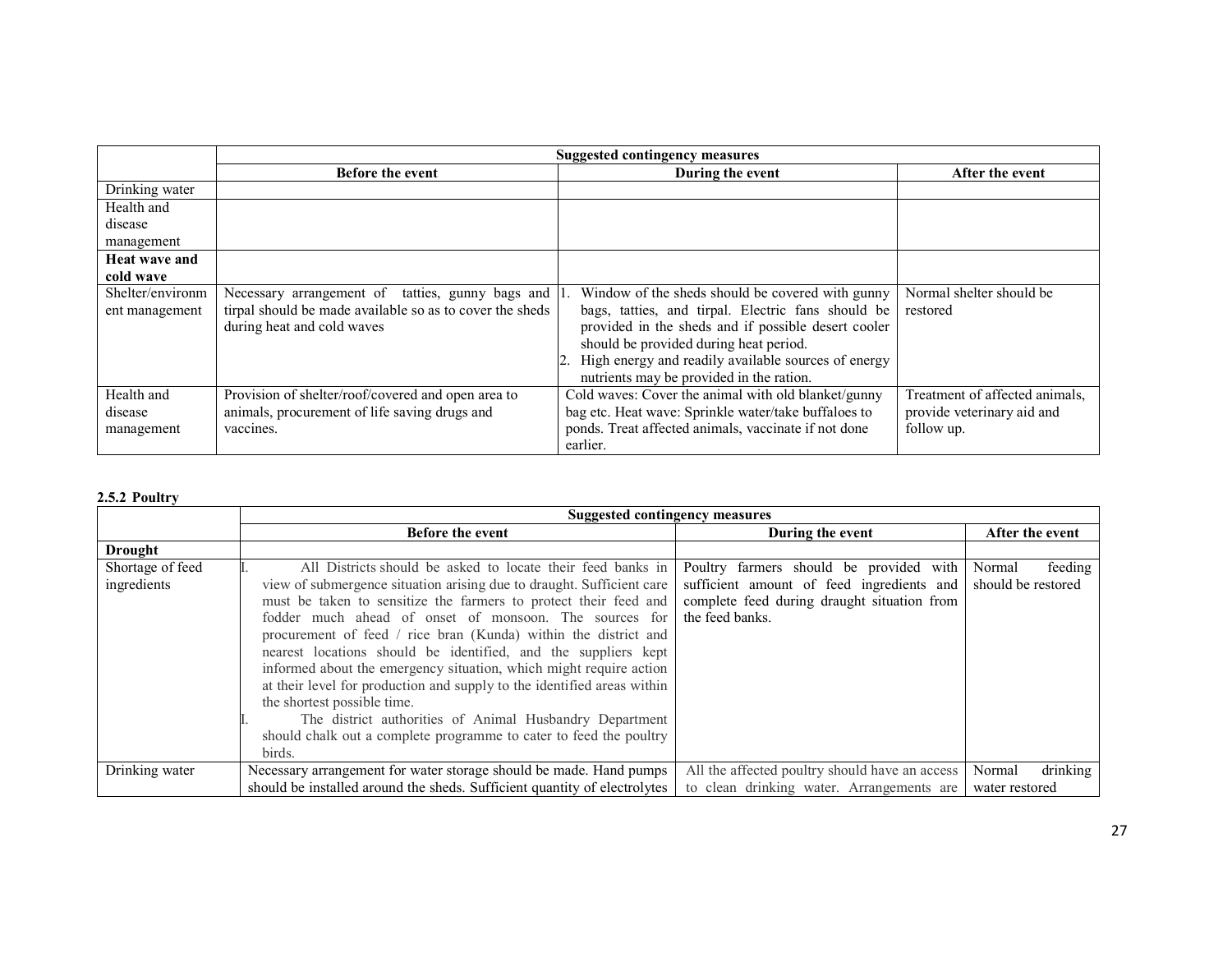|                                  | should be ensured.                                                                                                                                                                                                                                                                                                                                                                                                                                                                                                                                                                                                                                                                                                                                                                           | required to be made in this regard with the<br>help of concerned Government functionaries                                                                                                                                                                                                                                                                  |                                                                                                                                                                                   |
|----------------------------------|----------------------------------------------------------------------------------------------------------------------------------------------------------------------------------------------------------------------------------------------------------------------------------------------------------------------------------------------------------------------------------------------------------------------------------------------------------------------------------------------------------------------------------------------------------------------------------------------------------------------------------------------------------------------------------------------------------------------------------------------------------------------------------------------|------------------------------------------------------------------------------------------------------------------------------------------------------------------------------------------------------------------------------------------------------------------------------------------------------------------------------------------------------------|-----------------------------------------------------------------------------------------------------------------------------------------------------------------------------------|
|                                  |                                                                                                                                                                                                                                                                                                                                                                                                                                                                                                                                                                                                                                                                                                                                                                                              | of the Districts.                                                                                                                                                                                                                                                                                                                                          |                                                                                                                                                                                   |
| Health and disease<br>management | Constitution of task force at district and sub division level which will<br>formulate guidelines for action should have a mobile veterinary unit at<br>their disposal. Commercial poultry farms can procure grain/feed in<br>advance.                                                                                                                                                                                                                                                                                                                                                                                                                                                                                                                                                        | In backyard birds, put some grains and<br>sufficient water inside the enclosure, provide<br>some vitamin supplement.                                                                                                                                                                                                                                       | backyard<br>In<br>poultry, carry out<br>de-worming<br>and<br>vaccination<br>for<br>Ranikhet<br>disease<br>Gumboro.<br>and<br>Provide<br>vitamins<br>mineral<br>and<br>supplement. |
| <b>Floods</b>                    |                                                                                                                                                                                                                                                                                                                                                                                                                                                                                                                                                                                                                                                                                                                                                                                              |                                                                                                                                                                                                                                                                                                                                                            |                                                                                                                                                                                   |
| Shortage of feed<br>ingredients  | All Districts should be asked to locate their feed banks in view of<br>I.<br>submergence situation arising due to flood. Sufficient care must be<br>taken to sensitize the farmers to protect their feed much ahead of<br>onset of monsoon. The sources for procurement of feed / rice bran<br>(Kunda) within the district and nearest locations should be<br>identified, and the suppliers kept informed about the emergency<br>situation, which might require action at their level for production<br>and supply to the identified areas within the shortest possible time.<br>II. The poultry farmers should be trained regarding shifting of birds<br>before flood. For shifting of poultry birds to safer places, the<br>farmer should be educated to make suitable cages from bamboos. | Sufficient quantity of feeds stored in the feed<br>banks should be made available to the poultry<br>farmers.                                                                                                                                                                                                                                               | Normal<br>feeding<br>should be restored                                                                                                                                           |
| Drinking water                   | Prior to the onset of monsoon tube wells should be installed in the<br>$\mathbf{I}$ .<br>villages and near to the poultry farms so as to provide<br>underground water during flood.                                                                                                                                                                                                                                                                                                                                                                                                                                                                                                                                                                                                          | All the affected poultry should have an<br>access to clean drinking water. Arrangements<br>are required to be made in this regard with<br>help<br>of concerned<br>Government<br>the<br>functionaries of the Districts. The available<br>water may be chlorinated if required with<br>help of Halogen Tablet prior to drinking by<br>livestock and poultry. | Normal<br>drinking<br>water restored                                                                                                                                              |
| Health and disease<br>management | Constitution of task force at district and sub division level which will<br>formulate guidelines for action should have a mobile veterinary unit at<br>their disposal. Make provision of shelter for evacuation and<br>arrangement around farm so that flood water does not enter poultry<br>farm/shed. Provision or facilities for disposal of dead birds.                                                                                                                                                                                                                                                                                                                                                                                                                                  | Evacuate the birds to safer places. Carry out<br>deworming and vaccinations. May dispose<br>off/sell birds for meat purpose. Proper<br>disposal of dead birds.                                                                                                                                                                                             | shed<br>Make<br>dry,<br>sprinkle lime &<br>spray insecticides,<br>disinfectant before<br>placement of birds,                                                                      |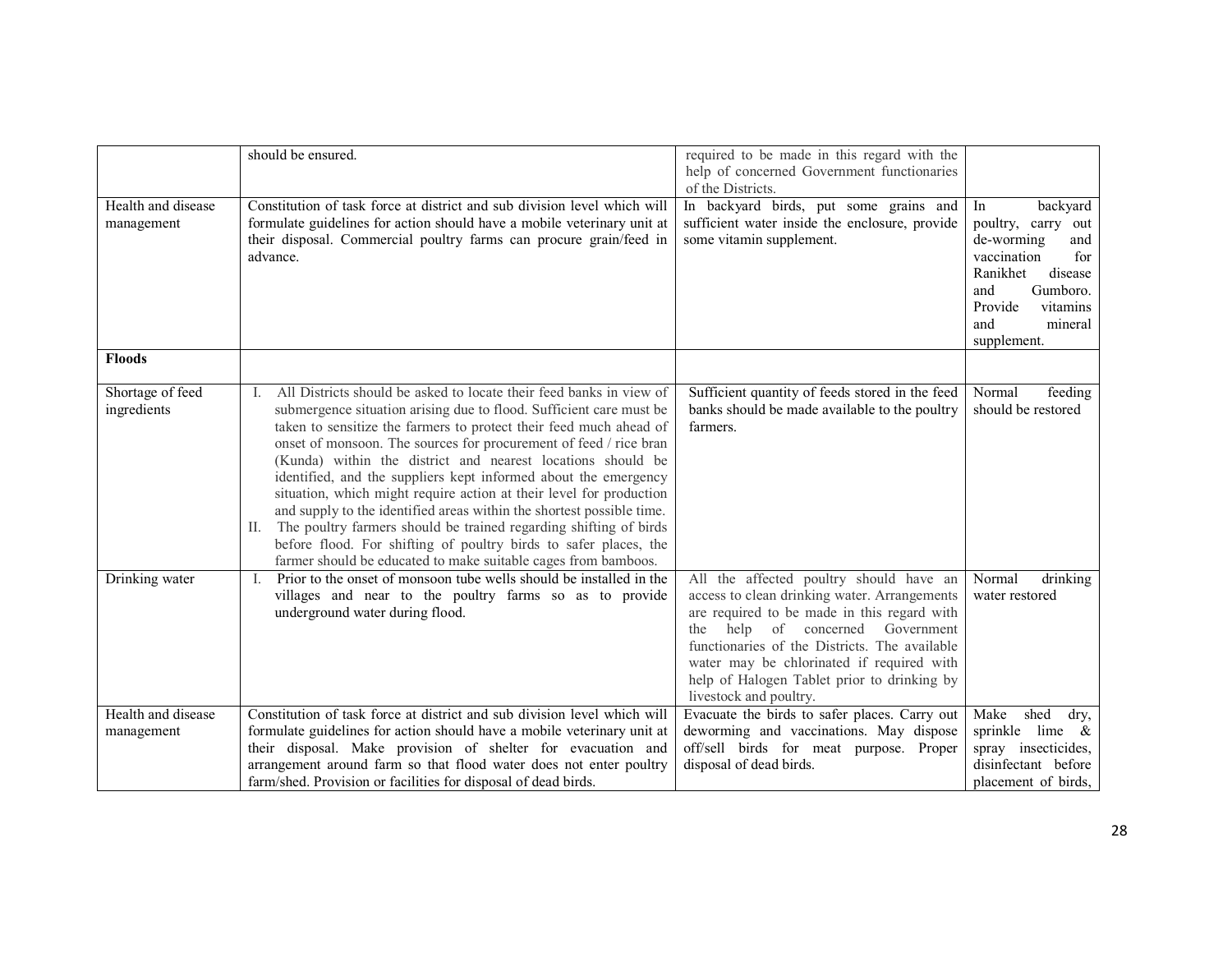|                                   |                                                                                                                                                                   |                                                                                                                                                                                                                                                                                                                                                                                                                                                                                 | use of coccidiostat<br>in feed or water,<br>proper disposal of<br>dead birds.                          |
|-----------------------------------|-------------------------------------------------------------------------------------------------------------------------------------------------------------------|---------------------------------------------------------------------------------------------------------------------------------------------------------------------------------------------------------------------------------------------------------------------------------------------------------------------------------------------------------------------------------------------------------------------------------------------------------------------------------|--------------------------------------------------------------------------------------------------------|
| Cyclone                           | $-NA-$                                                                                                                                                            |                                                                                                                                                                                                                                                                                                                                                                                                                                                                                 |                                                                                                        |
| Shortage of feed<br>ingredients   |                                                                                                                                                                   |                                                                                                                                                                                                                                                                                                                                                                                                                                                                                 |                                                                                                        |
| Drinking water                    |                                                                                                                                                                   |                                                                                                                                                                                                                                                                                                                                                                                                                                                                                 |                                                                                                        |
| Health and disease<br>management  | Keep arrangements in place in shed for heating during winter/cold<br>waves and for cooling by use of sprinklers/foggers. Procure<br>electrolytes and supplements. | Avoid too much fluctuation below the<br>temperature of 70 °F and above 100 °F. Use<br>bukharies, gas burner, secure curtains during<br>winter. Provide a course of antibiotics in feed<br>or water for 3-5 days to combat respiratory<br>problems. Provide vitamin C, electrolyte in<br>drinking water during heat waves and use of<br>foggers, wetting of curtains, sprinkling of<br>water etc. during heat waves. May dispose<br>off/sell birds if heavy mortality occurring. | Treatment of<br>affected birds,<br>vaccination if<br>delayed may be<br>carried out as per<br>schedule. |
| Heat wave and cold<br>wave        |                                                                                                                                                                   |                                                                                                                                                                                                                                                                                                                                                                                                                                                                                 |                                                                                                        |
| Shelter/environment<br>management | Necessary arrangement of <i>tatties</i> , gunny bags and <i>tirpal</i> should be<br>made available so as to cover the sheds during heat and cold waves            | Window of sheds should be covered with gunny<br>bags, tatties, & tirpal. Electric fans should be<br>provided in the sheds and if possible desert<br>cooler should be provided during heat period.<br>High energy & readily available sources of<br>energy nutrients may be provided in ration.                                                                                                                                                                                  | Normal shelter<br>should be restored                                                                   |
| Health and disease<br>management  |                                                                                                                                                                   |                                                                                                                                                                                                                                                                                                                                                                                                                                                                                 |                                                                                                        |

# 2.5.3 Fisheries

|            | <b>Suggested contingency measures</b> |                  |                 |
|------------|---------------------------------------|------------------|-----------------|
|            | <b>Before the event</b>               | During the event | After the event |
| 1) Drought |                                       |                  |                 |
| A. Capture | <b>NA</b>                             |                  |                 |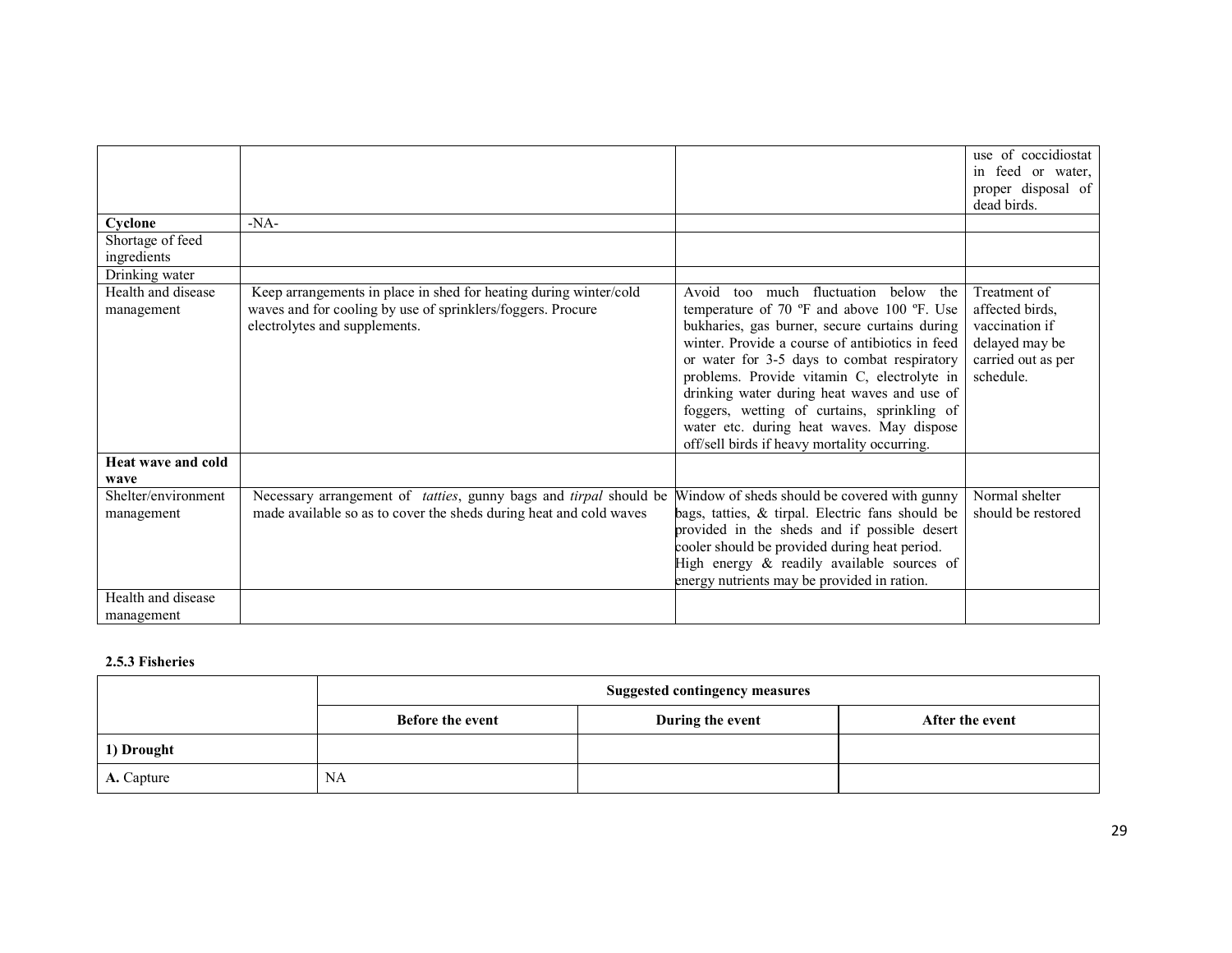| Marine                                                                  |                                                                                                                      |                                                                                                        |                                                                                              |
|-------------------------------------------------------------------------|----------------------------------------------------------------------------------------------------------------------|--------------------------------------------------------------------------------------------------------|----------------------------------------------------------------------------------------------|
| Inland                                                                  |                                                                                                                      |                                                                                                        |                                                                                              |
| (i) Shallow water depth due to<br>insufficient rains/inflow             |                                                                                                                      |                                                                                                        |                                                                                              |
| (ii) Changes in water quality                                           |                                                                                                                      |                                                                                                        |                                                                                              |
| <b>B.</b> Aquaculture                                                   |                                                                                                                      |                                                                                                        |                                                                                              |
| (i) Shallow water in ponds due to<br>insufficient rains/inflow          | Further increase the depth of ponds, store<br>the fish stock in $1 \& 2$ ponds only.                                 | Sell the big fishes and keep the smaller<br>fishes in one tank.                                        | Stock the young fishes in different tanks,<br>species wise.                                  |
| (ii) Impact of salt load build up in<br>ponds / change in water quality | Continuously add some water from tube<br>well/water source in fish ponds                                             | Do not allow the water level to go below<br>3.5 feet in fish ponds.                                    | Stock the young fishes in different tanks<br>and keep the water between<br>3.5 and 6.0 feet. |
| 2) Floods                                                               | NA                                                                                                                   |                                                                                                        |                                                                                              |
| A. Capture                                                              |                                                                                                                      |                                                                                                        |                                                                                              |
| Marine                                                                  |                                                                                                                      |                                                                                                        |                                                                                              |
| Inland                                                                  |                                                                                                                      |                                                                                                        |                                                                                              |
| (i) No. of boats / nets/damaged                                         |                                                                                                                      |                                                                                                        |                                                                                              |
| (ii) No.of houses damaged                                               |                                                                                                                      |                                                                                                        |                                                                                              |
| (iii) Loss of stock                                                     |                                                                                                                      |                                                                                                        |                                                                                              |
| (iv) Changes in water quality                                           |                                                                                                                      |                                                                                                        |                                                                                              |
| (v) Health and diseases                                                 |                                                                                                                      |                                                                                                        |                                                                                              |
| <b>B.</b> Aquaculture                                                   |                                                                                                                      |                                                                                                        |                                                                                              |
| (i) Inundation with flood water                                         | Boundaries/bunds with height >6 feet<br>may be made around fish ponds, will<br>restrict, escape of fishes from ponds | Net-out and stock the fishes in one big<br>tanks and make the bund >6 feet height<br>around the ponds. | Remove the bund separately and release<br>the fishes, species-wise in tanks.                 |
| (ii) Water contamination and<br>changes in water quality                | Add more fresh water in each tank (tube<br>well/canal), grow aquatic weeds.                                          | Repeatedly filter and re-circulate water<br>from stocking tanks                                        | Filter, re-circulate and add new fresh<br>water every week, will decrease fish<br>mortality. |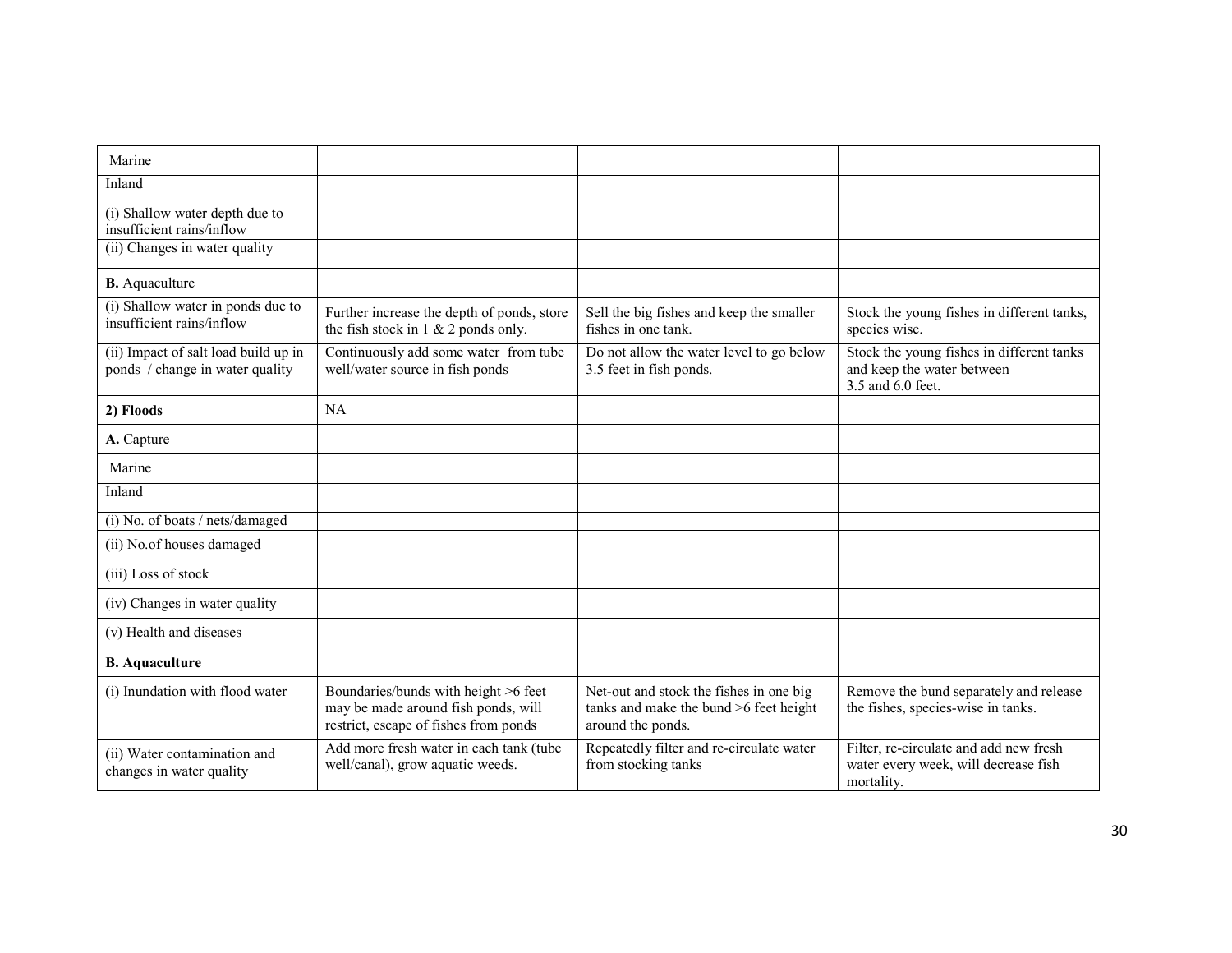| (iii) Health and diseases                                             | Treat the pond water with $KmNO4$ ( $\ddot{a}$ ) 10<br>ppm in each fish tanks. Add new fresh<br>water periodically. | Disinfect fish ponds with $KmNO4$ ( $\widehat{a}$ )<br>10g/10,000 liter water fortnightly. | Treatment with KmNO <sub>4</sub> must continue<br>for one month even after flood situation<br>is out. Remove the highly infected fishes<br>from ponds. |
|-----------------------------------------------------------------------|---------------------------------------------------------------------------------------------------------------------|--------------------------------------------------------------------------------------------|--------------------------------------------------------------------------------------------------------------------------------------------------------|
| (iv) Loss of stock and inputs<br>(feed, chemicals etc)                | Store the inputs at safer places.                                                                                   | Move stock and inputs to safer places<br>and acquire fresh stock in shortage.              | Retain the normal arrangements.                                                                                                                        |
| (v) Infrastructure damage (pumps,<br>aerators, huts etc)              | Make alternate arrangements according<br>to the anticipated conditions                                              | Proper maintenance/repairing of<br>damaged infrastructure or make new<br>arrangements.     | Proper maintenance/repairing of<br>damaged infrastructure.                                                                                             |
| 3. Cyclone / Tsunami                                                  | <b>NA</b>                                                                                                           |                                                                                            |                                                                                                                                                        |
| A. Capture                                                            |                                                                                                                     |                                                                                            |                                                                                                                                                        |
| Marine                                                                |                                                                                                                     |                                                                                            |                                                                                                                                                        |
| (i) Average compensation paid<br>due to loss of fishermen lives       |                                                                                                                     |                                                                                            |                                                                                                                                                        |
| (ii) Avg. no. of boats /<br>nets/damaged                              |                                                                                                                     |                                                                                            |                                                                                                                                                        |
| (iii) Avg. no. of houses damaged                                      |                                                                                                                     |                                                                                            |                                                                                                                                                        |
| Inland                                                                |                                                                                                                     |                                                                                            |                                                                                                                                                        |
| B. Aquaculture                                                        |                                                                                                                     |                                                                                            |                                                                                                                                                        |
| (i) Overflow / flooding of ponds                                      |                                                                                                                     |                                                                                            |                                                                                                                                                        |
| (ii) Changes in water quality<br>(fresh water / brackish water ratio) |                                                                                                                     |                                                                                            |                                                                                                                                                        |
| (iii) Health and diseases                                             |                                                                                                                     |                                                                                            |                                                                                                                                                        |
| (iv) Loss of stock and inputs<br>(feed, chemicals etc)                |                                                                                                                     |                                                                                            |                                                                                                                                                        |
| (v) Infrastructure damage (pumps,<br>aerators, shelters/huts etc)     |                                                                                                                     |                                                                                            |                                                                                                                                                        |
| 4. Heat wave and cold wave                                            |                                                                                                                     |                                                                                            |                                                                                                                                                        |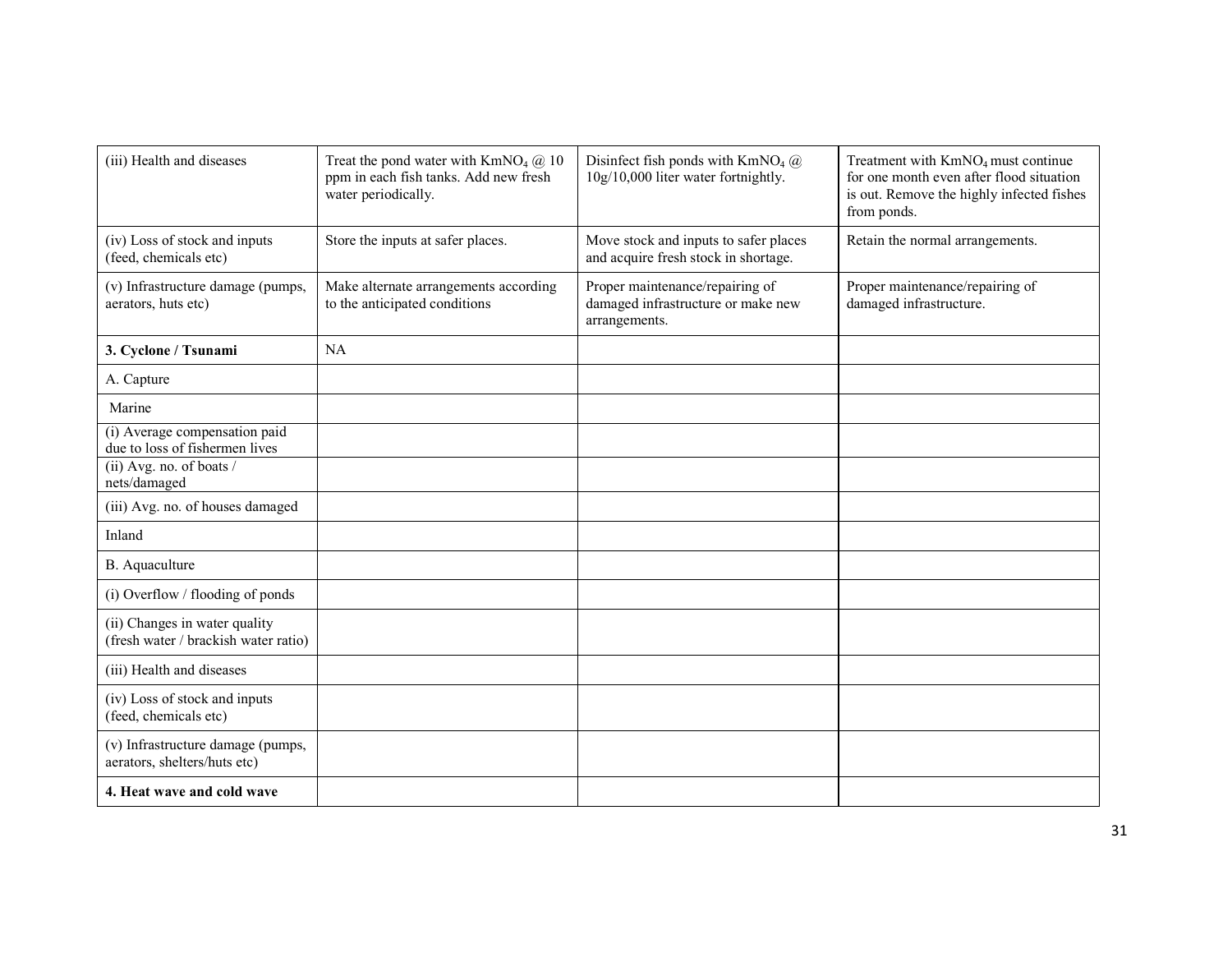| A. Capture                                         | NA                                                                       |                                                                                  |                                                                                                                                                              |
|----------------------------------------------------|--------------------------------------------------------------------------|----------------------------------------------------------------------------------|--------------------------------------------------------------------------------------------------------------------------------------------------------------|
| Marine                                             |                                                                          |                                                                                  |                                                                                                                                                              |
| Inland                                             |                                                                          |                                                                                  |                                                                                                                                                              |
| <b>B</b> . Aquaculture                             |                                                                          |                                                                                  |                                                                                                                                                              |
| (i) Changes in pond environment<br>(water quality) | Keep the ponds water fresh by adding<br>fresh tubewell water, regularly. | Showering the water in air and add fresh<br>tube-well water, periodically.       | During heat waves, showering is must<br>and also tubewell water. In winter<br>continue adding of tubewell water with<br>$KMnO4$ .                            |
| (ii) Health and Disease<br>management              | Treatment of KmNO4 $@$ 10 ppm.<br>Sale out the bigger fishes.            | Treatment of KMnO4 $@$ 10 ppm.<br>Dump the fishes which were heavily<br>infected | Disinfection with KmNO <sub>4</sub> continues.<br>Sale out all the fishes except, infected<br>ones.<br>Dump the infected fishes in a ditch in the<br>ground. |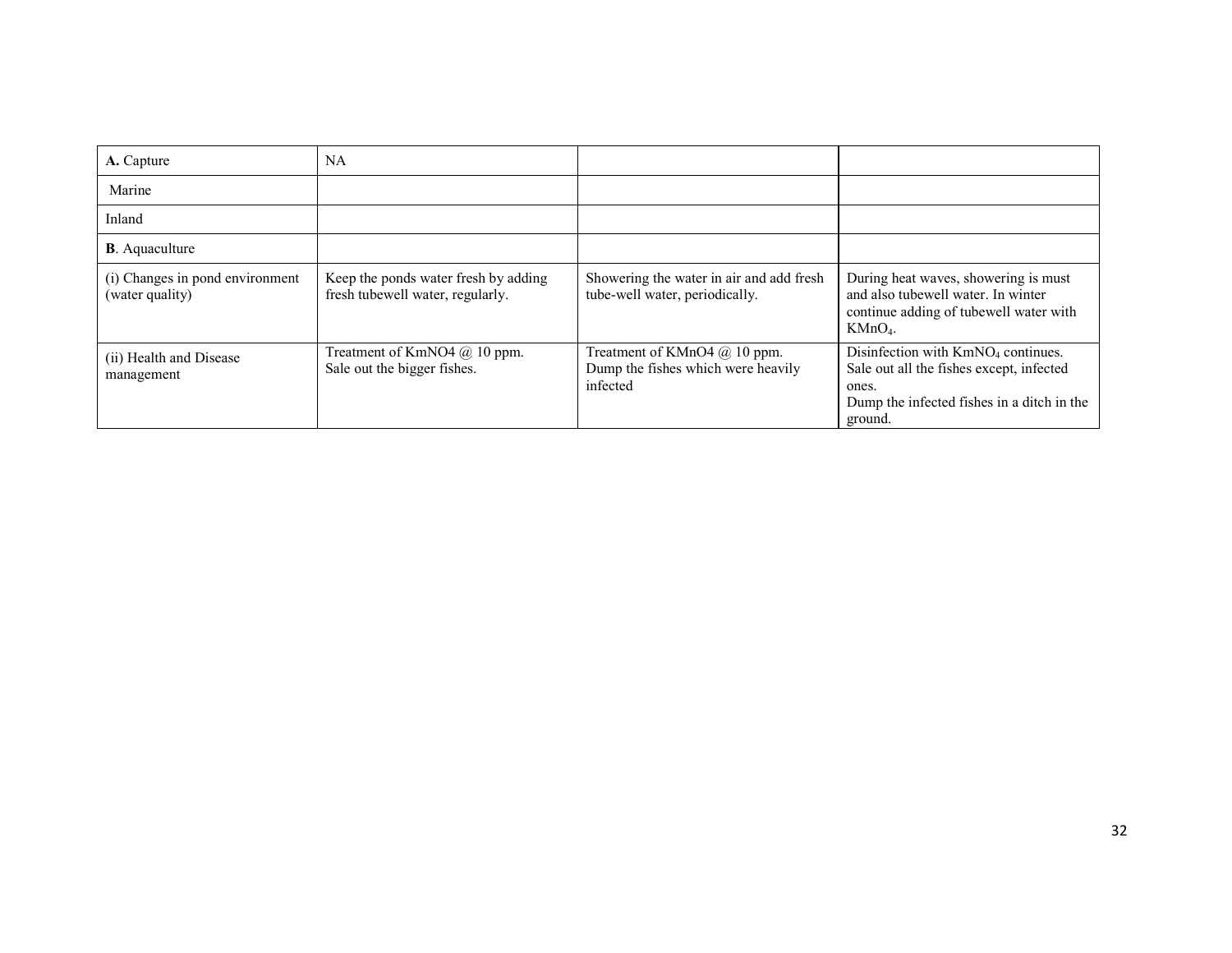

Annexure 1: Location map of Bhiwani